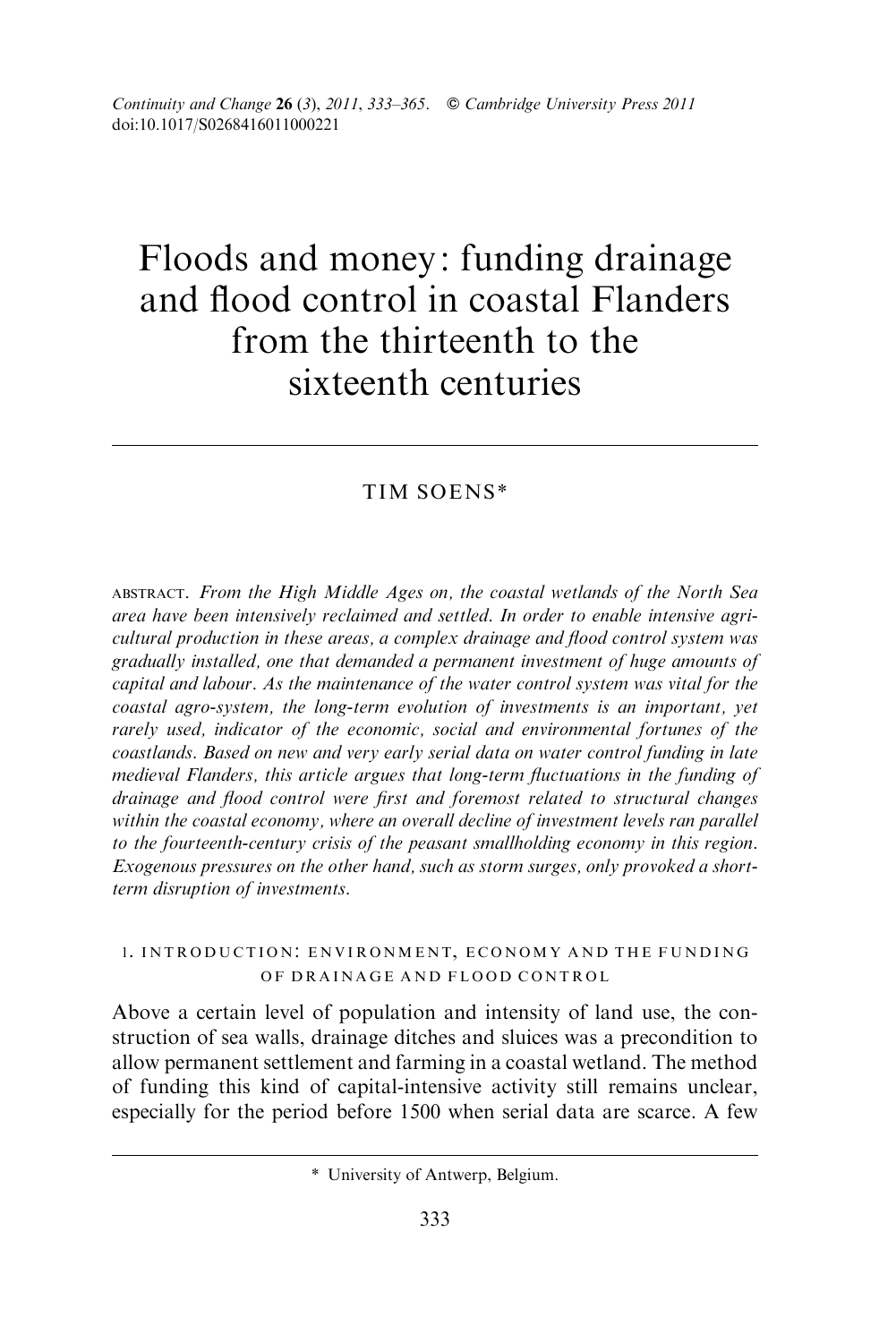pioneering studies have used data on dyke repairs to reveal the impact of  $(\text{extreme})$  weather conditions on the rural economy.<sup>1</sup> More recently, climate historians have begun to explore investments in the water control system as an indicator by proxy for weather conditions or climate disturbances, especially with regard to storm or river flooding.<sup>2</sup> In both cases it is presumed that expenditure on dykes and drains merely reacted to environmental 'challenges', such as storms, cold winters or wet summers. Flood disasters in particular have been studied as triggers of large investment programmes, technological innovations and institutional changes.<sup>3</sup> In recent times as well, large investment projects with regard to flood control almost invariably followed major flooding disasters.<sup>4</sup> On the other hand, some geographers and historians also reacted against what might be labelled as a new wave of climate determinism in history.<sup>5</sup> Society only seldom just 'answered' to 'challenges' posed by these kinds of exogenous circumstances: as soon as the population reached a certain density, socalled natural disasters were conditioned or even produced by men and thus responsive to changing human preferences and policies.<sup>6</sup> In this article I will follow this line of reasoning, and try to explain investments in flood and water control from a societal perspective. I will argue that a clear economic rationale often determined the evolution of water management funding, and that structural changes in investment levels can often be better explained by economic transformations than by climate changes. The late medieval period offers an excellent time frame for this research. In the literature an increased ' storminess' in the North Sea area loosely connected to the climatic transition from the medieval warm period to the Little Ice Age is generally accepted. Beginning during the 1250s, reaching peaks in the 1280s – the Age of Storms in Southern England – and around 1400, this transition continued, with ups and downs, until the late sixteenth century.<sup>7</sup>

Although many North Sea wetlands witnessed important urban developments from the high medieval period onwards, the wetland economy remained a rural economy throughout the pre-modern period. For the sake of analysis I will thus consider capital investment in flood protection and drainage as a form of re-investment of the surplus product generated by this rural economy. When investment is directed towards improvement rather than just maintenance and repair, gross capital formation in agriculture increases. Higher capital input in return is one means of raising agricultural productivity.<sup>8</sup> Whether or not this actually happened depended on the income strategies of local farmers and landlords. In a commercial rural economy, landlords and tenant farmers are often attributed with a higher propensity to make substantial capital investments than peasants and lords in a feudal economy. For Robert Brenner, higher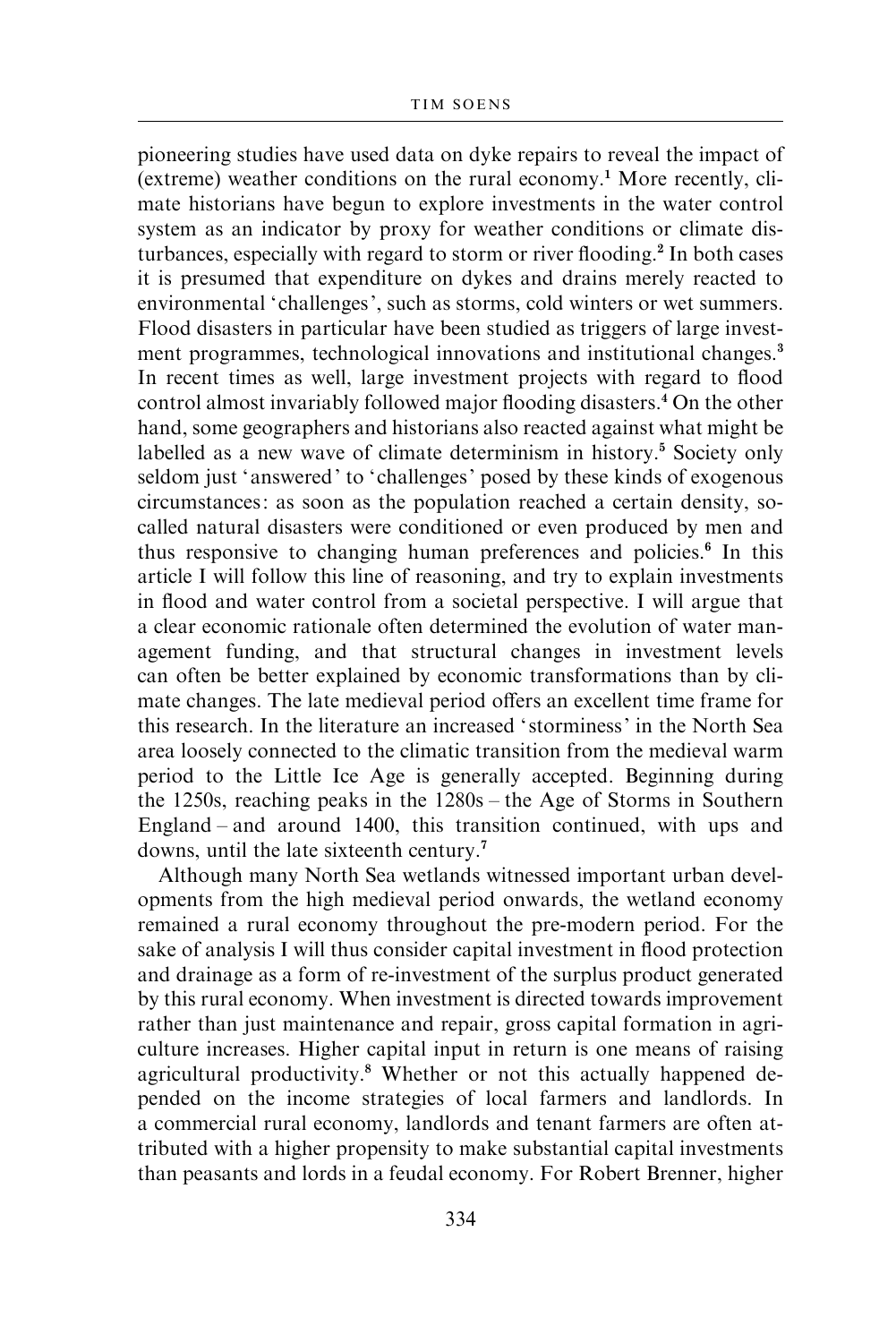capital investment, leading to an increase in productivity, resulted from the creation of capitalist social property relations, with tenant farmers forced to invest if they wanted to survive the competition for holdings, and landlords also investing in their estates to keep them attractive for substantial farmers.<sup>9</sup> Other authors have opposed this view, pointing to high capital investments by landowning smallholders, for instance in the Dutch Republic during the sixteenth and seventeenth centuries.<sup>10</sup> For England as well, it has been suggested that (substantial) peasants enjoying secure tenure in regions of open-field agriculture could realise capital investments and output gains that matched those realised by landlords and capitalist farmers after enclosure.<sup>11</sup> In water management too, it can be questioned whether peasant societies – driven by risk-aversion strategies $12$  – could adopt an equally flexible water management and investment pattern, and could reach total investment levels that equalled or even exceeded those in a commercialised rural economy, where investments were made in pursuit of productivity and output gains, but were at the same time constrained by the income strategies of nonproducing, absentee, landowners.

The Flemish coastal plain, between the end of the thirteenth and the end of the sixteenth century, offers an excellent test case for this study (Figure 1). Just like many other parts of the North Sea coastal area, Flanders witnessed many flood problems in this period, with the loss of 1000s of hectares of land and over 100 villages.<sup>13</sup> Economically, the Flemish coastal plain between 1280 and 1570 was a region in transition. Around 1280, smallholders were still predominant in this area. Most of them enjoyed secure property rights over their land and holdings, often paying just a low customary rent, or even no rent at all. To survive, many of these smallholders needed an additional income via various activities such as wool processing, fishing and especially peat digging and salt making, activities that were practised on a very large scale in this area. Selling agricultural and proto-industrial products in the dense urban and rural market network of the coastal plain, and purchasing whatever grain their tiny holdings were unable to produce, these smallholders were certainly involved in the market economy. But just as in other peasant economies of pre-industrial Europe, a considerable degree of market involvement did not prevent the economy of the thirteenth-century coastal plain from being a true peasant economy, where the access to land, labour and capital was still by and large ungoverned by the market.<sup>14</sup> By the middle of the sixteenth century, rural society had profoundly changed in this part of Europe. Both peasant landownership and population levels had seriously declined, and proto-industrial activities all but vanished in the area. Short-term leaseholding had become the dominant form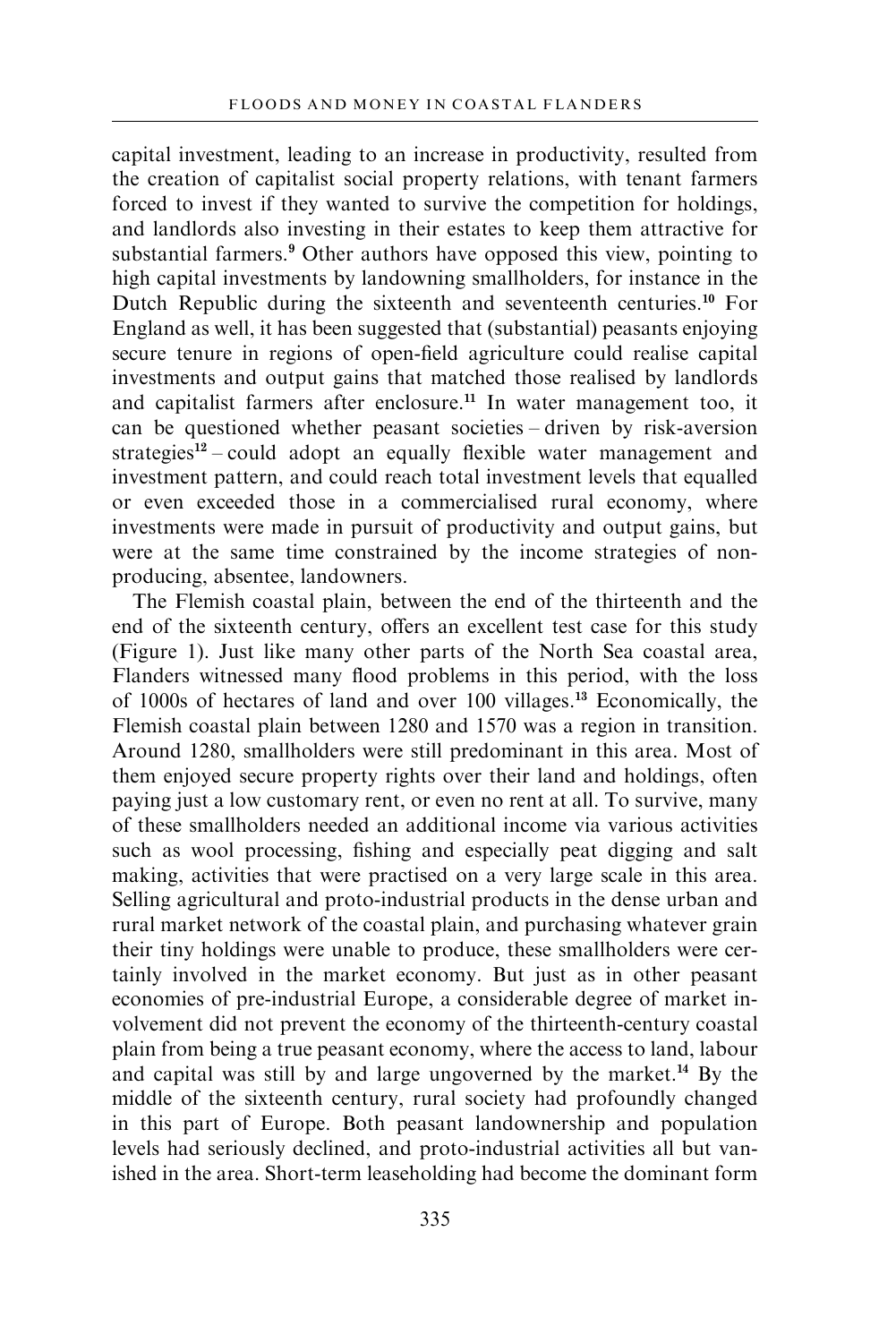

FIGURE 1. Map of coastal Flanders, with principal places mentioned in the text (1: Blankenbergse Watering; 2: Oude Yevene Watering).

of landholding: in some parts of the coastal plain about 90 per cent of the land was held in short-term leaseholds. Farm sizes were steadily growing, as many peasant farms were abandoned and their land incorporated in larger leasehold farms. The latter farms increasingly specialised in arable farming or stock breeding for the urban market. Although this was not yet the grand agriculture practised in the area during the seventeenth and eighteenth centuries, when one-third of all farms exceeded 50 hectares, it is clear that the once-flourishing peasant economy had already vanished by the middle of the sixteenth century in the area.<sup>15</sup>

The archival evidence concerning the funding of water management in coastal Flanders is exceptionally abundant from an early date onwards, thanks to the rich archives of some major ecclesiastical landowners such as St John's hospital in Bruges whose yearly accounts date back to the 1280s. This is also the case for some water boards situated in the areas surrounding Bruges. A water board (Dutch: waterschap or watering; French: wateringue) was an autonomous local authority responsible for the maintenance of drainage and flood control in coastal areas, ranging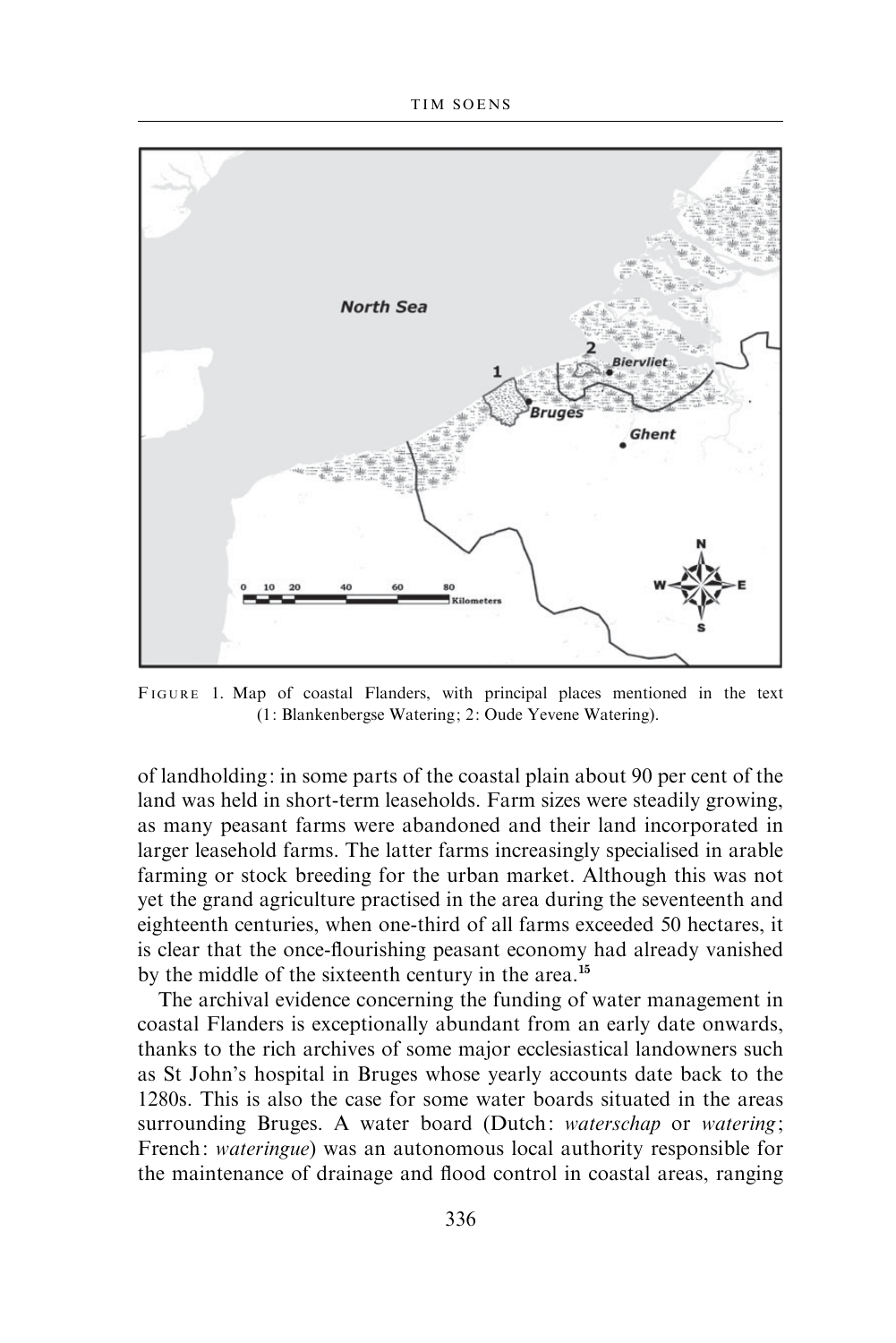from a single, embanked piece of land (a so-called 'polder') to whole parishes. Water boards were organised into compulsory associations of landowners collaborating to ensure the maintenance and repair of sea walls, drains, ditches and sluices. They can be found all over the North Sea area from the later Middle Ages onwards, but the Flemish water boards were quite unique because of their early centralisation of maintenance and repair works.<sup>16</sup> In other parts of the North Sea area, local water boards limited themselves to supervision and inspection of works performed by individual landowners well into the fifteenth or sixteenth century, but in the Flemish commercial metropolis of Bruges and its surroundings, water boards started to perform these works themselves as early as the second half of the thirteenth century. They did so by hiring labour or outsourcing work on dykes, drains and sluices, and they financed these activities through a uniform water  $tax$  – called a *scot* or *geschot* – paid by each landowner in proportion to his or her landed property.<sup>17</sup> Major decisions were usually taken by a general assembly of landowners. The same general assembly also elected an executive body. For this reason, water boards are sometimes perceived as a form of corporate collective action, comparable with commons and guilds.<sup>18</sup>

#### 2. WATER MANAGEMENT FUNDING UNTIL 1400

Intensive capital investment and large drainage or embankment projects are often associated with the seventeenth century, when venture capitalists and Dutch engineers such as Cornelis Vermuyden or Jan Adriaanszoon Leeghwater operated, often backed by explicit state support. They are credited with turning areas previously used ' suboptimally' into better performing systems, with a higher agricultural output and better drainage conditions, whereas the peasants that previously occupied these areas were deemed to be both unable and unwilling to engage in this kind of improvement.<sup>19</sup> In his famous book on the drainage of the English fenlands, H. C. Darby describes a peasant society unable to maintain capital-intensive infrastructure such as dykes and drains on a more than temporary basis. From the thirteenth century royal assistance had to be called on to modify and enforce maintenance regulations. Financial assistance was also needed, at first provided by large abbeys and later on by capitalist entrepreneurs.<sup>20</sup>

Data from the Flemish coastal plain, however, reveal that the annual capital input in the water control system was already quite high around 1400 when the region was still a predominantly peasant economy, and that this capital was not provided by capitalist investors but by peasant communities themselves. For the rural surroundings of Bruges, the capital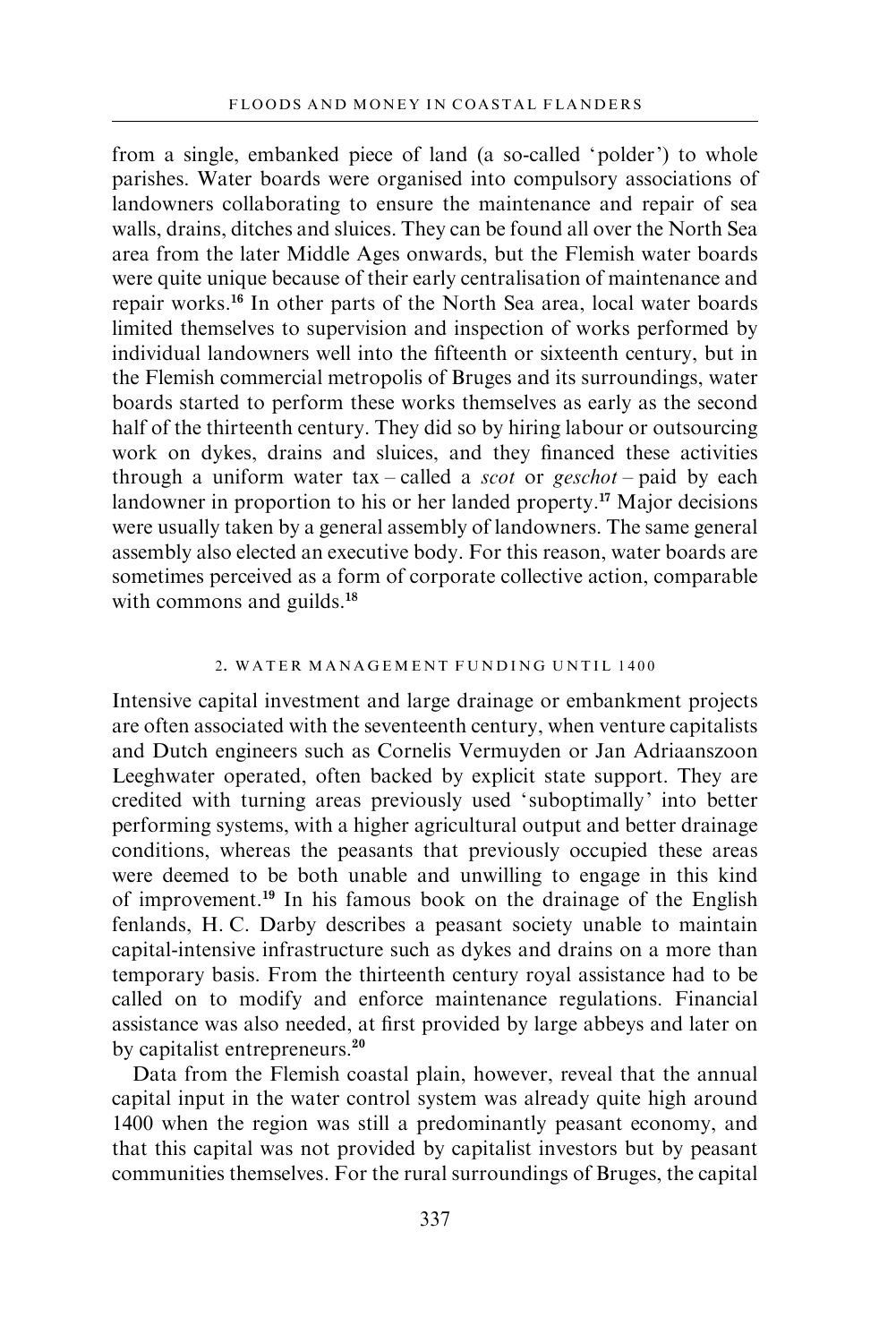#### TIM SOENS

#### T ABLE 1

|                              | <b>Size</b>        | $1403 -$       | $1404 -$ | $1405 -$ | $1406 -$       | $1407 -$         |
|------------------------------|--------------------|----------------|----------|----------|----------------|------------------|
| Water board                  | (hectares)         | 1404           | 1405     | 1406     | 1407           | 1408             |
| <b>Beooster Eede</b>         | 4,595              | 152            | 218      | 870      | 870            | 174              |
| <b>Bewester Eede</b>         | 2,112              | 70             |          | 240      | 50             |                  |
| Blankenberge                 | 15,162             | 517            |          | 72       | 215            | 431              |
| De Broeke                    | 792                | 60             |          |          | 26             | 26               |
| Dierkinsteenpolder           | 175                | 89             | 10       |          |                |                  |
| Eeklo (Slepeldamme)          | 2,028              | 19             | 26       |          | 38             | 77               |
| Eiesluis                     | 4,378              | 166            | 448      | 715      | 584            | 676              |
| Groede                       | 634 <sup>b</sup>   | 9              | 154      | 175      | 36             | 90               |
| Kamerlings                   | 7,053              | 67             | 401      | 267      | 134            |                  |
| Maldegem<br>(Slepeldamme)    | 4,861              | 545            | 122      | 193      |                | 184              |
| Noord-over-de-Lieve          | 713                | 24             |          |          | 101            | 48               |
| Oude Yevene                  | 3,426              | 260            | 790      | 684      | 573            | 559              |
| Reigarsvliet                 | 6,182              | 146            |          |          | 146            | 59               |
| Romboutswerve                | 427                | 19             | 12       | 16       | 12             |                  |
| Schoondijke-<br>Vrabersdijke | 634 <sup>b</sup>   | $\theta$       | 120      | 180      | 36             | 24               |
| Serwoutermanswatering        | 3,922              | 186            | 133      | 80       | 37             | 149              |
| Sint-Laureins                | 2,441 <sup>b</sup> | 81             |          | 137      |                |                  |
| Tussen beide Zwinnen         | 130                | 6              | 5        | 5        | 33             | 202              |
| Vladslo                      | 4,840 <sup>b</sup> | 548            | 657      | 160      | 275            | $\boldsymbol{0}$ |
| Ysenpolder                   | 22                 | $\overline{4}$ | 1        |          | $\overline{2}$ | $\overline{2}$   |
| Zuid-over-de-Lieve           | 1,555              |                |          |          | 44             | 81               |
| <b>Total</b>                 | 66,080             | 2,968          | 3,095    | 3,796    | 3,214          | 2,781            |

Capital investment in 21 water boards near Bruges (Flemish pounds (l. groten),  $1403-1408$ <sup>a</sup>

 $a$  The acreages in this table represent the taxable or fiscal acreage of the water boards, which might differ from the real acreage. They are based on fifteenth- and sixteenth-century accounts and land registers from the water boards. For the districts Groede and Schoondijke-Vrabersdijke only their joint size in 1567 is known, which has been arbitrarily divided by 2.

 $\bar{b}$  Estimates.

Source: Based on the accounts of St John's hospital in Bruges.

investment in 21 water boards can be reconstructed, based on the scot (or water tax) that landowners had to pay in each of these water boards from 1403 until 1408, as presented in Table 1.

Every year about 3,000 l. groten had to be invested in drainage and flood control in these 21 water boards near Bruges. Of course in difficult years, for example the storm year of 1404–1405, investments were higher. This picture remains partial: there were more than 100 autonomous water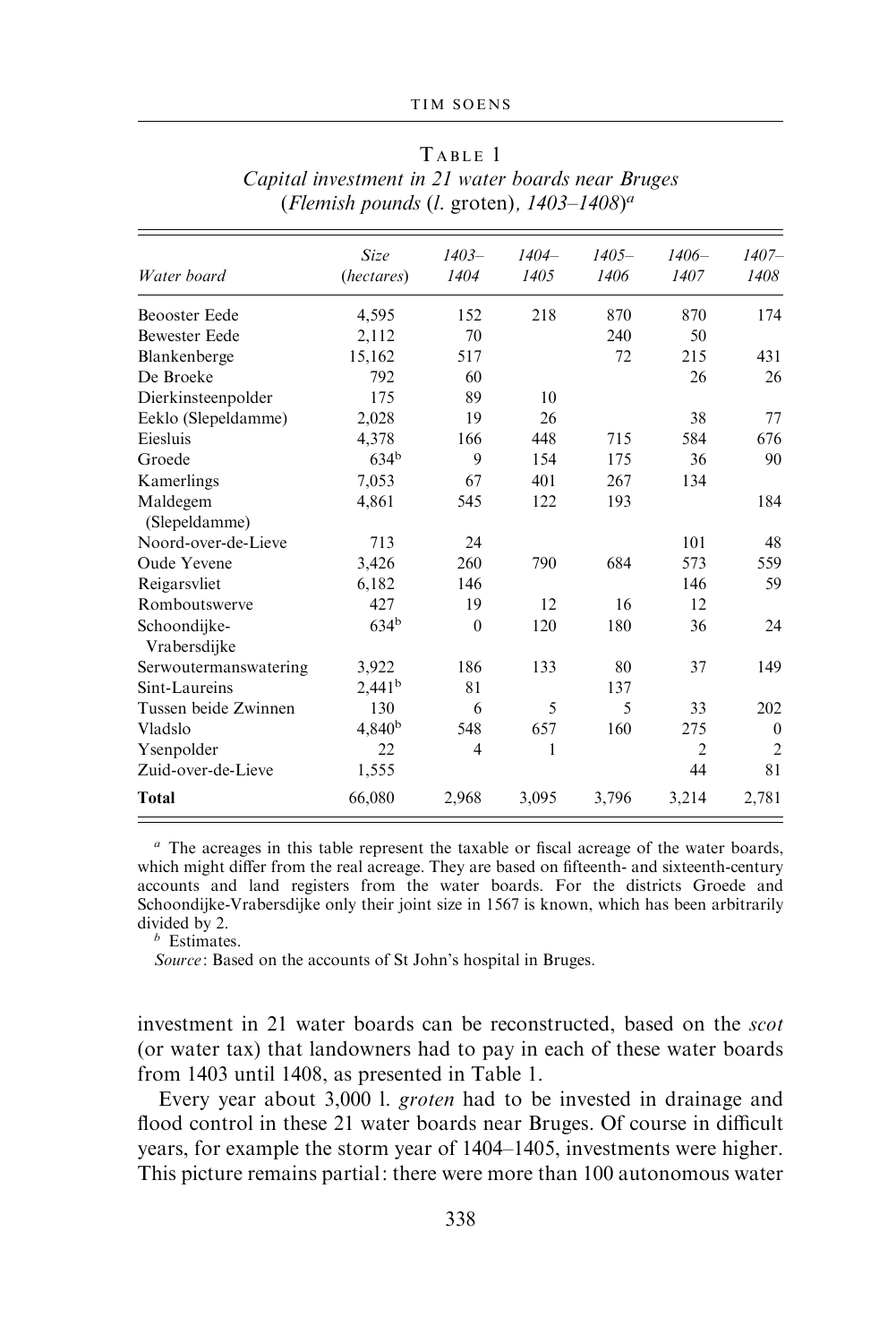districts in the fifteenth-century castellany, or district, of Bruges, with a total size of about  $100,000$  hectares.<sup>21</sup> In my sample, the larger and more inland water districts are over-represented, whereas data are scarce on the many more exposed small embankments along the Western Scheldt estuary and on the former islands of Wulpen, Kadzand and Koezand at the mouth of the estuary, where flooding problems were particularly high in this period. As a result, the actual capital investment must have been considerably higher. Nevertheless, my sample gives an idea of the capital flow in the organisation of water management: 3,000–4,000 l. groten was about the average budget of Ghent, the largest city in the Low Countries around 1400.<sup>22</sup> The budget of smaller cities in coastal Flanders such as Damme or Ostend (which had, respectively, about 1,900 and about 750 inhabitants in 1469) ranged between 100 to 300 l. groten<sup>23</sup>, whereas the gross demesne income of the count of Flanders can be estimated at about 14,000 l. groten in the same period.<sup>24</sup> For the rural economy, a comparison with grain prices or rural wages also stresses the financial importance of water management: in the first decade of the fifteenth century, 3,000 l. groten corresponded to 22,640 hectolitres of wheat $25$  or 160,000 days of unskilled labour.<sup>26</sup> The area covered by the water boards listed in Table 1 measured about 66,000 hectares, so a labour input of about 2.5 days per hectare is implied. As smallholding farms of 2–5 hectares were still widespread in this area around 1400, a peasant family would have devoted 5 to 12.5 days a year to water works, or alternatively needed to sell 68 to 170 litres of wheat. With net physical production of wheat oscillating around 1,000 to 1,600 litres per hectare (discounting seed sown)<sup>27</sup>, this seems relatively modest, but of course water taxes complemented other types of taxes such as tithes and land rents levied by landowners and direct and indirect taxes levied by the central government. Furthermore, only part of the acreage of the peasant farm could be devoted to wheat and only part of the latter's product could be sold on the market. As a result, it can be concluded that expenditure for water management did substantially burden the income of a peasant smallholder in the early fifteenth-century coastal plain.

In order to analyse the long-term evolution of capital investment throughout the late medieval period, I reconstructed the water taxes levied by two larger water boards, each of them representative for one part of the Flemish coastal plain. The Blankenbergse Watering (about 17,000 hectares) was situated along the North Sea coast between Bruges, the small town of Oudenburg, and the two ports of Ostend and Blankenberge. It was relatively sheltered from the direct impact of the sea by a natural dune range. Investments in this region were systematically and substantially lower than in my second test area, the Oude Yevene Watering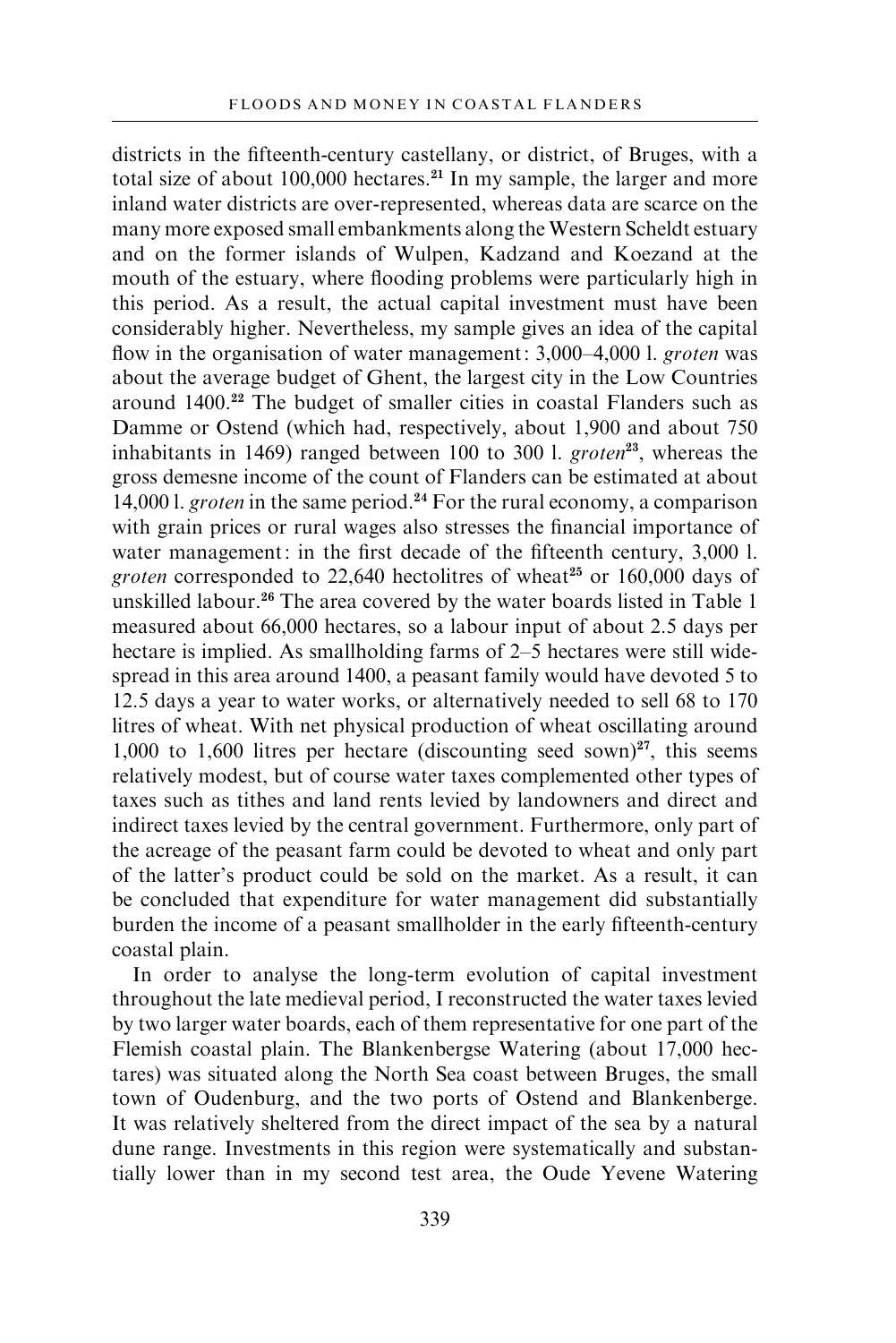

FIGURE 2. Water taxes or geschot in the Blankenbergse Watering and Oude Yevene Watering (Flemish d. groten per hectare), 1280–1570. (Source: see Appendix.)

(about 3,143 hectares), situated in present-day Zeeland-Flanders along the Western Scheldt estuary. Due to the expansion of this estuary in the late medieval period, the area was exposed to significant flooding, and the sea walls had to be rebuilt on different occasions. Notwithstanding this important difference in flood risk between both areas, the long-term evolution of water taxes was almost identical (Figure 2). After an impressive rise during the fourteenth century, nominal taxes peaked in both water boards in the decades before and after 1400. Part of the fourteenthcentury increase is explained by heavy coin debasements during the reign of the Flemish counts Louis de Nevers and Louis de Male, when the silver content of the Flemish denarius (d.) groten shrunk from 3.6 grams in 1331 to 1.2 grams in 1384.<sup>28</sup> However, as water taxes in the Blankenbergse Watering rose from about 1 d. groten per hectare around 1300, to about 6 d. groten in the second half of that century, the increase of water taxes still exceeded the degree of monetary depreciation.

Thirteenth- and fourteenth-century investments were highly variable, indicative of an investment policy that was very responsive to water problems. Part of the short-term fluctuations in Figure 2 can be related to extreme weather and flooding: storm surges, such as the ones that hit the Flemish coast in 1375–1376 and 1404, are visible as peaks in the level of investments, though sometimes with a delay of several years. The highest levels of investment were not reached in storm years, but in times of large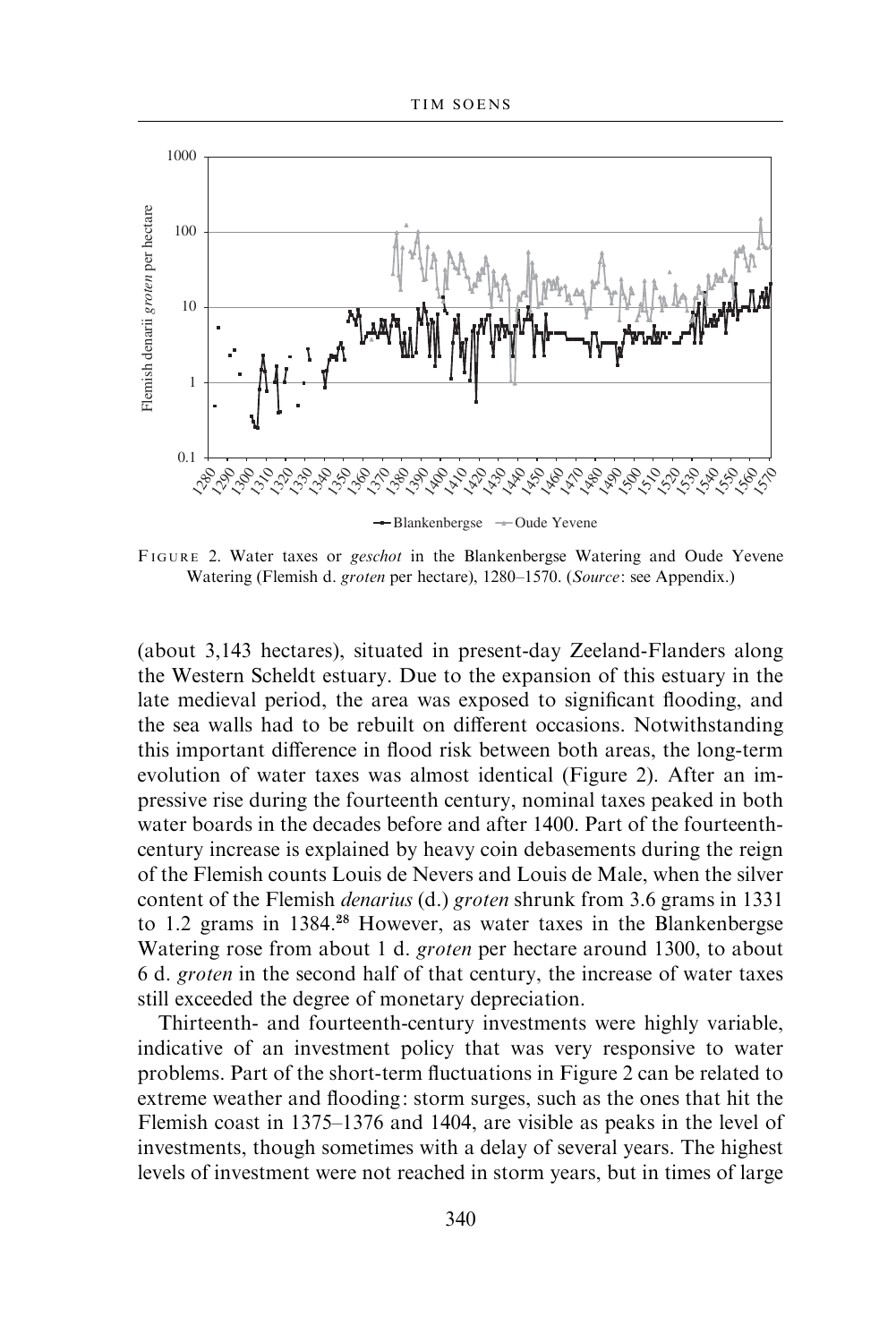#### TARLE 2

Unskilled labourers employed by the Blankenbergse Watering (average daily wages in Flemish d. groten; employment in days of unskilled labour), sample years 1285–1408

| Financial year | Wages | Employment | <i>Financial</i> vear | Wages | Employment |
|----------------|-------|------------|-----------------------|-------|------------|
| 1285-1286      | 0.6   | 12,908     | 1478-79               | 6     | 1,808      |
| 1293-1294      | 0.75  | 2,274      | 1488-89               | 6     | 1,192      |
| 1304-1305      | 0.45  | 11.844     | 1498-99               | 6     | 1,609      |
| 1343-1344      |       | 9,831      | $1520 - 21$           | 6     | 1,433      |
| 1354-1355      | 1.5   | 23,788     | 1528-29               | 6     | 1.557      |
| 1364-1365      | 3     | 9.742      | 1538-39               | 6     | 1,675      |
| 1374-1375      | 4.75  | 3,207      | 1548-49               | 7     | 2,505      |
| 1383-1384      | 4     | 763        | $1559 - 60$           | 8     | 617        |
| $1407 - 1408$  | 4.75  | 2,777      | 1568-69               | 12    | 891        |
| Average        |       | 7.386      | Average               |       | 1.476      |

Source: Accounts of the Blankenbergse Watering; see Appendix.

construction programmes, as in 1387–1389, when the Oude Yevene Watering tried to counter the threat of a growing sea encroachment or inlet – the *Braakman* – by constructing a whole new sea wall along the water board's south eastern frontier. In the Blankenbergse Watering too, the 1350s witnessed higher levels of nominal investment than the 1370s although the 1350s are not particularly known for repeated storm flooding.

Investments in drainage and flood control were extremely labour intensive. For the sixteenth-century Netherlands, Bas van Bavel has estimated that dyking and draining activities accounted for 6 per cent of the total labour input in the countryside in Holland. This kind of labour was mostly seasonal and could be a perfect addition to agricultural and protoindustrial activities in a peasant economy, as maintenance works were often concentrated during periods of the year when the demand for labour on the farms was low.<sup>29</sup> In the thirteenth and early fourteenth centuries the Flemish water boards did offer such seasonal employment to large numbers of locally hired wage-labourers, often including whole families with women and children. Already in the oldest surviving accounts of the Blankenbergse Watering, impressive numbers of operarii (manual workers) supervised by foremen are mentioned.<sup>30</sup> In 1354–1355 this water board even employed 23,788 man-days of unskilled labour (Table 2). On a yearly basis this would imply the permanent employment of about 100 people in this single water board.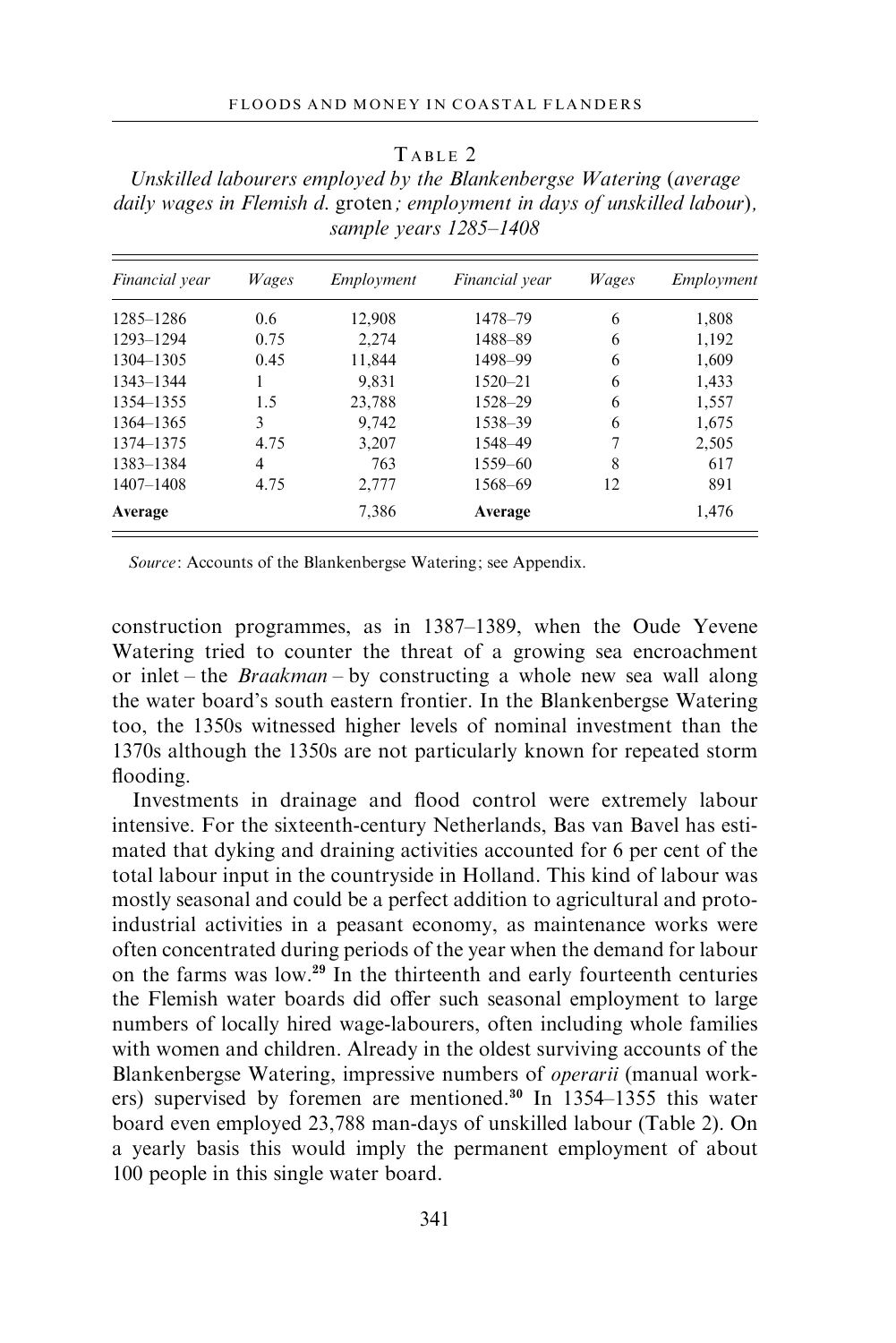This kind of massive labour input was only possible thanks to the availability of abundant and cheap labour, and, until the 1350s, labour was indeed abundant and cheap in the Flemish coastal plain: wages paid by the water boards in coastal Flanders were substantially lower than comparable wages paid in other parts of Flanders.<sup>31</sup>

In the first decades of my enquiry, peak demand for capital was frequently covered by an appeal to short-term loans contracted at the Bruges money market, which was at that time the most sophisticated money market in northern Europe.<sup>32</sup> Water boards such as the Blankenbergse Watering contracted loans on a short to very short term (a couple of weeks to one year) and paid the high interest rates that were usual for this kind of short-term debt not mortgaged on real estate: 24 to 40.1 per cent of interest a year, the latter being close to the official maximum interest rate of 43.33 per cent. At the end of the financial year 1293–1294 the shortterm debts of the Blankenbergse Watering had increased to 137 l. groten. The interests paid amounted to 22.1 l. groten or 11 per cent of the total expenses of the water board in that year.<sup>33</sup> Paying such high interest rates on short-term loans only made sense in a situation where a significant proportion of landowners lacked money for cash payment of taxes. It was not very profitable for larger landowners with sufficient cash. Not surprisingly, water boards stopped contracting these kinds of short-term loans early in the fourteenth century, and even withdrew completely from the credit market until the middle of the sixteenth century.

#### 3. DECLINING INVESTMENTS AFTER 1400

Somewhere around 1400 the long-term tendency of rising nominal investments in the water control system was reversed. In my two test cases, this happened first in the Oude Yevene Watering, where the high level of investment of the 1380s would not be reached again until the 1560s. Some decades later, a similar drop in investment levels also occurred in my second test case, the Blankenbergse Watering (Figure 2). The pronounced depression of investment levels from about 1425 to 1525 is a general phenomenon seen all over the Flemish coastal plain; it is also visible in the aggregate investments made by large institutional landowners such as St John's hospital in Bruges, which owned more than 1,000 hectares of land in almost 40 different water boards (see Appendix). The lower investment levels cannot be explained by monetary problems<sup>34</sup> nor by a drop in environmental problems; among many others the years 1446, 1468, 1477, 1509, 1516 and 1530 brought important flood damage along the North Sea coasts. Furthermore, problems caused by the drainage of inland water also tended to increase in this period. In many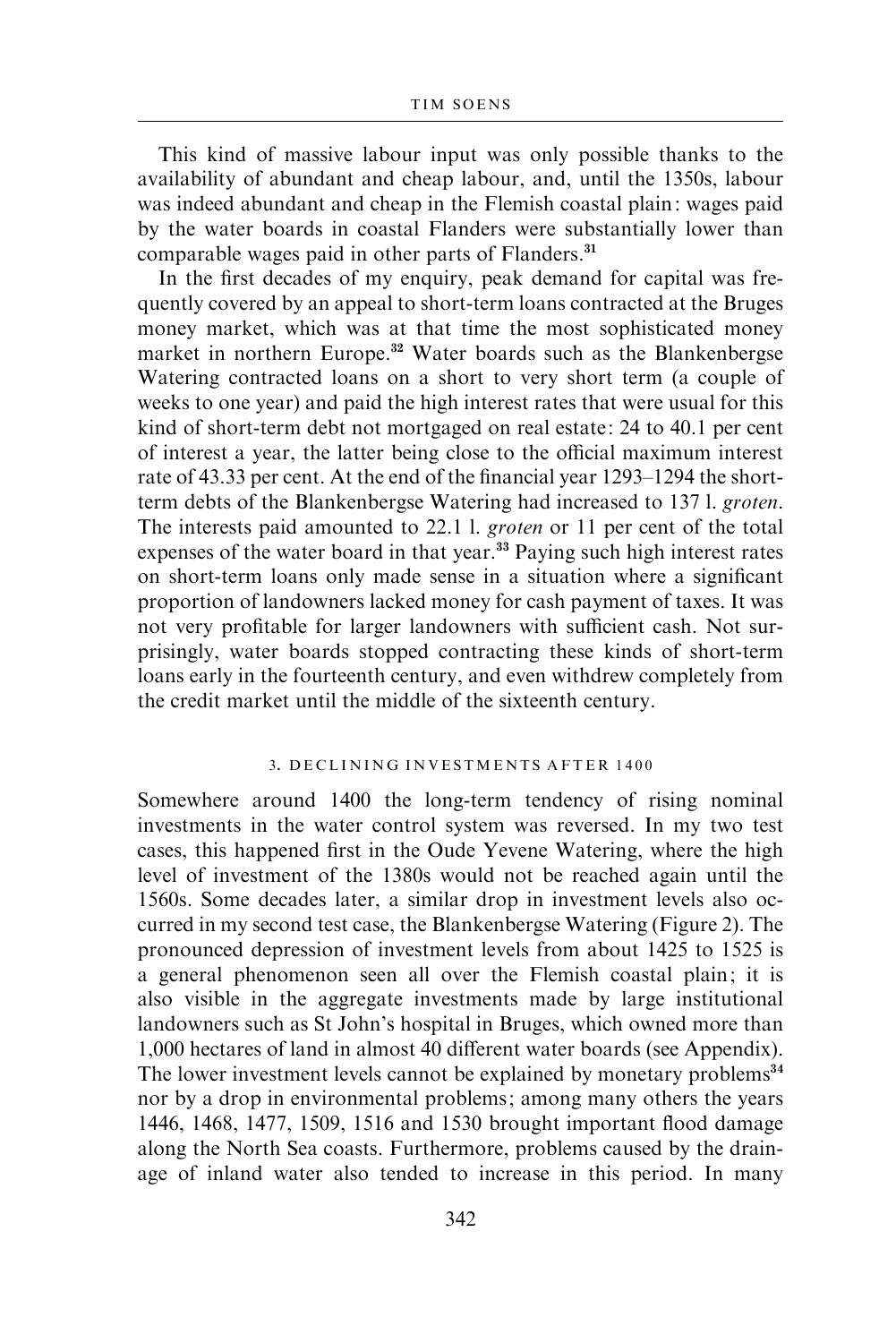North Sea wetlands, centuries of peat drainage had induced a process of shrinking – compaction – of the peat and a lowering of the soil level. which again resulted in an increase of drainage-related problems. To continue arable farming, artificial drainage through windmill pumping was considered necessary. The first drainage windmill appeared in Holland in the early fifteenth century and their numbers were to multiply in the course of the sixteenth century. In Flanders artificial drainage remained exceptional, but some parts of the coastal plain did become too wet for arable farming and were converted into fishing and bird-hunting grounds.<sup>35</sup> In the Oude Yevene Watering, low-lying and wet 'pits' multiplied in the landscape, evidence of the local peat-digging activities.<sup>36</sup> Furthermore, the ecological stability of the dune barrier that protected the Flemish coast was under permanent threat of over-exploitation through pasturing, reed cutting and the breeding of rabbits. Over-exploited dunes became prone to sand-drift and sometimes started to 'wander', covering arable land or even complete settlements. Interestingly, preventive measures against over-exploitation were taken at the end of the fourteenth century and again in the first quarter of the sixteenth century, with a noticeable gap in the fifteenth century.<sup>37</sup>

Lower investments also meant lower labour input. After 1400 the direct engagement of labourers by the Blankenbergse Watering seldom exceeded 2,000 man-days a year, way below the mid-fourteenth-century levels (Table 2). Starting in the second half of the fourteenth century, wages of both unskilled and skilled labourers had begun to rise steeply, both in nominal and in real terms. In the coastal plain this rise was even more pronounced than in inland Flanders: after 1400 higher wages were paid for unskilled labour in the coastal plain than in inland Flanders where the peasant economy was less touched by the late medieval crisis.<sup>38</sup> As a consequence, water boards in the fifteenth century were increasingly tempted to cut wage labour and to avoid relying too greatly on labourers. The same evolution has been noticed elsewhere: before the Black Death Canterbury Cathedral Priory readily invested in water control projects on its marshland estates in Romney Marsh in southern England. This willingness rapidly faded after 1350, however, when manpower was becoming scarce and expensive.<sup>39</sup> To some extent the more frequent appeal to contractors replaced the diminished hiring of wage labourers. As these contractors worked with fixed, negotiated rates for specific tasks, it is difficult to calculate their actual labour.<sup>40</sup> However, as both wage labourers and contractors were paid from the water taxes, and these taxes remained depressed until the second quarter of the sixteenth century, it is certain that the high level of labour input reached in the thirteenth and fourteenth centuries was never matched again in the subsequent period.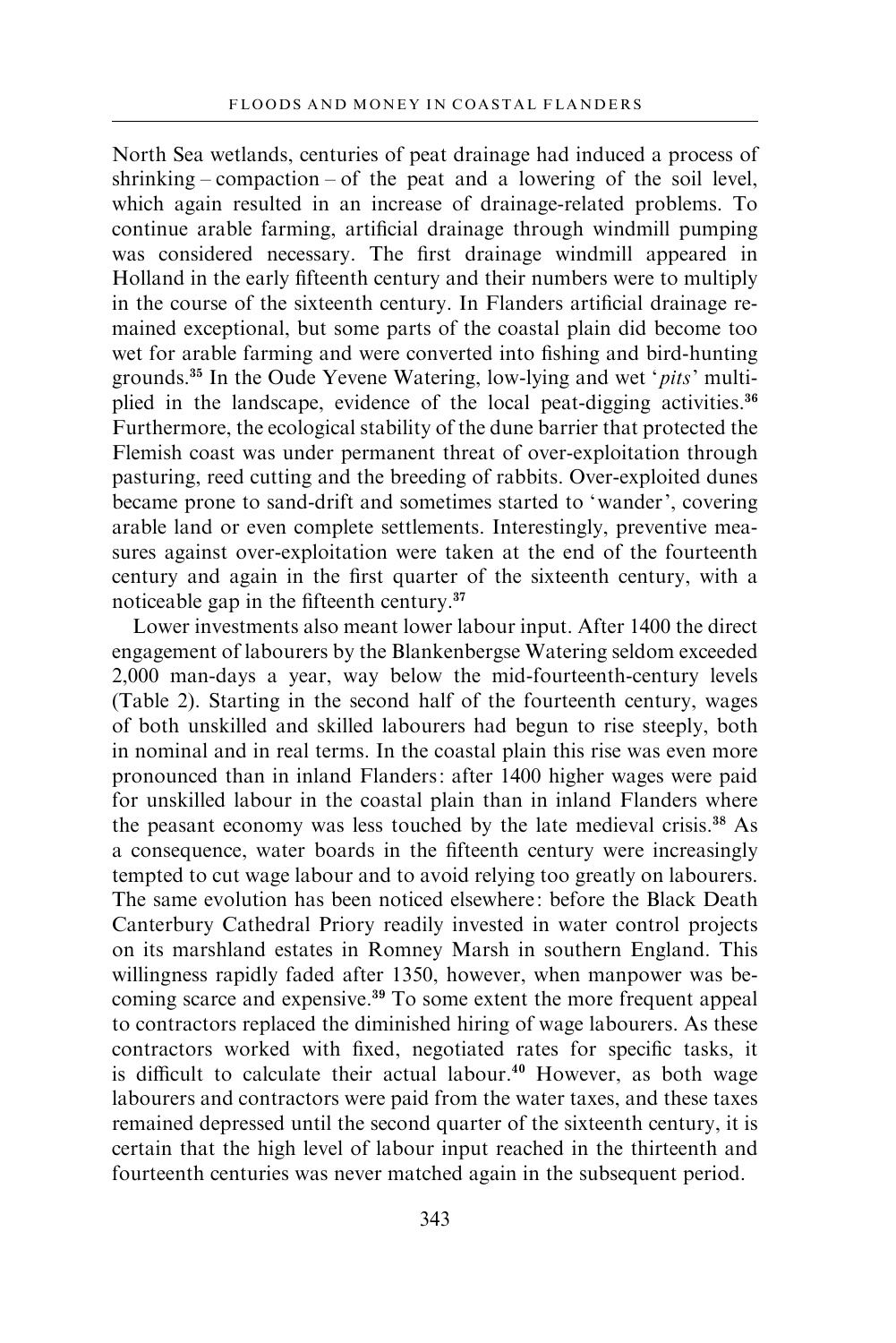One could argue that in response to the declining local labour supply in the fifteenth and sixteenth centuries, water boards turned to labour-saving technologies. There undeniably were technical improvements in this period, notably the introduction of the drainage windmill or polder mill; the mechanisation of outlet sluices, now equipped with larger sluice chambers, and double doors in copper fittings; the introduction of brick and stone for sluice construction; the construction of bulwarks and all kinds of groynes and dyke reinforcements made of wood, brushwood and stone. Their introduction was, however, a slow and regionally divergent process, depending less on technological possibilities than on socio-economic and political circumstances. With regard to labour-intensive dyke works, for instance, many water boards in the coastal plain during the fifteenth and sixteenth centuries opted to replace a damaged dyke by building a new dyke behind the old one, rather than buying expensive materials like stone and wood to construct groynes and to upgrade the existing dykes – much to the despair of hydraulic engineers and experts such as Andreas Vierlingh who fiercely promoted the new techniques.<sup>41</sup> By building new inland dykes time and again, some areas gradually gave way to the sea. In the short term, however, the giving up of a limited area of land often seemed the cheapest solution.

Not only were water taxes low during most of the fifteenth century, yearly fluctuations also tended to diminish.<sup>42</sup> This is particularly clear in the Blankenbergse Watering, where a tax between 1.5 or 2 d. groten per gemet (0.44 hectares) was levied for at least 59 years between 1450 and 1525. In their quest for maximum tax stability, water boards even experimented with leasing out the totality of regular maintenance works for a fixed amount per year.<sup>43</sup> In 1454 the Eiesluis Watering, west of Bruges, even intended to lease out ordinary maintenance of outlet sluice, ditches, bridges and roads for a period of 20 years.<sup>44</sup> The contract was presented as an opportunity to enhance the quality of the infrastructure – for instance, by making the gradual replacement of all wooden bridges in the area and the partial replacement of the outlet sluice obligatory – and contractors had to agree on strict procedures of monitoring and sanctioning. Nevertheless, when public works in the Ancien Régime were outsourced, cost reduction was often the most important incentive, followed by the promotion of the private interests of contractors. It is not known whether the 1454 contract ever took effect, and, if so, whether the contract lasted for the intended period of 20 years. What is clear, however, is the fact that in the decade after 1454 the average water tax in the Eiesluis Watering only amounted to 3.1 d. groten per gemet against 4.7 in the previous decade, with the standard deviation falling down from 3.1 to 0.9.<sup>45</sup> The other side of the coin was the need for an allowance of some kind of risk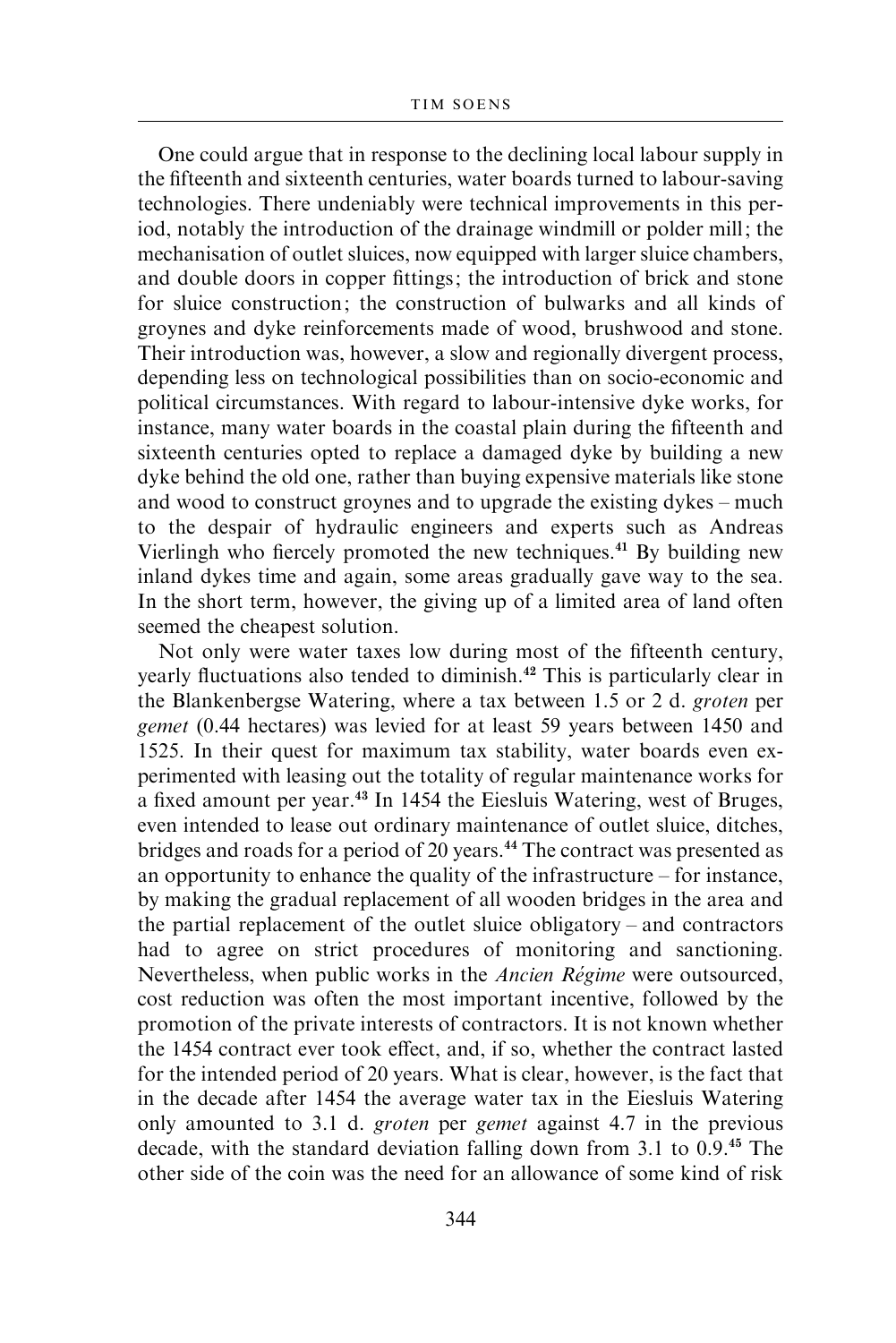premium, as the contractors risked losing their gains if, for example, the outlet sluice broke down during the course of their contract.

From the mid-sixteenth century onwards, water boards also returned to the credit market, but now in order to engage in the sale of annuities, a widespread instrument in both the public and the private credit markets at that time. In the Blankenbergse Watering, it was the severe storm surge of All Saints Day in 1570 that prompted the board to borrow a substantial amount of money for the first time in two centuries: 1,129 l. groten on a total budget of 2,479 l. groten (46 per cent).<sup>46</sup> In a period of high inflation and modest interest rates (6.25 per cent), the burden of these loans was relatively low and enabled the sixteenth-century water boards to avoid abrupt increases of water taxes and to stick as long as possible to their policy of low and predictable taxes.<sup>47</sup> The interest burden nevertheless contributed to the gradual rise of water taxes that has been noticed for the second half of the sixteenth century. The same can be noticed in the seventeenth and eighteenth centuries, when structurally higher levels of investment would usually be accompanied by a much more frequent appeal to the credit market by the water boards.<sup>48</sup>

As environmental challenges remained high, yet investments dropped in the fifteenth century, it might be concluded that the close link that had existed between environmental challenges and water management funding until about 1400 was relaxed in the following decades. In other words: the responsiveness of investments to environmental problems decreased significantly. Other North Sea wetlands witnessed a similar evolution; along the English Thames estuary, for instance, increased flooding problems in the fourteenth century were initially matched by a strong increase in both investments in the water control system and in the issuing of 'commissions de wallis et fossatis' (commissions of sewers) to supervise drainage and flood protection by the English crown. After 1370, however, activities regarding flood management declined, although the environmental problems did not.<sup>49</sup> How can this be explained? Why did the link between investments and environmental problems dissolve somewhere around 1400 ?

## 4. THE OPPORTUNITY COST OF INVESTING IN WATER CONTROL

In order to explain the increasing preference for low and predictable investments, I must turn finally to the economic strategies deployed by the major landlords that came to dominate the land market and the water boards. For the period of the *Ancien Régime* it is often very hard to find reliable data on the share of the agricultural produce or rent that landlords were prepared to reinvest in agriculture.<sup>50</sup> Bas van Bavel has recently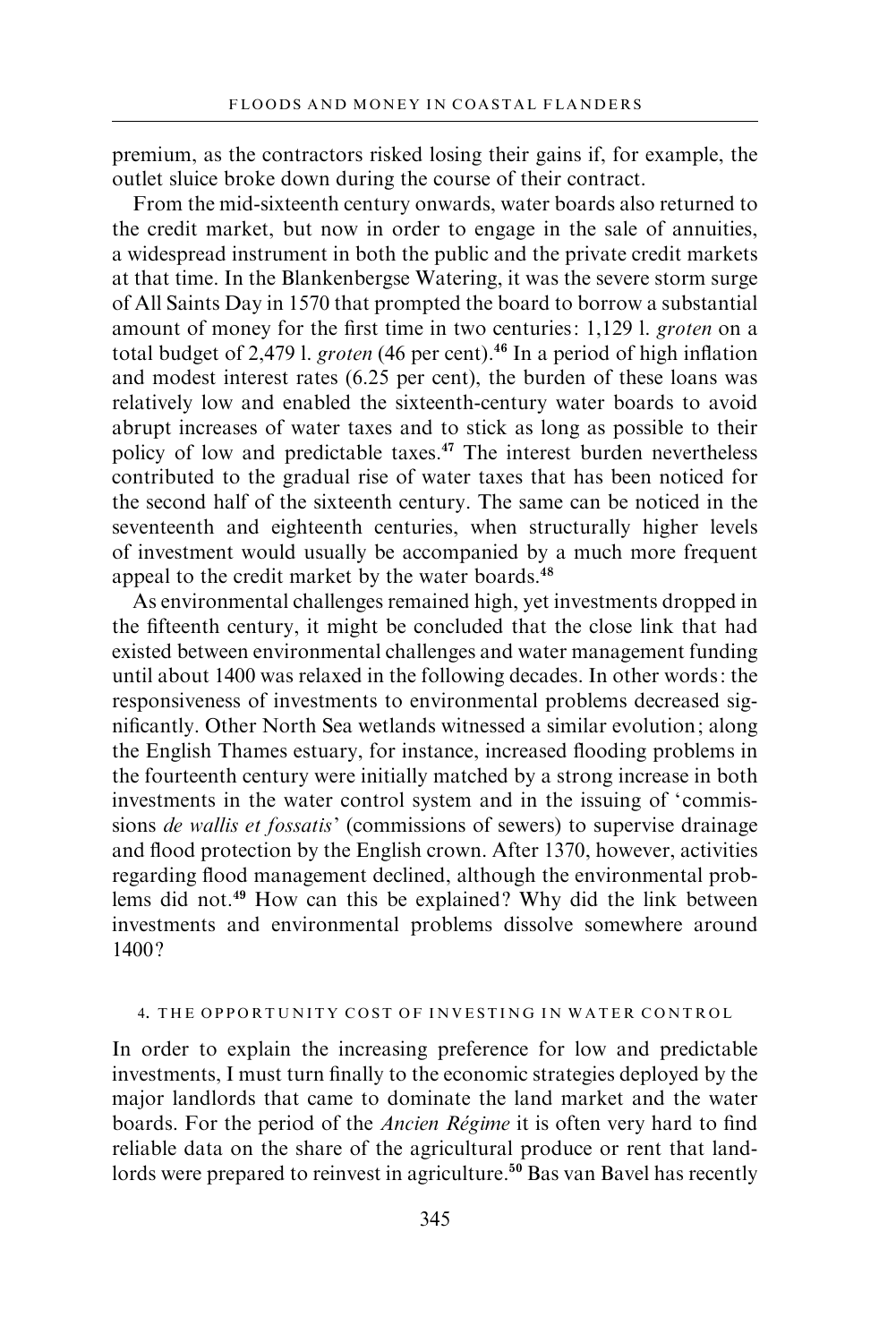assembled the available evidence on rent investment in the late medieval period for different parts of the North Sea area. Adding maintenance and repair works to existing holdings, investments in the transformation of land use, the building of new farms, and the maintenance and improvement of infrastructure, estimates for England, France and the Low Countries indicate a total reinvestment of no more than 12 to 16 per cent. Only in some areas of rapid commercialisation, such as the Dutch River Area, rental investment increased to 16 or 20 per cent of the gross income.<sup>51</sup> Surprisingly, B. A. Holderness noticed equally low shares in eighteenth- and nineteenth-century East Anglia, even though this was a region of rapid economic development. From 1746 to 1870, landlords' expenditure on various Norfolk and Suffolk estates oscillated between 7 and 15 per cent of their gross rental income.<sup>52</sup> Holderness's data revealed significant variation over time, with periods of higher investment alternating with periods of lower expenditure. This has been confirmed for inland Flanders by Erik Thoen who has noted a significant decrease in rental investments from 15 to 20 per cent in the early fifteenth century to less than 10 per cent in the last quarter of that century, only reluctantly followed by a modest recovery in the course of the sixteenth century.<sup>53</sup> Furthermore, recent literature tends to stress the active role of landowners in setting out farming practices and capital investment on their estates. David Stone, for instance, has demonstrated how English landlords and their stewards actively responded to changing economic circumstances by adapting the management strategy of their demesnes. When prices for agricultural products were too low and initiatives for raising productivity were not rewarding, landlords would opt to reduce or postpone investments<sup>54</sup>

In a region where short-term leaseholding was the dominant form of tenure, the net income of a landlord depended on the evolution of lease prices minus the reinvestments. Before 1350 average lease prices for individual plots of land had been high. Data are still limited for this early period, but lease prices of about 50 d. groten per hectare seem common in the Flemish coastal plain around 1280.<sup>55</sup> The currency depreciation that started in the late thirteenth century was initially matched by an increase in nominal lease prices, reaching an average level of about 100 d. groten per hectare around 1350. Converted into wheat, this meant a fairly attractive yearly income for the landowner of about 400 to 700 litres per hectare, easily allowing the payment of water taxes that rarely exceeded the equivalent of 50 litres of wheat per hectare (see above). From the second half of the fourteenth century on, however, things were about to change. Not only were nominal lease prices in coastal Flanders no longer adapted to the heavy coin debasements of that period, they also became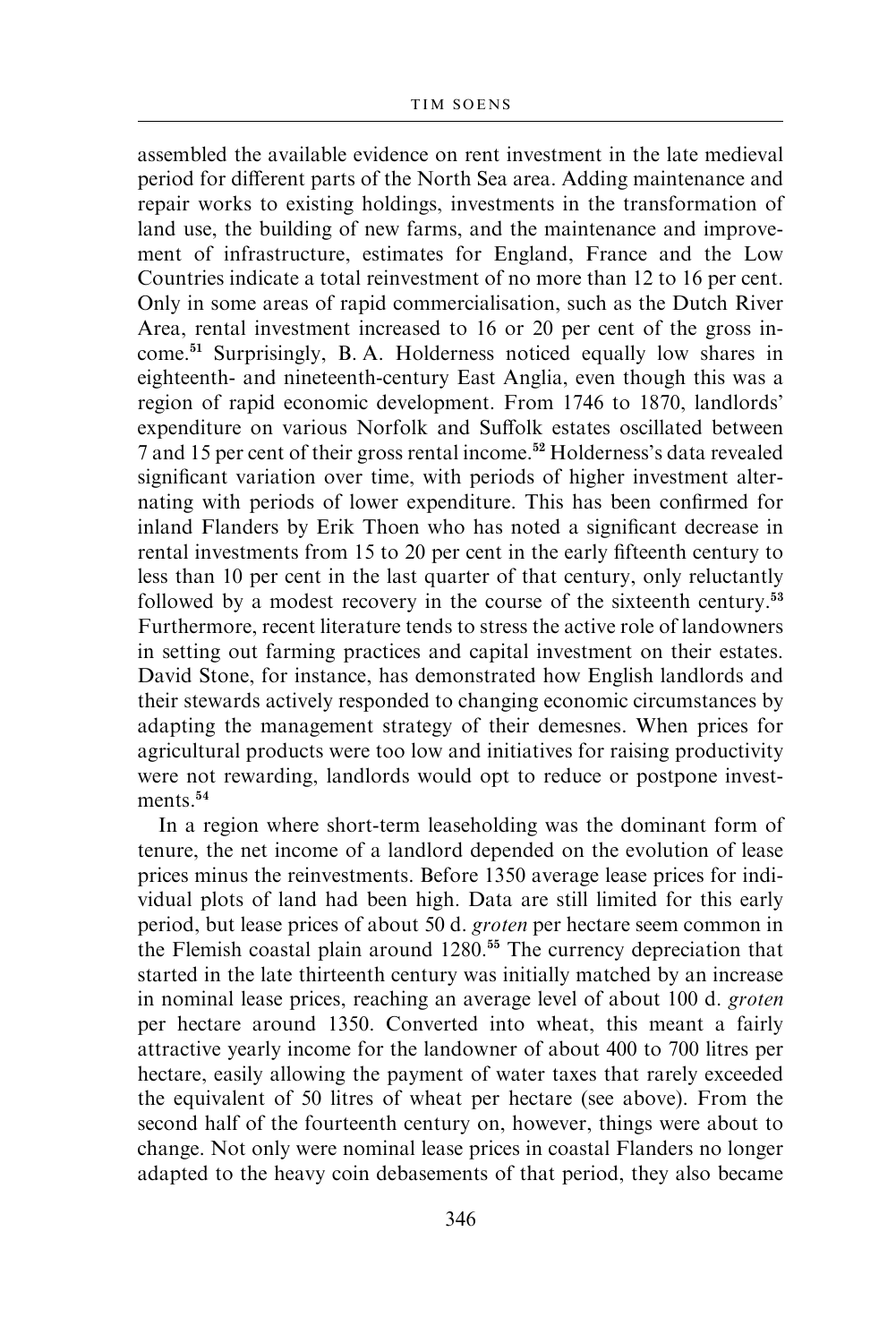|           | <b>Blankenbergse</b>                    |                               |                            |                                         | Oude Yevene                   |                            |
|-----------|-----------------------------------------|-------------------------------|----------------------------|-----------------------------------------|-------------------------------|----------------------------|
|           | Leases <sup>a</sup><br>$(d.$ groten/ha) | Water tax<br>$(d.$ groten/ha) | Water<br>tax/lease<br>( %) | Leases <sup>a</sup><br>$(d.$ groten/ha) | Water tax<br>$(d.$ groten/ha) | Water<br>tax/lease<br>( %) |
| 1445-1454 | 66.7                                    | 5.7                           | 8.5                        | 105.8                                   | 22.3                          | 21.1                       |
| 1455-1464 | 68.9                                    | 4.0                           | 5.7                        | 96.6                                    | 20.2                          | 20.9                       |
| 1465-1474 | 69.0                                    | 3.7                           | 5.4                        | 92.5                                    | 14.3                          | 15.5                       |
| 1475-1484 | 73.0                                    | 3.5                           | 4.8                        | 93.3                                    | 24.2                          | 26.0                       |
| 1485-1494 | 70.3                                    | 3.1                           | 4.4                        | 89.4                                    | 14.1                          | 15.8                       |
| 1495-1504 | 57.0                                    | 4.5                           | 7.9                        | 73.4                                    | 11.5                          | 15.7                       |
| 1505-1514 | 59.0                                    | 4.0                           | 6.7                        | 70.1                                    | 13.3                          | 18.9                       |
| 1515-1524 | 59.6                                    | 3.8                           | 6.4                        | 69.5                                    | 15.2                          | 21.9                       |
| 1525-1534 | 71.4                                    | 5.9                           | 8.2                        | 79.6                                    | 12.6                          | 15.8                       |
| 1535-1544 | 101.0                                   | 7.4                           | 7.3                        | 105.2                                   | 20.0                          | 19.0                       |
| 1545-1554 | 133.0                                   | 9.8                           | 7.3                        | 106.8                                   | 34.1                          | 32.0                       |
| 1555-1564 | 166.2                                   | 11.0                          | 6.6                        | 126.0                                   | 47.6                          | 37.8                       |
| 1565-1574 | 175.6                                   | 14.8                          | 8.4                        | 125.6                                   | 82.7                          | 65.9                       |

| TABLE 3                                                               |
|-----------------------------------------------------------------------|
| Average lease prices and water taxes per hectare in the Blankenbergse |
| and Oude Yevene Watering $(1445-1574)$                                |

 $a$  The lease prices are the author's own calculations based on A. Verstockt, Conjunctuurstudie van een domein in de late Middeleeuwen. Het West Zeeuws-Vlaams domein van de Gentse Sint-Pietersabdij in Oostburg Ambacht aan de hand van pachtprijzen (unpublished MA thesis, Ghent, 1998) and L. Verstappen, Pachtprijzen als conjunctuurmeters (unpublished MA thesis, Ghent, 2001).

Sources: Lease prices are based on the accounts of the Magdalene hospital in Bruges and the Ghent abbey of St Peter. For water taxes, see the Appendix.

structurally depressed for more than a century. When a systematic comparison between lease prices and re-investments in the water control system becomes possible from the 1440s onwards, lease prices in the Blankenbergse Watering did not exceed 70 d. groten per hectare, and would further drop to less than 60 d. *groten* around 1500. Even though gross rental income was falling lower and lower, re-investments in the water control system never demanded more than 8.5 per cent of this amount, which was only possible thanks to the above-described policy of low and predictable water taxes (Table 3).

In the Blankenbergse Watering, an average re-investment of 5 to 8 per cent in the water control system still left some room for other investments by the landowners. This was perhaps less the case in other parts of coastal Flanders, such as the Oude Yevene Watering, where a permanent investment of more than 15 per cent of the gross rent income was needed to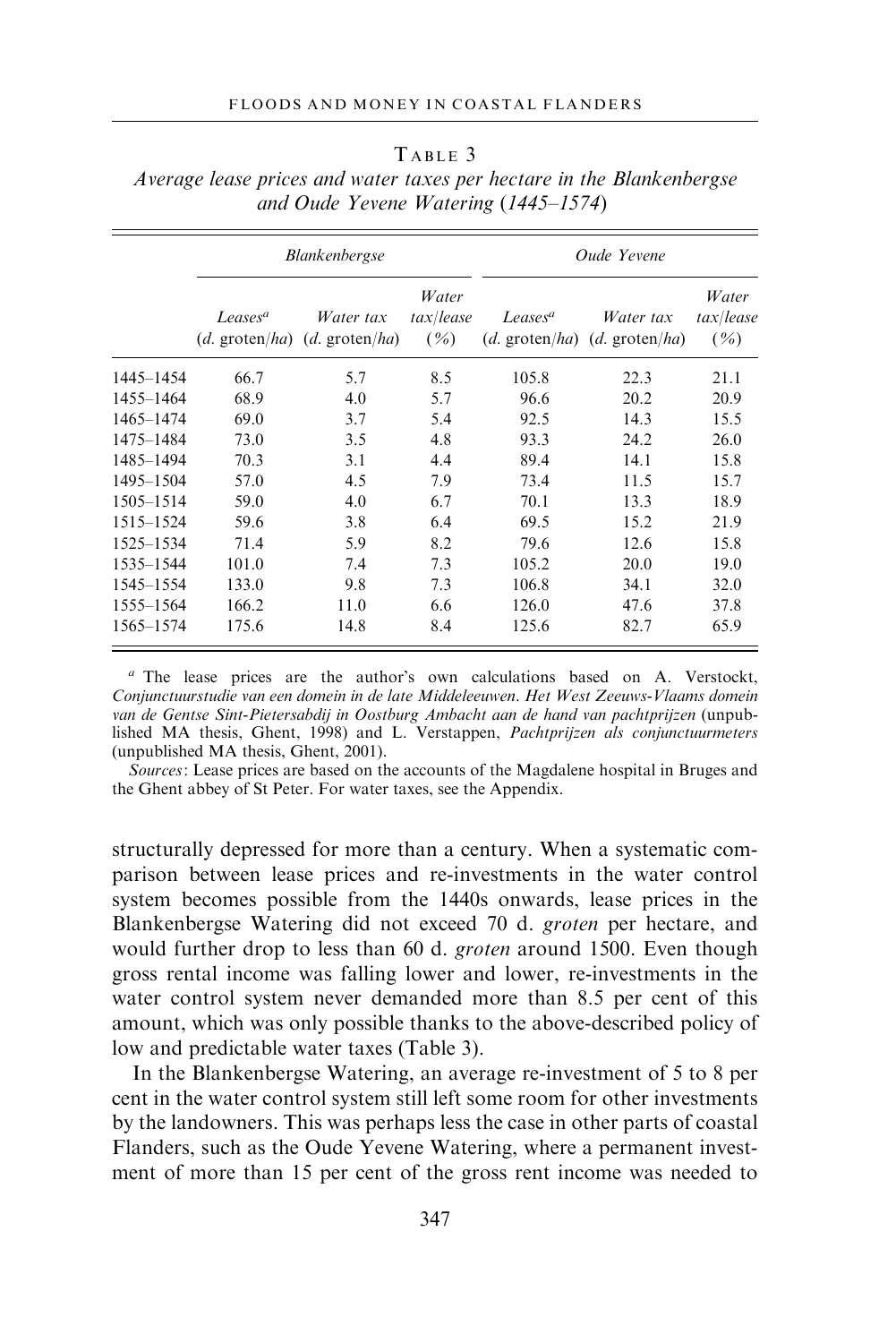ensure drainage and flood protection. To a certain extent, the higher maintenance cost of the water control system in more exposed districts close to the North Sea or the Scheldt estuary was matched by somewhat higher return rates, as the soil in these districts usually consisted of young and fertile clay sediments, yielding higher profits for arable farming.<sup>56</sup> This comparative advantage would gradually disappear in the course of the sixteenth century; by 1535 lease prices in the Oude Yevene Watering barely equalled the level of 1445, while in the Blankenbergse Watering they had increased by more than 50 per cent. When the 1530s brought a new decade of severe storm surges in the Western Scheldt region – the most ravaging ones occurring on 5 November 1530 and 2 November 1532 – rental income in the Oude Yevene Watering came under serious pressure. Faced with renewed inundations, and in a context of high inflation, maintaining the low investment levels of the previous decades was no longer an option. However, with the gross rent income of leasedout land only reluctantly increasing, any rise in water taxes consumed landowners' net profits. By the 1570s, the difference between the two areas had become overwhelming: whereas in the Blankenbergse Watering reinvestments in water management still did not exceed 10 per cent, landowners in the Oude Yevene Watering had to invest more than 60 per cent of their gross rent income in the water control system – clearly a much higher rate of capital investment than landowners were normally prepared to make. Making it even worse was the fact that the rising water taxes that swallowed landowners' profits in the sixteenth century in the Oude Yevene Watering hardly improved the quality of the infrastructure. Nominal investments in the third quarter of the sixteenth century equalled investment levels of the late fourteenth century (Figure 2). In the meantime the cost of labour and raw materials had risen significantly, so that water boards could realise fewer projects with the same budget.

In the income strategy of a large landowner, with landed properties scattered all over the coastal plain, such divergences in net income could not remain unnoticed. In terms of return on investment, it became highly questionable to continue investments in the most endangered areas, let alone to raise the taxes necessary for the large-scale application of the new but capital-intensive technologies needed for dyke reinforcement and drainage that began to spread in the fifteenth and sixteenth centuries. Generally speaking, landowners tried to restrict investments in such areas as much as possible, with flight of capital and subsequent flooding problems as a consequence. This is most clearly illustrated by the tragic history of the islands that were once situated near the mouth of the Western Scheldt estuary. Wulpen was the largest of these; in the thirteenth century there were still five parishes on the island, but by the mid-sixteenth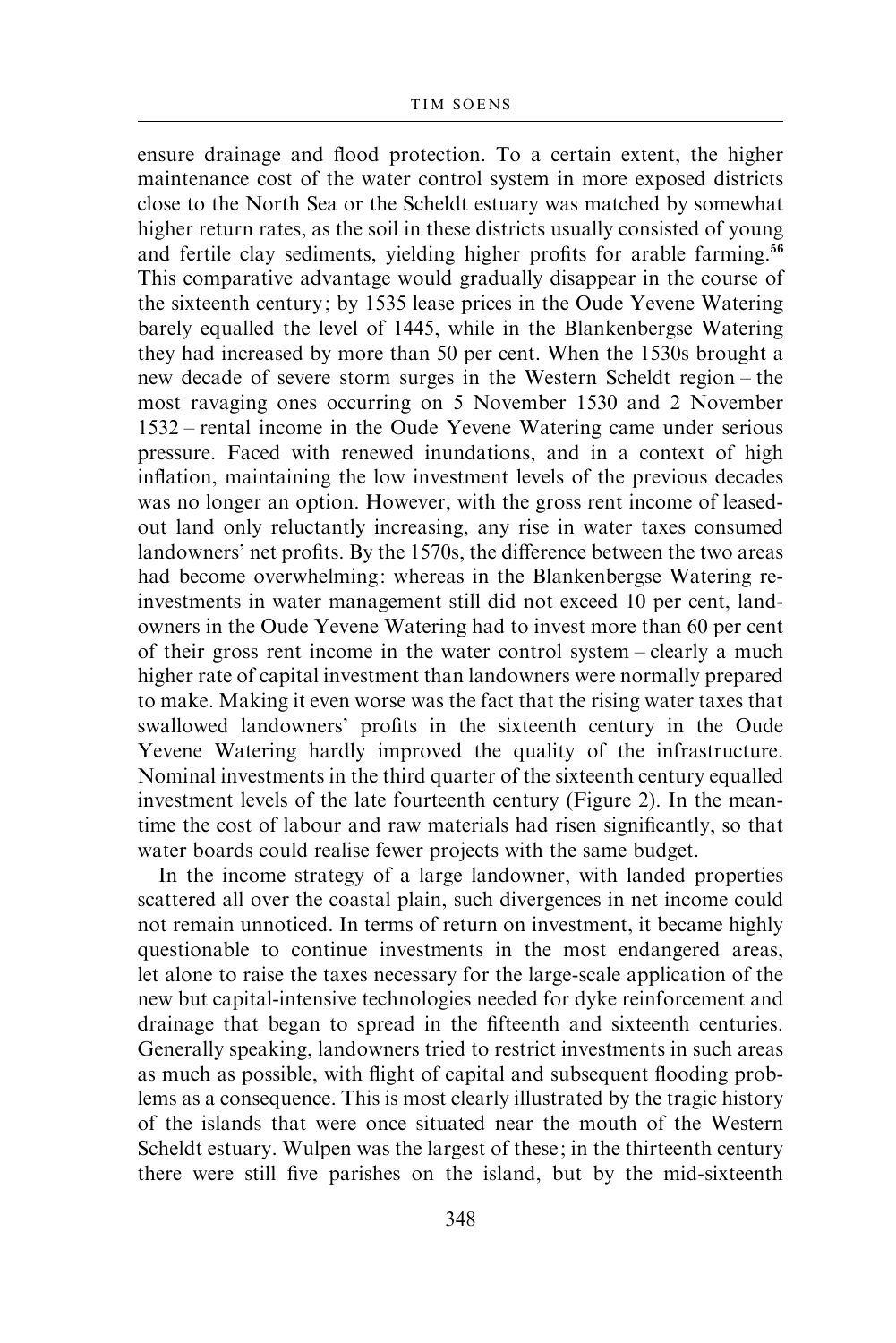century it had virtually ceased to exist.<sup>57</sup> Much better documented is the case of Biervliet, a small coastal town once famous for its salt-refining industry and herring fishery. From the second half of the fourteenth century onwards the city was gradually invaded by the expanding Western Scheldt estuary and turned into a remote island, faced with depopulation, general economic decline and bankruptcy. Two important Benedictine abbeys in Ghent – St Peter and St Bavo – both owned land in Biervliet and its surroundings. Until the beginning of the fifteenth century both abbeys invested considerable amounts of money to safeguard and if necessary recover their possessions. In the small polder of Boterzande in the immediate surroundings of Biervliet, the abbey of St Peter paid an average yearly water tax of 152.6 d. groten per hectare between 1397 and 1421. In those years average lease prices seldom exceeded 100 d. groten per hectare and thus the abbey's land exploitation of the polder was clearly running into deficit. When, in 1421, a new storm surge flooded the polder, the abbey of St Peter and many other landowners were no longer willing to invest in dyke repair. Flemish dyke law stipulated a swift expropriation of landowners unwilling or unable to pay for the water control system, transferring their land to anyone willing to pay the water taxes. This so-called 'right to abandon' (*droit d'abandon*) allowed landowners to get rid of economically unviable possessions. In 1421 there was only one candidate to take over the abandoned land: the city of Biervliet itself. The other Ghent abbey – St Bavo – held onto its possessions in Biervliet for half a century longer. But after a rat plague and a devastating civil war in the 1480s, St Bavo tried to get rid of its possessions in Biervliet as well, claiming that the gross annual income of its land in Biervliet did not exceed 440 d. groten, while in 1483 alone the abbey had to spend 9600 d. groten on dyke maintenance and repair works.<sup>58</sup> After an initial period of high investment large landowners like the two Ghent abbeys clearly sought to get rid of their land, preferring to abandon it rather than to continue investing in this unprofitable property, and finally handing over the entire burden of the flood risk to the remaining local inhabitants.<sup>59</sup>

In order to understand the policy of many fifteenth- and sixteenthcentury landlords of limiting investments in the water control system on their coastal estates, one final element has to be taken into account, namely the opportunity cost of such investments as opposed to the alternative strategy of increasing income by acquiring additional land.<sup>60</sup> From the fourteenth to the sixteenth centuries the land market in the Flemish coastal plain witnessed a massive transfer of landed property from peasant smallholders to larger landlords, including nobles, churches, and village elites, but above all to the burghers from the buoyant Flemish towns.<sup>61</sup> In the absence of a systematic study of the land market in this area, evidence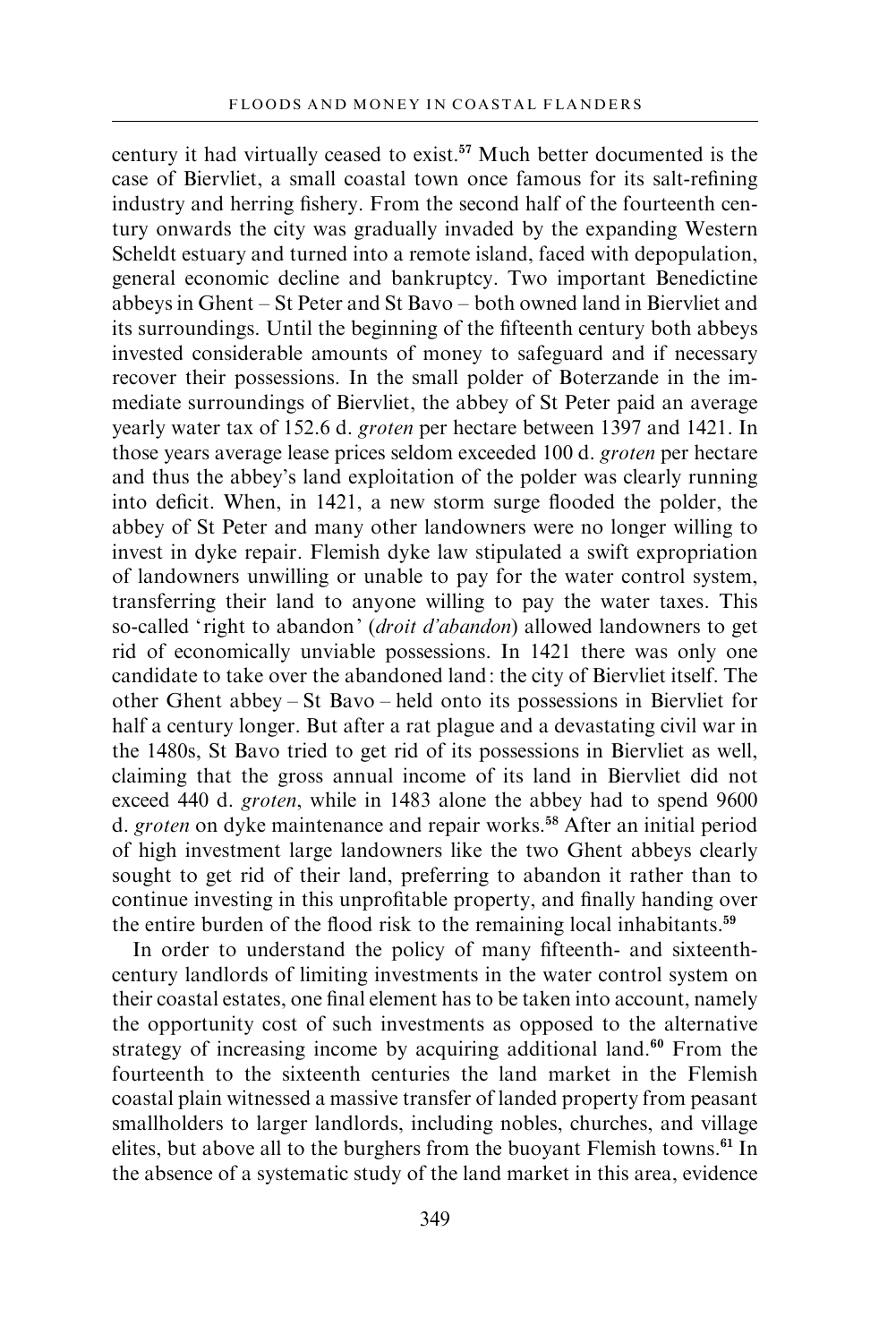| Water board                  | Year | <b>Size</b><br>(hectares) | (n)   | Landowners Landowners<br>$\lt 5$ ha (n) | <b>Landowners</b><br>$>$ 25 ha (n) |
|------------------------------|------|---------------------------|-------|-----------------------------------------|------------------------------------|
| Oude Yevene (Oostburg)       | 1388 | 3,530                     | 1,461 | 1,289                                   | 9                                  |
|                              | 1550 | 3,129                     | 448   | 303                                     | 28                                 |
| Romboutswerve (near Damme)   | 1456 | 421                       | 151   | 128                                     |                                    |
|                              | 1545 | 423                       | 78    | 55                                      | 4                                  |
| Moerkerke Zuid-over-de-Lieve | 1470 | 2,060                     | 323   | 234                                     | 16                                 |
|                              | 1530 | 1.731                     | 186   | 120                                     | 16                                 |
| Blankenbergse (polder area)  | 1513 | 14,746                    | 1,190 | 652                                     | 133                                |
|                              | 1560 | 15.044                    | 1,067 | 567                                     | 150                                |

TARLE 4 Distribution of landownership in several water boards in the Flemish coastal plain

Sources: Calculations are based on the land registers of the water boards listed. See T. Soens, De spade in de dijk? Waterbeheer en rurale samenleving in de Vlaamse kustvlakte (1280–1580), Historische Economie en Ecologie (Ghent, 2009), 73–112.

of land accumulation by bourgeois and other landlords can be found in the land registers of the water boards, which are available from the late fourteenth century onwards; in every sample taken, large land ownership expanded at the expense of peasant smallholders. By the middle of the sixteenth century, most land in the Flemish coastal plain was owned by absentee landowners; in the district of Moerkerke-Zuid-over-de-Lieve, for instance, 10 kilometres east of Bruges, bourgeois landowners owned 45 per cent of the land, against 31.5 per cent held by religious institutions and 21.5 per cent by local villagers (see Table 4). $62$ 

Furthermore, there was also a second opportunity for landowners to acquire land at relatively cheap rates: participating in the re-embankment of inundated areas. From the fifteenth century onwards, an active trade in property rights of inundated land and salt marshes came into existence, often with speculative characteristics. Apparently, for some elite groups, investing in inundated areas was more attractive than spending money on existing dykes elsewhere, both for economic and extra-economic reasons. Re-embankment permitted them to create a new landscape perfectly adapted to the needs of a large-scale commercial agriculture. In the reembanked polders, infrastructure, settlement pattern and field system had been planned in a rational and rectilinear way, very different from the scattered and chaotic organisation of the medieval wetlands.<sup>63</sup> The risks were often high, but when the embankment succeeded, the economic return was usually good: when, in 1502, the abbey of St Peter in Ghent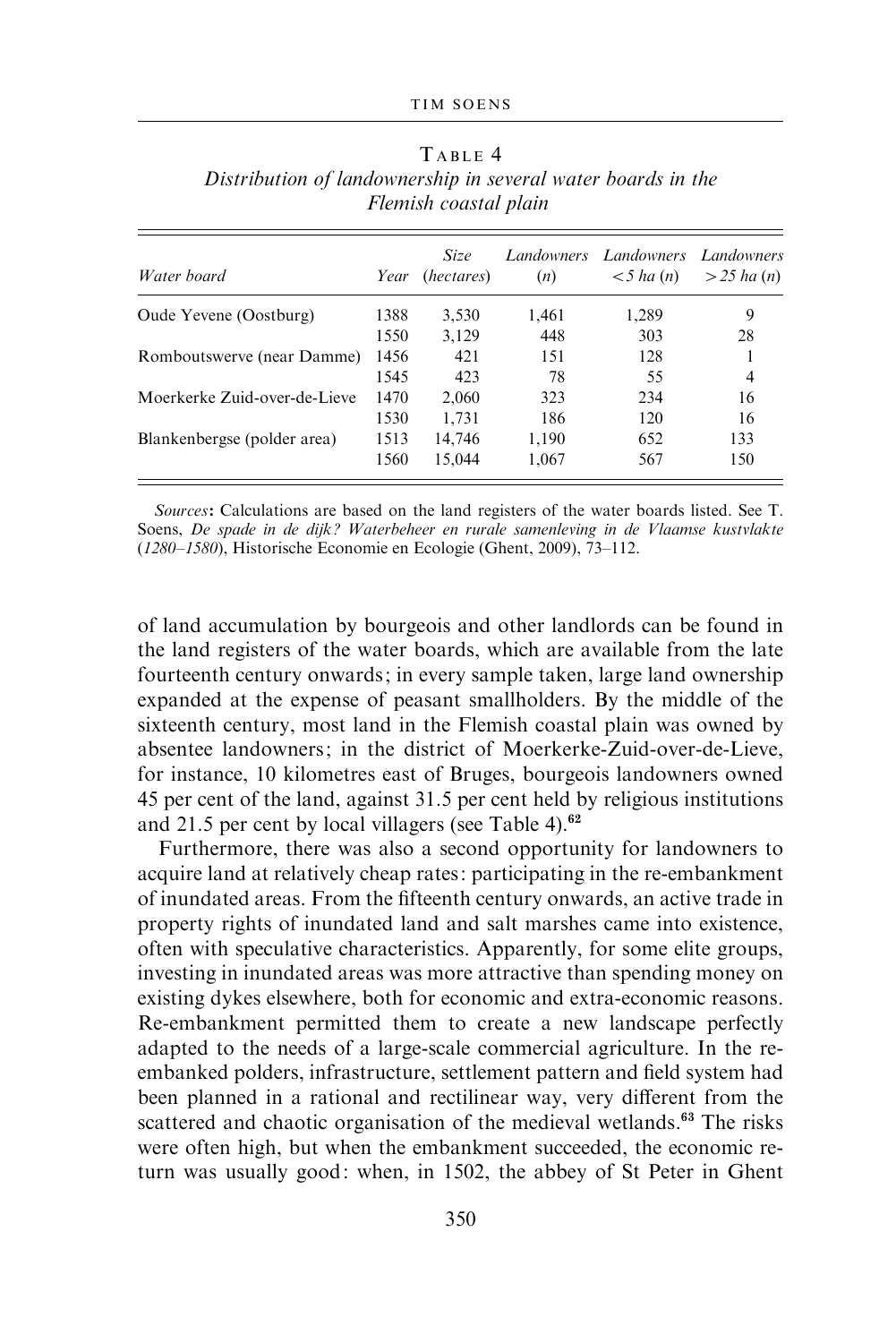participated in the embankment of the Jeronimus polder in Western Zeeland-Flanders, they paid 545 d. groten per hectare for the acquisition of the land and 723 d. *groten* per hectare for the embankment itself.<sup>64</sup> In that period leasing out the land yielded between 60 and 70 d. groten per hectare, which would imply that the initial investment was repaid in about 20 years, equivalent to an annual return of 5 per cent. Furthermore, the new embankments also generated social prestige for investors with lots of capital but a lack of ancestors. There are many fifteenth- and sixteenth-century examples of investors, often belonging to a new, office-holding elite, who grasped the opportunity of embankments to create estates and seigneuries, to build churches and villages, to obtain privileges and titles, as necessary complements to their steep ascent in society.<sup>65</sup>

#### 5. CONCLUSION

In the coastal wetlands of the North Sea area permanent investment in drainage and flood control was, and still is, needed to enable human occupation and (arable) farming. Balancing out the different elements that determine the level of capital investment in coastal wetlands, it seems possible to offer a structural explanation for long-running developments without having to rely too heavily on physical externalities. Indeed, the frequency of extreme climate events such as storm surges might have increased in the fourteenth and sixteenth centuries, but their impact on capital investment was in most cases short-lived and highly dependent on economic circumstances. In this respect, I can agree with Jan de Vries who, in 1981, stated that 'short-term climate crises stand in relation to economic history as bank robberies to the history of banking'.<sup>66</sup> Instead, I have considered investments in the water control system as a specific form of re-investment of agricultural income, which in the end depended on the income strategies of landowners and farmers. Peasant smallholders, who dominated the rural economy of the Flemish coastal plain until the fourteenth century, clearly pursued different income and investment strategies from the absentee landowners and commercial tenant farmers who steadily replaced them during the course of the later Middle Ages. In the Flemish coastal plain, the concentration of property, the rise of absentee landownership and the spread of leaseholding apparently hampered the rise of capital investment in drainage and flood control rather than accelerating it. Whereas the rise of capital investment in the fourteenth century had surpassed inflation, real investments became depressed throughout most of the fifteenth and sixteenth centuries, due to a policy of low and predictable water taxes.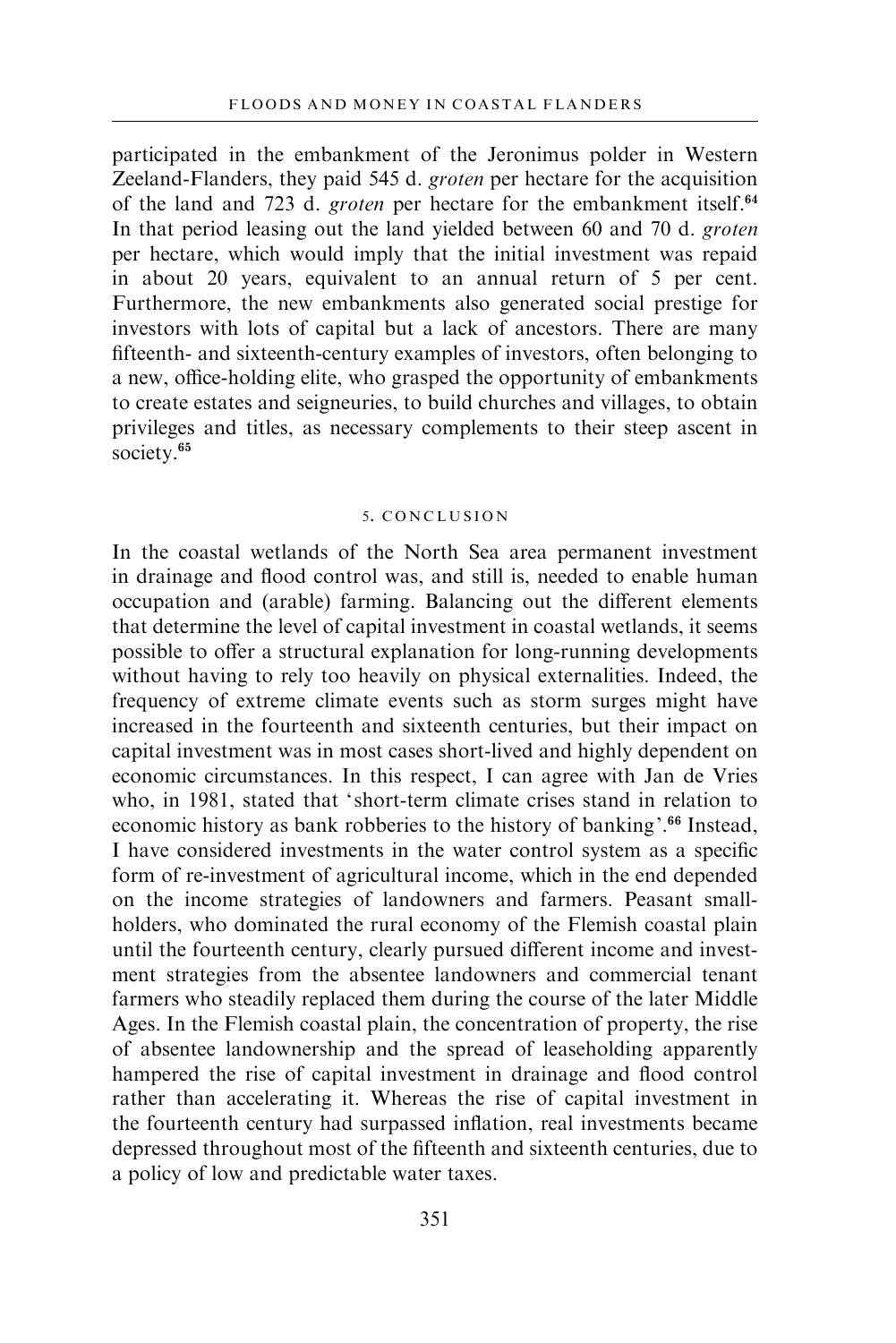Trying to understand why the re-investment of agricultural income stagnated or even dropped when the coastal economy was becoming increasingly commercialised, I have looked at changes in the organisation of water management funding. In the greater Bruges area a companylike structure was adopted at a very early stage: water boards which ensured the maintenance and repair of the water control system acted increasingly as vehicles for capital investment, with the goal of protecting the financial interests of their major shareholders. The liability of these shareholders was limited to the share of land they owned within the territory of a water board. The financial consequences of this rule were completely different for peasant smallholders than for large absentee landowners: for the former group, the limited liability was mere fiction, as their family capital was entirely concentrated in one area, and a severe dyke breach or flooding could be fatal for them. With family survival at stake, it was logical for peasant landowners to avoid this kind of problem as much as possible. In this view, the risk aversion that made peasants cling to open field practices also induced them to invest considerable amounts of labour and money in the water control system.

For larger and absentee landowners, (short-term) financial profitability rather than safety was increasingly the determining factor in the level of capital investment. In the fifteenth and sixteenth centuries this profitability was best served by low and stable levels of investment. With gross lease income per hectare decreasing throughout most of the fifteenth and sixteenth centuries, the opportunity cost of investing more than 10 per cent of rental income was too high, not least because more rewarding alternatives were available. In this period, large landowners clearly preferred purchasing more land rather than improving their old land. They could pursue this strategy, because land was abundant in the coastal plain, due both to the collapse of the peasant economy and to frequent flooding. The environmental consequences were important: for the major shareholders of the water boards, with possessions scattered all over the coastal plain, it was rational to accept a higher environmental risk in order to safeguard the short-term profitability of their landed property. In the case of flooding, the limited liability protected them against financial claims they did not want to honour, whereas in the longer term it also created opportunities for renewed expansion of landed property through reembankment. In fragile areas, decades of low capital investment in the end led to diminishing returns, flights of capital and flooding. As such, economic change, not climate change, was a major driving force behind some of the most famous 'natural' disasters in the late medieval North Sea area.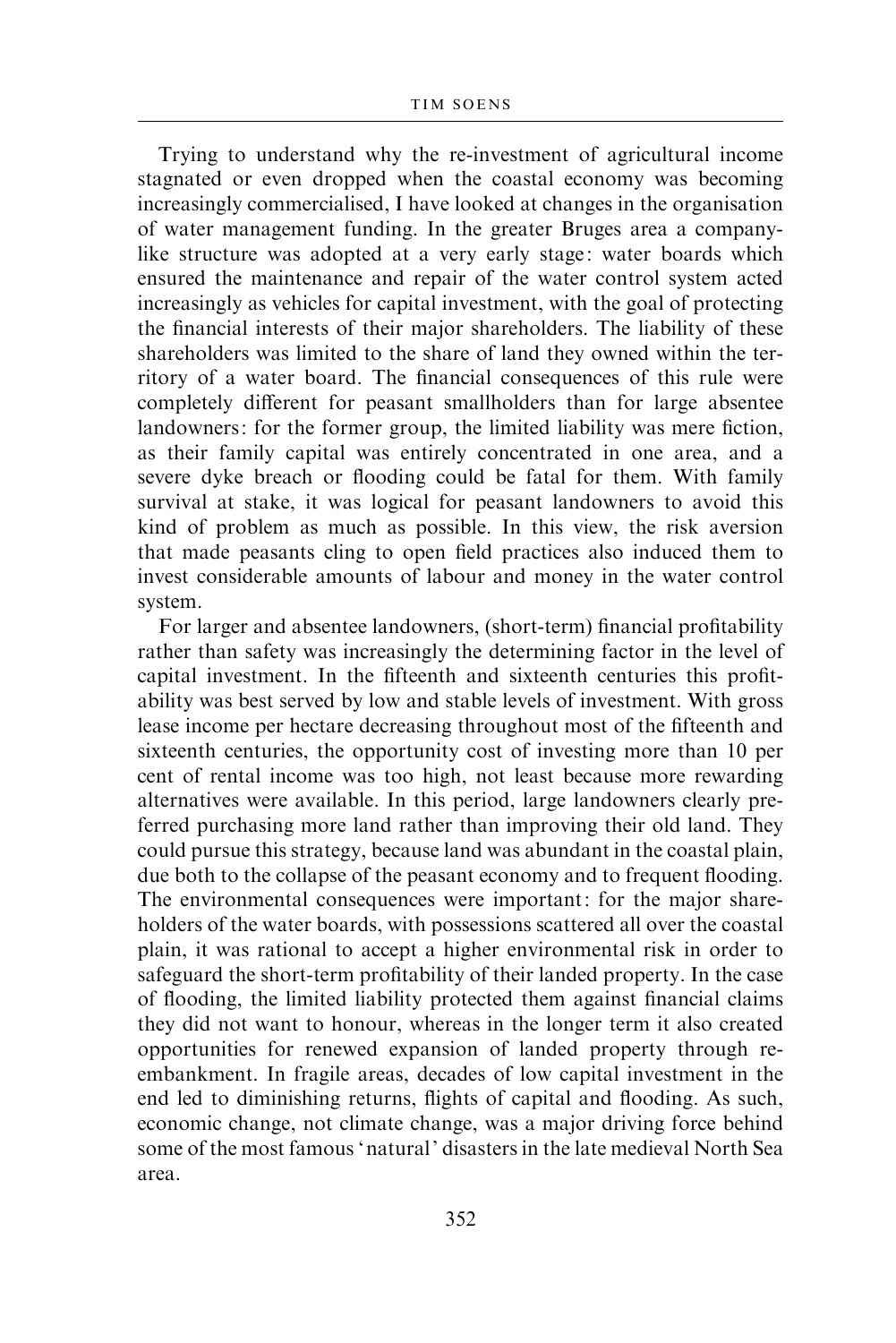## FLOODS AND MONEY IN COASTAL FLANDERS

## APPENDIX

| Year | Blankenbergse<br>Watering: water<br>taxes (Flemish<br>d. groten<br>per hectare) | Oude Yevene<br>Watering:<br>water taxes<br>(Flemish d. groten<br>per hectare) | St John's hospital in<br>Bruges: total investment<br>in the water control<br>system (Flemish d.<br>groten per 240 hectares) | Wages of unskilled<br>labourers employed<br>in water works<br>(Flemish d. groten<br>per day) |
|------|---------------------------------------------------------------------------------|-------------------------------------------------------------------------------|-----------------------------------------------------------------------------------------------------------------------------|----------------------------------------------------------------------------------------------|
| 1277 |                                                                                 |                                                                               |                                                                                                                             |                                                                                              |
| 1278 |                                                                                 |                                                                               |                                                                                                                             |                                                                                              |
| 1279 |                                                                                 |                                                                               |                                                                                                                             |                                                                                              |
| 1280 |                                                                                 |                                                                               | 98.7                                                                                                                        |                                                                                              |
| 1281 |                                                                                 |                                                                               | 120.6                                                                                                                       |                                                                                              |
| 1282 |                                                                                 |                                                                               |                                                                                                                             |                                                                                              |
| 1283 | 0.5                                                                             |                                                                               | 165.5                                                                                                                       |                                                                                              |
| 1284 |                                                                                 |                                                                               |                                                                                                                             |                                                                                              |
| 1285 | $5.4*$                                                                          |                                                                               |                                                                                                                             | 0.6                                                                                          |
| 1286 | $\boldsymbol{0}$                                                                |                                                                               | 117.7                                                                                                                       |                                                                                              |
| 1287 |                                                                                 |                                                                               |                                                                                                                             |                                                                                              |
| 1288 | $\boldsymbol{0}$                                                                |                                                                               | 161.0                                                                                                                       |                                                                                              |
| 1289 | $\boldsymbol{0}$                                                                |                                                                               | 146.8                                                                                                                       |                                                                                              |
| 1290 |                                                                                 |                                                                               | 72.7                                                                                                                        |                                                                                              |
| 1291 | 2.3                                                                             |                                                                               | 296.6                                                                                                                       |                                                                                              |
| 1292 | $\boldsymbol{0}$                                                                |                                                                               |                                                                                                                             | 0.8                                                                                          |
| 1293 | $2.7*$                                                                          |                                                                               | 301.7                                                                                                                       | 0.8                                                                                          |
| 1294 |                                                                                 |                                                                               |                                                                                                                             |                                                                                              |
| 1295 |                                                                                 |                                                                               |                                                                                                                             |                                                                                              |
| 1296 | $1.3*$                                                                          | *                                                                             |                                                                                                                             | 0.8                                                                                          |
| 1297 | $0*$                                                                            | ×                                                                             |                                                                                                                             | 0.7                                                                                          |
| 1298 |                                                                                 |                                                                               |                                                                                                                             |                                                                                              |
| 1299 |                                                                                 |                                                                               | 122.8                                                                                                                       |                                                                                              |
| 1300 |                                                                                 |                                                                               |                                                                                                                             |                                                                                              |
| 1301 |                                                                                 |                                                                               |                                                                                                                             |                                                                                              |
| 1302 | $0.4*$                                                                          |                                                                               |                                                                                                                             | 0.6                                                                                          |
| 1303 | $0.3*$                                                                          |                                                                               |                                                                                                                             | 0.5                                                                                          |
| 1304 | $0.3*$                                                                          |                                                                               |                                                                                                                             | 0.5                                                                                          |
| 1305 | $0.3*$                                                                          |                                                                               |                                                                                                                             | 0.6                                                                                          |
| 1306 | $0.8*$                                                                          |                                                                               | 390.5                                                                                                                       | 0.6                                                                                          |
| 1307 | $1.5*$                                                                          |                                                                               |                                                                                                                             | 0.8                                                                                          |
| 1308 | 2.3                                                                             |                                                                               | 271.8                                                                                                                       |                                                                                              |
| 1309 | 1.4                                                                             |                                                                               | 362.9                                                                                                                       |                                                                                              |
| 1310 | 0.8                                                                             |                                                                               | 197.7                                                                                                                       |                                                                                              |
| 1311 |                                                                                 |                                                                               |                                                                                                                             |                                                                                              |
| 1312 |                                                                                 |                                                                               |                                                                                                                             |                                                                                              |
| 1313 |                                                                                 |                                                                               |                                                                                                                             |                                                                                              |
| 1314 | $\,$ $\,$                                                                       |                                                                               | 220.8                                                                                                                       |                                                                                              |
| 1315 | 1.7                                                                             |                                                                               | 295.9                                                                                                                       |                                                                                              |

# Investments in drainage and flood control in the Flemish coastal plain, 1280–1580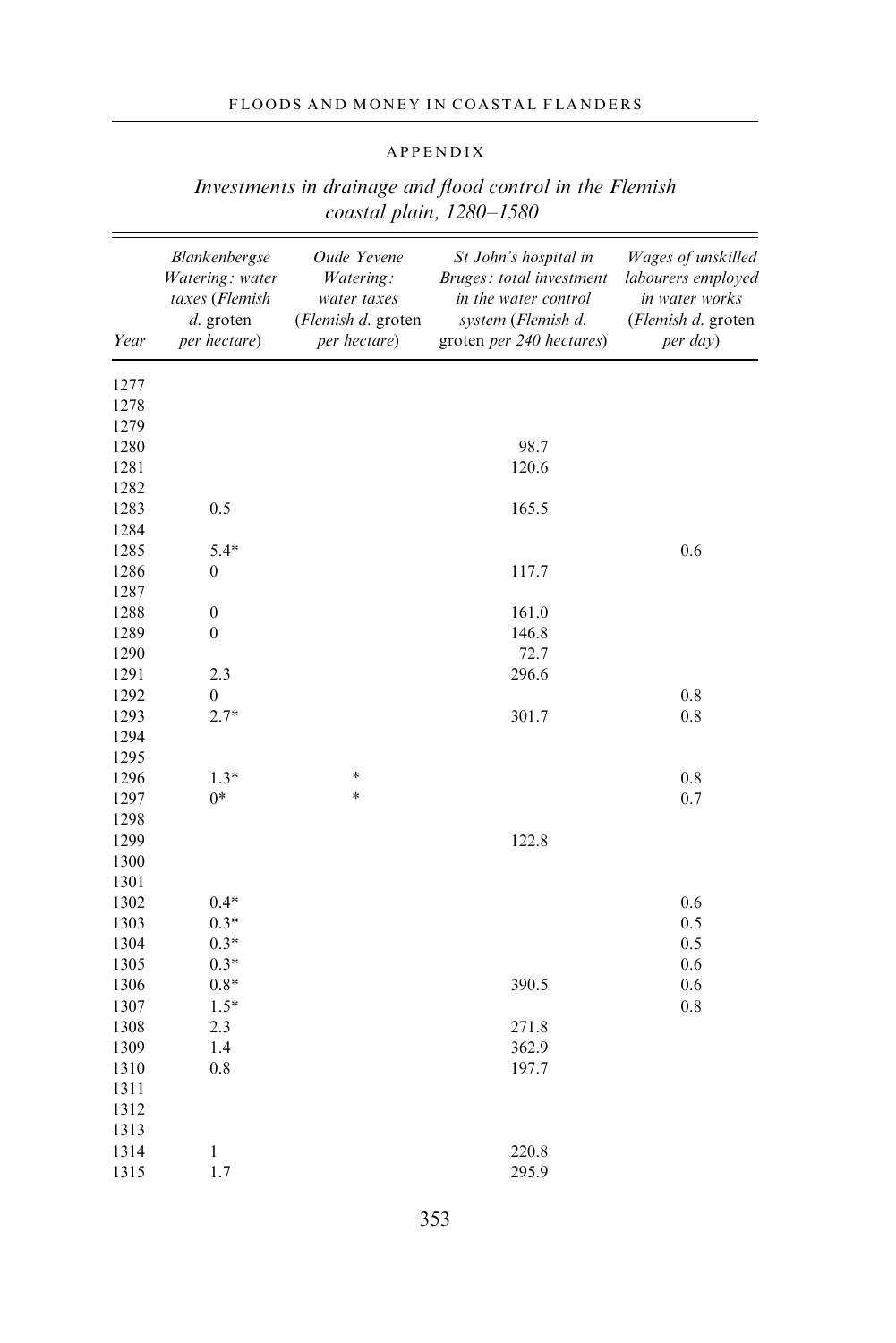|      | APPENDIX ( <i>Cont.</i> )                                                         |                                                                                       |                                                                                                                             |                                                                                                      |  |  |  |
|------|-----------------------------------------------------------------------------------|---------------------------------------------------------------------------------------|-----------------------------------------------------------------------------------------------------------------------------|------------------------------------------------------------------------------------------------------|--|--|--|
| Year | Blankenbergse<br>Watering: water<br>taxes (Flemish<br>$d.$ groten<br>per hectare) | Oude Yevene<br>Watering:<br>water taxes<br>( <i>Flemish d.</i> groten<br>per hectare) | St John's hospital in<br>Bruges: total investment<br>in the water control<br>system (Flemish d.<br>groten per 240 hectares) | Wages of unskilled<br>labourers employed<br>in water works<br>( <i>Flemish d.</i> groten<br>per day) |  |  |  |
| 1316 | 0.4                                                                               |                                                                                       | 118.7                                                                                                                       |                                                                                                      |  |  |  |
| 1317 | 0.4                                                                               |                                                                                       | 152.2                                                                                                                       |                                                                                                      |  |  |  |
| 1318 |                                                                                   |                                                                                       |                                                                                                                             |                                                                                                      |  |  |  |
| 1319 | 1                                                                                 |                                                                                       | 246.2                                                                                                                       |                                                                                                      |  |  |  |
| 1320 | 1.5                                                                               |                                                                                       | 302.0                                                                                                                       |                                                                                                      |  |  |  |
| 1321 |                                                                                   |                                                                                       |                                                                                                                             |                                                                                                      |  |  |  |
| 1322 | 2.2                                                                               |                                                                                       | 562.2                                                                                                                       |                                                                                                      |  |  |  |
| 1323 |                                                                                   |                                                                                       |                                                                                                                             |                                                                                                      |  |  |  |
| 1324 |                                                                                   |                                                                                       | 149.0                                                                                                                       |                                                                                                      |  |  |  |
| 1325 |                                                                                   |                                                                                       |                                                                                                                             |                                                                                                      |  |  |  |
| 1326 | 0.5                                                                               |                                                                                       | 154.8                                                                                                                       |                                                                                                      |  |  |  |
| 1327 |                                                                                   |                                                                                       | 169.1                                                                                                                       |                                                                                                      |  |  |  |
| 1328 |                                                                                   |                                                                                       |                                                                                                                             |                                                                                                      |  |  |  |
| 1329 | $\mathbf{1}$                                                                      |                                                                                       | 340.4                                                                                                                       |                                                                                                      |  |  |  |
| 1330 |                                                                                   |                                                                                       |                                                                                                                             |                                                                                                      |  |  |  |
| 1331 | 2.8                                                                               |                                                                                       | 473.6                                                                                                                       |                                                                                                      |  |  |  |
| 1332 | $\overline{2}$                                                                    |                                                                                       | 403.5                                                                                                                       |                                                                                                      |  |  |  |
| 1333 |                                                                                   |                                                                                       |                                                                                                                             |                                                                                                      |  |  |  |
| 1334 |                                                                                   |                                                                                       |                                                                                                                             |                                                                                                      |  |  |  |
| 1335 |                                                                                   |                                                                                       |                                                                                                                             |                                                                                                      |  |  |  |
| 1336 |                                                                                   |                                                                                       |                                                                                                                             |                                                                                                      |  |  |  |
| 1337 |                                                                                   |                                                                                       |                                                                                                                             |                                                                                                      |  |  |  |
| 1338 |                                                                                   |                                                                                       |                                                                                                                             |                                                                                                      |  |  |  |
| 1339 | $1.4*$                                                                            |                                                                                       | 198.6                                                                                                                       | 0.8                                                                                                  |  |  |  |
| 1340 | 0.9                                                                               |                                                                                       | 121.8                                                                                                                       |                                                                                                      |  |  |  |
| 1341 | 1.4                                                                               |                                                                                       | 228.9                                                                                                                       |                                                                                                      |  |  |  |
| 1342 | $\overline{c}$                                                                    |                                                                                       | 409.9                                                                                                                       | 1.0                                                                                                  |  |  |  |
| 1343 | $2.3*$                                                                            |                                                                                       | 371.8                                                                                                                       | 1.0                                                                                                  |  |  |  |
| 1344 | 2.2                                                                               |                                                                                       | 366.3                                                                                                                       |                                                                                                      |  |  |  |
| 1345 | $2.3*$                                                                            |                                                                                       | 385.0                                                                                                                       | 1.0                                                                                                  |  |  |  |
| 1346 | 2                                                                                 |                                                                                       | 381.8                                                                                                                       |                                                                                                      |  |  |  |
| 1347 | 2.9                                                                               |                                                                                       | 431.4                                                                                                                       |                                                                                                      |  |  |  |
| 1348 | $3.4*$                                                                            |                                                                                       | 597.0                                                                                                                       | $1.0\,$                                                                                              |  |  |  |
| 1349 | $2.8*$                                                                            |                                                                                       |                                                                                                                             | 1.0                                                                                                  |  |  |  |
| 1350 | $2.0*$                                                                            |                                                                                       | 599.4                                                                                                                       | 1.0                                                                                                  |  |  |  |
| 1351 |                                                                                   |                                                                                       |                                                                                                                             |                                                                                                      |  |  |  |
| 1352 | 6.5                                                                               |                                                                                       | 1,244.6                                                                                                                     |                                                                                                      |  |  |  |
| 1353 | 8.7                                                                               |                                                                                       | 1,474.3                                                                                                                     |                                                                                                      |  |  |  |
| 1354 | $7.9*$                                                                            |                                                                                       | 1,157.6                                                                                                                     | 1.5                                                                                                  |  |  |  |
| 1355 | 6.9                                                                               |                                                                                       | 1,059.1                                                                                                                     |                                                                                                      |  |  |  |
| 1356 | 5.8                                                                               |                                                                                       | 926.9                                                                                                                       |                                                                                                      |  |  |  |

 $\Lambda_{\text{BPENN1V}}$  (Cont)

TIM SOENS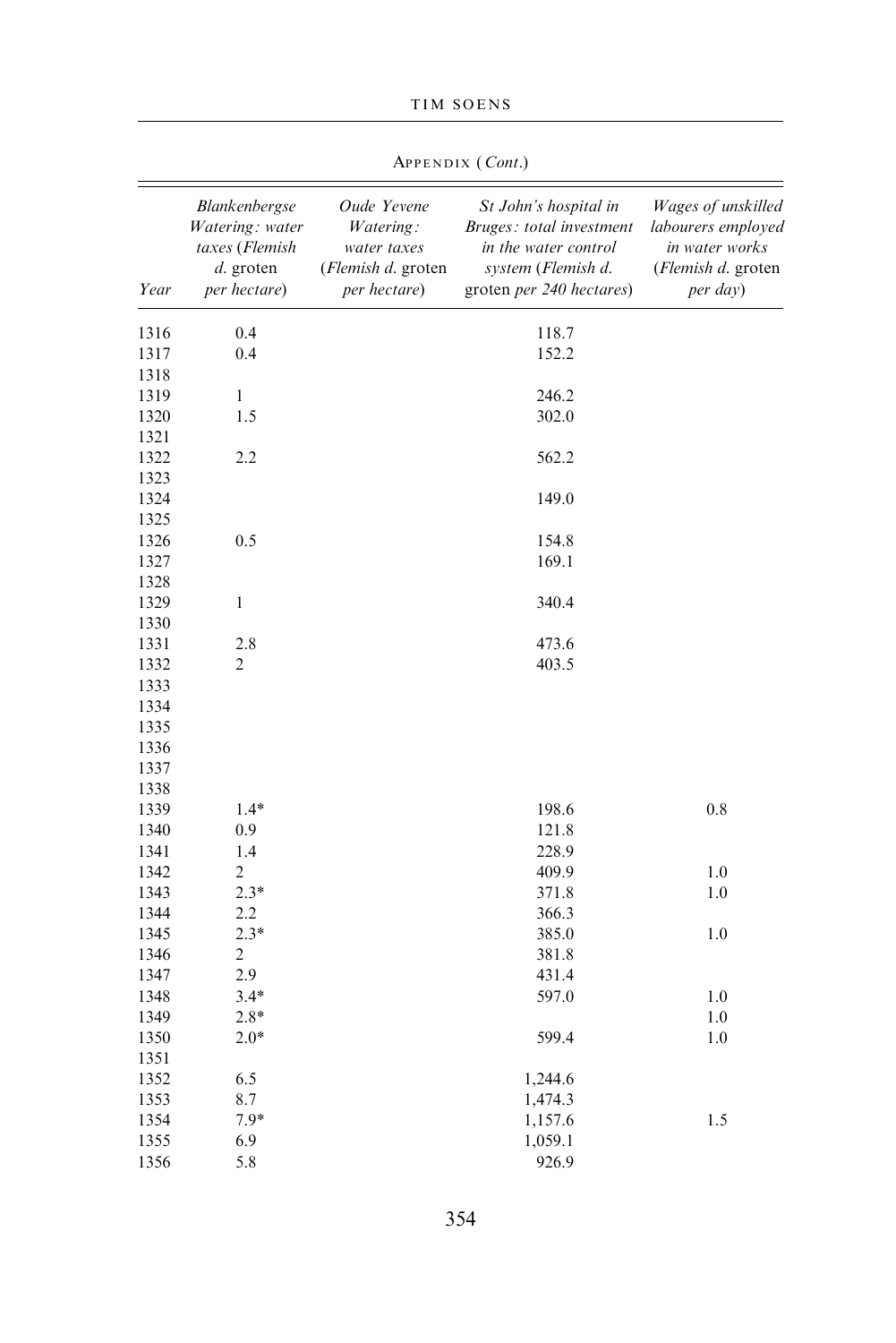| FLOODS AND MONEY IN COASTAL FLANDERS |  |  |  |  |
|--------------------------------------|--|--|--|--|
|--------------------------------------|--|--|--|--|

|      | <b>Blankenbergse</b><br>Watering: water | Oude Yevene<br>Watering:           | St John's hospital in<br>Bruges: total investment             | Wages of unskilled<br>labourers employed |  |
|------|-----------------------------------------|------------------------------------|---------------------------------------------------------------|------------------------------------------|--|
|      | taxes (Flemish                          | water taxes                        | in the water control                                          | in water works                           |  |
| Year | d. groten<br>per hectare)               | (Flemish d. groten<br>per hectare) | system (Flemish d.<br>groten <i>per</i> 240 <i>hectares</i> ) | ( <i>Flemish d.</i> groten<br>per day)   |  |
| 1357 | 9.2                                     |                                    | 1,537.3                                                       | 2.0                                      |  |
| 1358 | 7.6                                     |                                    | 1,604.1                                                       |                                          |  |
| 1359 | 3.3                                     |                                    | 973.0                                                         |                                          |  |
| 1360 | 3.3                                     |                                    | 985.3                                                         |                                          |  |
| 1361 | 4.1                                     |                                    | 1,102.5                                                       |                                          |  |
| 1362 | 4.5                                     |                                    | 1,336.9                                                       |                                          |  |
| 1363 | $4.5*$                                  |                                    | 1,189.5                                                       | 2.5                                      |  |
| 1364 | $4.5*$                                  | 3.8                                | 1,373.1                                                       | 3.0                                      |  |
| 1365 | $6*$                                    |                                    | 1,088.0                                                       |                                          |  |
| 1366 | $4.5*$                                  |                                    | 1,128.0                                                       | 3.0                                      |  |
| 1367 | $3.9*$                                  |                                    | 855.9                                                         | 2.3                                      |  |
| 1368 | $4.5*$                                  |                                    | 1,062.9                                                       | 3.5                                      |  |
| 1369 | 6.8                                     |                                    | 1,336.5                                                       |                                          |  |
| 1370 | $4.5*$                                  |                                    | 1,343.0                                                       | 3.5                                      |  |
| 1371 | $6.7*$                                  |                                    | 1,677.1                                                       | 3.5                                      |  |
| 1372 | $4.5*$                                  |                                    | 1,094.6                                                       | 4.3                                      |  |
| 1373 | $3.4*$                                  |                                    | 885.7                                                         | 3.8                                      |  |
| 1374 | 5.6*                                    |                                    | 1,733.6                                                       | 4.8                                      |  |
| 1375 | $7.9*$                                  | 27.9                               | 2,571.0                                                       | 3.0                                      |  |
| 1376 | $6.8*$                                  | 65.6                               |                                                               | 3.1                                      |  |
| 1377 | 5.6*                                    | 98.8                               |                                                               | 3.3                                      |  |
| 1378 | $6.8*$                                  | 26.7                               |                                                               | 3.8                                      |  |
| 1379 | $3.4*$                                  | 17.3                               |                                                               | 4.5                                      |  |
| 1380 | $2.3*$                                  | 63.3                               |                                                               | 4.0                                      |  |
| 1381 | $4.5*$                                  |                                    | 1,295.0                                                       | 4.0                                      |  |
| 1382 | $2.3*$                                  | 124.3                              | 1,134.4                                                       | 4.0                                      |  |
| 1383 | $2.3*$                                  |                                    | 2,091.1                                                       | 4.0                                      |  |
| 1384 | 5.3                                     | 55.6                               | 803.0                                                         |                                          |  |
| 1385 | $2.3*$                                  | 46.6                               | 316.0                                                         |                                          |  |
| 1386 | $\boldsymbol{0}$                        | 53.0                               | 668.4                                                         |                                          |  |
| 1387 | 2.5                                     | 75.2                               | 1,600.0                                                       |                                          |  |
| 1388 | 9.6                                     | 102.0                              | 3,321.3                                                       |                                          |  |
| 1389 | 6.9                                     | 46.3                               | 2,875.2                                                       |                                          |  |
| 1390 | 6                                       | 33.9                               | 2,119.1                                                       |                                          |  |
| 1391 | $11.3*$                                 | 23.4                               | 2,595.6                                                       |                                          |  |
| 1392 | 8.7                                     | 24.1                               | 1,732.8                                                       |                                          |  |
| 1393 | 5.9                                     | 64.4                               | 1,651.0                                                       |                                          |  |
| 1394 | 2.3                                     |                                    | 1,629.3                                                       |                                          |  |
| 1395 | 6.9                                     | 34.3                               | 1,624.4                                                       |                                          |  |
| 1396 | 6.3                                     | 51.5                               | 1,153.0                                                       |                                          |  |
| 1397 | 1.6                                     | 44.0                               | 1,143.6                                                       |                                          |  |
|      |                                         |                                    |                                                               |                                          |  |

APPENDIX (Cont.)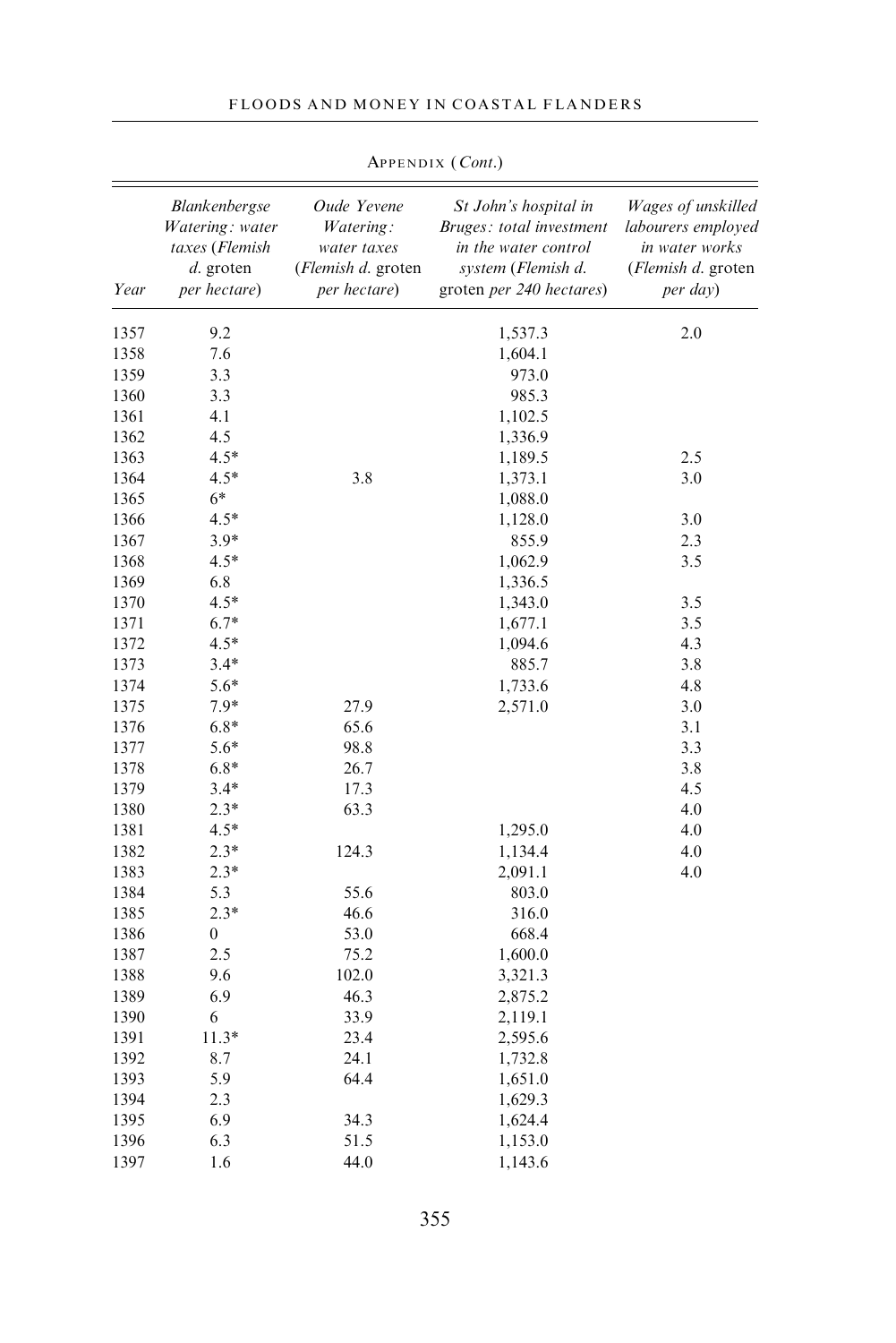|      | APPENDIX (Cont.)                                                                |                                                                               |                                                                                                                             |                                                                                              |  |  |  |
|------|---------------------------------------------------------------------------------|-------------------------------------------------------------------------------|-----------------------------------------------------------------------------------------------------------------------------|----------------------------------------------------------------------------------------------|--|--|--|
| Year | Blankenbergse<br>Watering: water<br>taxes (Flemish<br>d. groten<br>per hectare) | Oude Yevene<br>Watering:<br>water taxes<br>(Flemish d. groten<br>per hectare) | St John's hospital in<br>Bruges: total investment<br>in the water control<br>system (Flemish d.<br>groten per 240 hectares) | Wages of unskilled<br>labourers employed<br>in water works<br>(Flemish d. groten<br>per day) |  |  |  |
| 1398 | 8.1                                                                             | 18.1                                                                          | 1,335.1                                                                                                                     |                                                                                              |  |  |  |
| 1399 | 2.3                                                                             | 14.0                                                                          | 1,814.3                                                                                                                     | 5.0                                                                                          |  |  |  |
| 1400 |                                                                                 |                                                                               |                                                                                                                             | 4.0                                                                                          |  |  |  |
| 1401 | 13.5                                                                            | 12.1                                                                          | 2,356.7                                                                                                                     |                                                                                              |  |  |  |
| 1402 | 9                                                                               | 31.8                                                                          | 2,251.6                                                                                                                     |                                                                                              |  |  |  |
| 1403 | 8.3                                                                             | 18.2                                                                          | 1,922.6                                                                                                                     |                                                                                              |  |  |  |
| 1404 | $\boldsymbol{0}$                                                                | 55.3                                                                          | 1,833.6                                                                                                                     |                                                                                              |  |  |  |
| 1405 | 1.1                                                                             | 47.9                                                                          | 2,462.1                                                                                                                     |                                                                                              |  |  |  |
| 1406 | 3.4                                                                             | 40.1                                                                          | 2,577.1                                                                                                                     |                                                                                              |  |  |  |
| 1407 | $6.8*$                                                                          | $34.1*$                                                                       | 3,346.2                                                                                                                     | 4.8                                                                                          |  |  |  |
| 1408 | $4.5*$                                                                          | $33.0*$                                                                       | 1,921.6                                                                                                                     | 5.0                                                                                          |  |  |  |
| 1409 | $7.9*$                                                                          | 28.7                                                                          | 1,673.7                                                                                                                     | 5.0                                                                                          |  |  |  |
| 1410 | 2.3                                                                             | 52.6                                                                          | 1,752.0                                                                                                                     |                                                                                              |  |  |  |
| 1411 | 3.4                                                                             | 42.7                                                                          | 1,820.2                                                                                                                     |                                                                                              |  |  |  |
| 1412 | 1.4                                                                             | 33.2                                                                          | 1,360.2                                                                                                                     |                                                                                              |  |  |  |
| 1413 | 3.7                                                                             | 25.9                                                                          | 1,754.1                                                                                                                     |                                                                                              |  |  |  |
| 1414 | $\boldsymbol{0}$                                                                | 25.1                                                                          | 823.5                                                                                                                       |                                                                                              |  |  |  |
| 1415 | 1.1                                                                             | 17.8                                                                          | 849.6                                                                                                                       |                                                                                              |  |  |  |
| 1416 | 4.8                                                                             | 16.3                                                                          | 1,322.6                                                                                                                     |                                                                                              |  |  |  |
| 1417 | 5.6                                                                             | 20.7                                                                          | 1,683.6                                                                                                                     | 5.0                                                                                          |  |  |  |
| 1418 | 0.6                                                                             | 19.5                                                                          | 1,527.4                                                                                                                     |                                                                                              |  |  |  |
| 1419 | 4.5                                                                             | 28.7                                                                          | 1,122.0                                                                                                                     |                                                                                              |  |  |  |
| 1420 | 5.6                                                                             | 23.5                                                                          | 1,300.6                                                                                                                     |                                                                                              |  |  |  |
| 1421 | 6.8                                                                             | 33.0                                                                          | 1,870.3                                                                                                                     |                                                                                              |  |  |  |
| 1422 | 4.5                                                                             | 29.0                                                                          | 1,513.8                                                                                                                     |                                                                                              |  |  |  |
| 1423 | 6.8                                                                             | 47.2                                                                          | 1,746.6                                                                                                                     | 5.0                                                                                          |  |  |  |
| 1424 | 7.9                                                                             | 37.1                                                                          | 1,988.8                                                                                                                     |                                                                                              |  |  |  |
| 1425 | 7.9                                                                             | 15.5                                                                          | 1,877.6                                                                                                                     |                                                                                              |  |  |  |
| 1426 | 3.4                                                                             | 10.2                                                                          | 1,122.8                                                                                                                     |                                                                                              |  |  |  |
| 1427 | 2.3                                                                             | 30.7                                                                          | 1,427.5                                                                                                                     |                                                                                              |  |  |  |
| 1428 | 5.6                                                                             | 19.6                                                                          | 1,501.7                                                                                                                     |                                                                                              |  |  |  |
| 1429 | 5.6                                                                             | 20.9                                                                          | 1,592.4                                                                                                                     |                                                                                              |  |  |  |
| 1430 | 3.8                                                                             | 14.5                                                                          | 1,192.9                                                                                                                     |                                                                                              |  |  |  |
| 1431 | 6.8                                                                             | 12.8                                                                          | 1,529.9                                                                                                                     |                                                                                              |  |  |  |
| 1432 | 5.6                                                                             | 24.7                                                                          | 1,390.4                                                                                                                     | 6.0                                                                                          |  |  |  |
| 1433 | 4.1                                                                             | 26.9                                                                          | 1,452.7                                                                                                                     |                                                                                              |  |  |  |
| 1434 | 5.6                                                                             | 21.2                                                                          | 1,201.1                                                                                                                     |                                                                                              |  |  |  |
| 1435 | 4.5                                                                             | 17.5                                                                          | 1,304.4                                                                                                                     |                                                                                              |  |  |  |
| 1436 | 4.5                                                                             | 1.1                                                                           | 701.2                                                                                                                       |                                                                                              |  |  |  |
| 1437 | 2.3                                                                             | 0.0                                                                           | 440.6                                                                                                                       |                                                                                              |  |  |  |
| 1438 | 5.6                                                                             | 1.0                                                                           | 1,178.9                                                                                                                     | 6.0                                                                                          |  |  |  |

TIM SOENS

356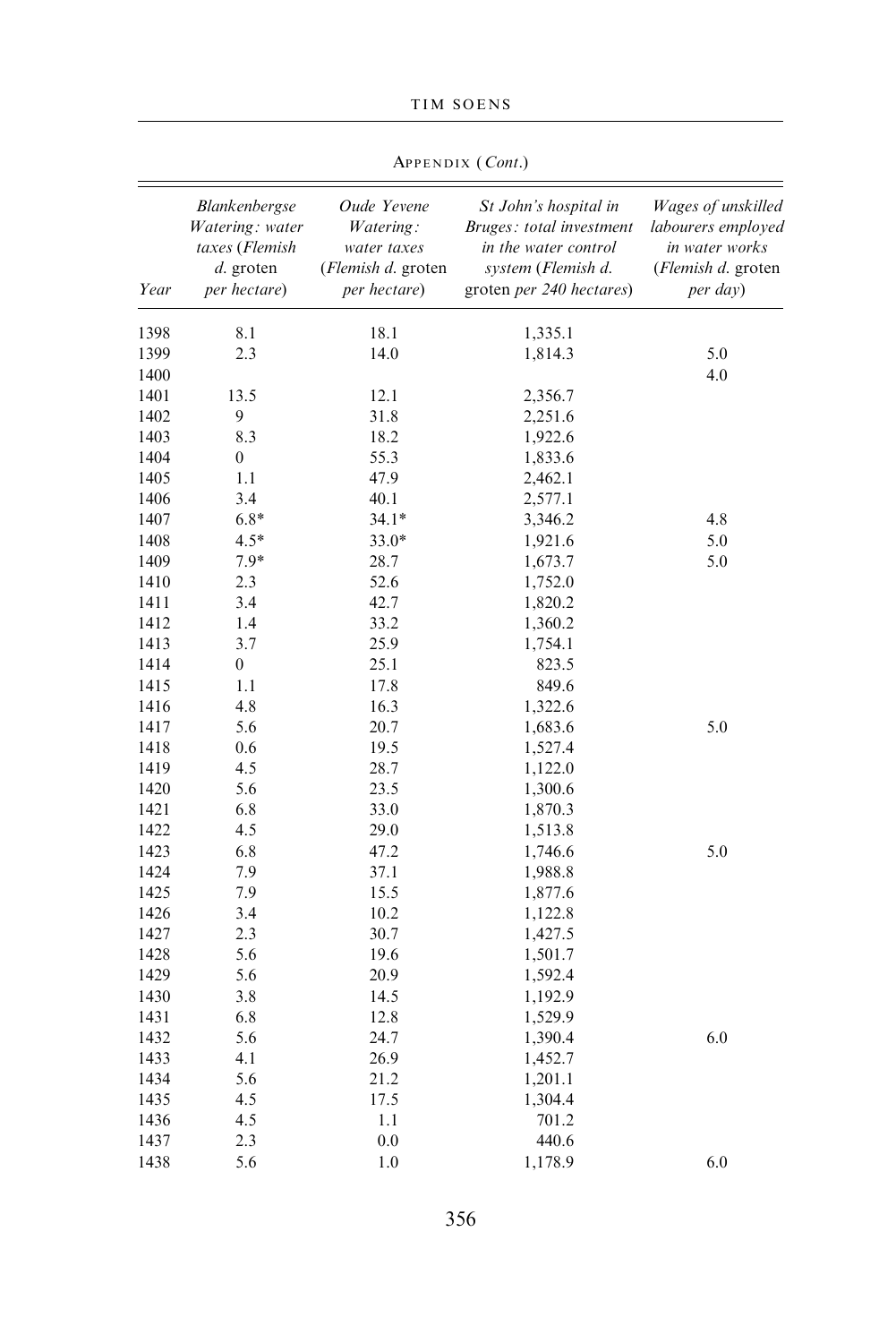#### FLOODS AND MONEY IN COASTAL FLANDERS

| Blankenbergse<br>Oude Yevene<br>St John's hospital in<br>Bruges: total investment<br>Watering: water<br>Watering:<br>taxes (Flemish<br>in water works<br>water taxes<br>in the water control<br>d. groten<br>( <i>Flemish d.</i> groten<br>system (Flemish d.<br>Year<br>per hectare)<br>groten per 240 hectares)<br>per hectare)<br>per day)<br>5.6<br>9.5<br>1439<br>1,312.5<br>9<br>1440<br>14.0<br>2,050.1<br>1441<br>4.5<br>12.6<br>1,574.1<br>4.0<br>1442<br>4.5<br>15.8<br>2,234.0<br>1443<br>6.8<br>16.0<br>6.0<br>1,698.0<br>1444<br>6.8<br>14.5<br>1,999.2<br>10.1<br>54.8<br>1445<br>2,613.0<br>6.8<br>9.1<br>1446<br>1,688.8<br>7.9<br>39.6<br>1447<br>3,104.0<br>1448<br>2.3<br>25.0<br>1,273.1<br>1449<br>5.6<br>26.8<br>1,612.7<br>4.5<br>5.0<br>1450<br>10.2<br>1,430.7<br>4.5<br>6.0<br>1451<br>11.4<br>1,655.0<br>4.5<br>6.0<br>1452<br>11.4<br>960.0<br>2.3<br>1453<br>21.3<br>755.0<br>1454<br>8<br>13.6<br>2,050.7<br>1455<br>3.8<br>23.1<br>1,288.8<br>1456<br>22.7<br>4.5<br>1,349.8<br>1457<br>4.5<br>17.7<br>1,096.7<br>$\boldsymbol{0}$<br>1458<br>22.6<br>1,182.0<br>1459<br>4.5<br>18.0<br>1,506.2<br>1460<br>4.5<br>24.9<br>1,540.2<br>4.5<br>1461<br>15.0<br>1,118.7<br>4.5<br>1462<br>18.2<br>1,125.0<br>1463<br>1464<br>4.5<br>19.3<br>1,208.8<br>12.6<br>1465<br>3.8<br>1,125.6<br>14.7<br>1466<br>3.8<br>1,531.4<br>6.0<br>1467<br>3.8<br>11.4<br>1,337.7<br>6.0<br>1468<br>1469<br>3.8<br>15.0<br>1,577.2<br>1470<br>3.8<br>17.2<br>1,556.4<br>1471<br>3.8<br>15.0<br>964.6<br>1472<br>3.8<br>15.0<br>1,271.4<br>1473<br>3.8<br>16.6<br>1,580.4<br>1474<br>3.4<br>11.5<br>1,068.0<br>1475<br>3.4<br>7.4<br>889.6<br>9.7<br>1476<br>3.4<br>741.7<br>$2.3*$<br>9.7<br>6.0<br>1477<br>828.3<br>22.3<br>6.0<br>1478<br>$4.5*$<br>1,194.6<br>$4.5*$<br>18.7<br>6.0<br>1479<br>1,225.9 |  |  |                                                                        |
|---------------------------------------------------------------------------------------------------------------------------------------------------------------------------------------------------------------------------------------------------------------------------------------------------------------------------------------------------------------------------------------------------------------------------------------------------------------------------------------------------------------------------------------------------------------------------------------------------------------------------------------------------------------------------------------------------------------------------------------------------------------------------------------------------------------------------------------------------------------------------------------------------------------------------------------------------------------------------------------------------------------------------------------------------------------------------------------------------------------------------------------------------------------------------------------------------------------------------------------------------------------------------------------------------------------------------------------------------------------------------------------------------------------------------------------------------------------------------------------------------------------------------------------------------------------------------------------------------------------------------------------------------------------------------------------------------------------------------------------------------------------------------------------------------------------------|--|--|------------------------------------------------------------------------|
|                                                                                                                                                                                                                                                                                                                                                                                                                                                                                                                                                                                                                                                                                                                                                                                                                                                                                                                                                                                                                                                                                                                                                                                                                                                                                                                                                                                                                                                                                                                                                                                                                                                                                                                                                                                                                     |  |  | Wages of unskilled<br>labourers employed<br>( <i>Flemish d.</i> groten |
|                                                                                                                                                                                                                                                                                                                                                                                                                                                                                                                                                                                                                                                                                                                                                                                                                                                                                                                                                                                                                                                                                                                                                                                                                                                                                                                                                                                                                                                                                                                                                                                                                                                                                                                                                                                                                     |  |  |                                                                        |
|                                                                                                                                                                                                                                                                                                                                                                                                                                                                                                                                                                                                                                                                                                                                                                                                                                                                                                                                                                                                                                                                                                                                                                                                                                                                                                                                                                                                                                                                                                                                                                                                                                                                                                                                                                                                                     |  |  |                                                                        |
|                                                                                                                                                                                                                                                                                                                                                                                                                                                                                                                                                                                                                                                                                                                                                                                                                                                                                                                                                                                                                                                                                                                                                                                                                                                                                                                                                                                                                                                                                                                                                                                                                                                                                                                                                                                                                     |  |  |                                                                        |
|                                                                                                                                                                                                                                                                                                                                                                                                                                                                                                                                                                                                                                                                                                                                                                                                                                                                                                                                                                                                                                                                                                                                                                                                                                                                                                                                                                                                                                                                                                                                                                                                                                                                                                                                                                                                                     |  |  |                                                                        |
|                                                                                                                                                                                                                                                                                                                                                                                                                                                                                                                                                                                                                                                                                                                                                                                                                                                                                                                                                                                                                                                                                                                                                                                                                                                                                                                                                                                                                                                                                                                                                                                                                                                                                                                                                                                                                     |  |  |                                                                        |
|                                                                                                                                                                                                                                                                                                                                                                                                                                                                                                                                                                                                                                                                                                                                                                                                                                                                                                                                                                                                                                                                                                                                                                                                                                                                                                                                                                                                                                                                                                                                                                                                                                                                                                                                                                                                                     |  |  |                                                                        |
|                                                                                                                                                                                                                                                                                                                                                                                                                                                                                                                                                                                                                                                                                                                                                                                                                                                                                                                                                                                                                                                                                                                                                                                                                                                                                                                                                                                                                                                                                                                                                                                                                                                                                                                                                                                                                     |  |  |                                                                        |
|                                                                                                                                                                                                                                                                                                                                                                                                                                                                                                                                                                                                                                                                                                                                                                                                                                                                                                                                                                                                                                                                                                                                                                                                                                                                                                                                                                                                                                                                                                                                                                                                                                                                                                                                                                                                                     |  |  |                                                                        |
|                                                                                                                                                                                                                                                                                                                                                                                                                                                                                                                                                                                                                                                                                                                                                                                                                                                                                                                                                                                                                                                                                                                                                                                                                                                                                                                                                                                                                                                                                                                                                                                                                                                                                                                                                                                                                     |  |  |                                                                        |
|                                                                                                                                                                                                                                                                                                                                                                                                                                                                                                                                                                                                                                                                                                                                                                                                                                                                                                                                                                                                                                                                                                                                                                                                                                                                                                                                                                                                                                                                                                                                                                                                                                                                                                                                                                                                                     |  |  |                                                                        |
|                                                                                                                                                                                                                                                                                                                                                                                                                                                                                                                                                                                                                                                                                                                                                                                                                                                                                                                                                                                                                                                                                                                                                                                                                                                                                                                                                                                                                                                                                                                                                                                                                                                                                                                                                                                                                     |  |  |                                                                        |
|                                                                                                                                                                                                                                                                                                                                                                                                                                                                                                                                                                                                                                                                                                                                                                                                                                                                                                                                                                                                                                                                                                                                                                                                                                                                                                                                                                                                                                                                                                                                                                                                                                                                                                                                                                                                                     |  |  |                                                                        |
|                                                                                                                                                                                                                                                                                                                                                                                                                                                                                                                                                                                                                                                                                                                                                                                                                                                                                                                                                                                                                                                                                                                                                                                                                                                                                                                                                                                                                                                                                                                                                                                                                                                                                                                                                                                                                     |  |  |                                                                        |
|                                                                                                                                                                                                                                                                                                                                                                                                                                                                                                                                                                                                                                                                                                                                                                                                                                                                                                                                                                                                                                                                                                                                                                                                                                                                                                                                                                                                                                                                                                                                                                                                                                                                                                                                                                                                                     |  |  |                                                                        |
|                                                                                                                                                                                                                                                                                                                                                                                                                                                                                                                                                                                                                                                                                                                                                                                                                                                                                                                                                                                                                                                                                                                                                                                                                                                                                                                                                                                                                                                                                                                                                                                                                                                                                                                                                                                                                     |  |  |                                                                        |
|                                                                                                                                                                                                                                                                                                                                                                                                                                                                                                                                                                                                                                                                                                                                                                                                                                                                                                                                                                                                                                                                                                                                                                                                                                                                                                                                                                                                                                                                                                                                                                                                                                                                                                                                                                                                                     |  |  |                                                                        |
|                                                                                                                                                                                                                                                                                                                                                                                                                                                                                                                                                                                                                                                                                                                                                                                                                                                                                                                                                                                                                                                                                                                                                                                                                                                                                                                                                                                                                                                                                                                                                                                                                                                                                                                                                                                                                     |  |  |                                                                        |
|                                                                                                                                                                                                                                                                                                                                                                                                                                                                                                                                                                                                                                                                                                                                                                                                                                                                                                                                                                                                                                                                                                                                                                                                                                                                                                                                                                                                                                                                                                                                                                                                                                                                                                                                                                                                                     |  |  |                                                                        |
|                                                                                                                                                                                                                                                                                                                                                                                                                                                                                                                                                                                                                                                                                                                                                                                                                                                                                                                                                                                                                                                                                                                                                                                                                                                                                                                                                                                                                                                                                                                                                                                                                                                                                                                                                                                                                     |  |  |                                                                        |
|                                                                                                                                                                                                                                                                                                                                                                                                                                                                                                                                                                                                                                                                                                                                                                                                                                                                                                                                                                                                                                                                                                                                                                                                                                                                                                                                                                                                                                                                                                                                                                                                                                                                                                                                                                                                                     |  |  |                                                                        |
|                                                                                                                                                                                                                                                                                                                                                                                                                                                                                                                                                                                                                                                                                                                                                                                                                                                                                                                                                                                                                                                                                                                                                                                                                                                                                                                                                                                                                                                                                                                                                                                                                                                                                                                                                                                                                     |  |  |                                                                        |
|                                                                                                                                                                                                                                                                                                                                                                                                                                                                                                                                                                                                                                                                                                                                                                                                                                                                                                                                                                                                                                                                                                                                                                                                                                                                                                                                                                                                                                                                                                                                                                                                                                                                                                                                                                                                                     |  |  |                                                                        |
|                                                                                                                                                                                                                                                                                                                                                                                                                                                                                                                                                                                                                                                                                                                                                                                                                                                                                                                                                                                                                                                                                                                                                                                                                                                                                                                                                                                                                                                                                                                                                                                                                                                                                                                                                                                                                     |  |  |                                                                        |
|                                                                                                                                                                                                                                                                                                                                                                                                                                                                                                                                                                                                                                                                                                                                                                                                                                                                                                                                                                                                                                                                                                                                                                                                                                                                                                                                                                                                                                                                                                                                                                                                                                                                                                                                                                                                                     |  |  |                                                                        |
|                                                                                                                                                                                                                                                                                                                                                                                                                                                                                                                                                                                                                                                                                                                                                                                                                                                                                                                                                                                                                                                                                                                                                                                                                                                                                                                                                                                                                                                                                                                                                                                                                                                                                                                                                                                                                     |  |  |                                                                        |
|                                                                                                                                                                                                                                                                                                                                                                                                                                                                                                                                                                                                                                                                                                                                                                                                                                                                                                                                                                                                                                                                                                                                                                                                                                                                                                                                                                                                                                                                                                                                                                                                                                                                                                                                                                                                                     |  |  |                                                                        |
|                                                                                                                                                                                                                                                                                                                                                                                                                                                                                                                                                                                                                                                                                                                                                                                                                                                                                                                                                                                                                                                                                                                                                                                                                                                                                                                                                                                                                                                                                                                                                                                                                                                                                                                                                                                                                     |  |  |                                                                        |
|                                                                                                                                                                                                                                                                                                                                                                                                                                                                                                                                                                                                                                                                                                                                                                                                                                                                                                                                                                                                                                                                                                                                                                                                                                                                                                                                                                                                                                                                                                                                                                                                                                                                                                                                                                                                                     |  |  |                                                                        |
|                                                                                                                                                                                                                                                                                                                                                                                                                                                                                                                                                                                                                                                                                                                                                                                                                                                                                                                                                                                                                                                                                                                                                                                                                                                                                                                                                                                                                                                                                                                                                                                                                                                                                                                                                                                                                     |  |  |                                                                        |
|                                                                                                                                                                                                                                                                                                                                                                                                                                                                                                                                                                                                                                                                                                                                                                                                                                                                                                                                                                                                                                                                                                                                                                                                                                                                                                                                                                                                                                                                                                                                                                                                                                                                                                                                                                                                                     |  |  |                                                                        |
|                                                                                                                                                                                                                                                                                                                                                                                                                                                                                                                                                                                                                                                                                                                                                                                                                                                                                                                                                                                                                                                                                                                                                                                                                                                                                                                                                                                                                                                                                                                                                                                                                                                                                                                                                                                                                     |  |  |                                                                        |
|                                                                                                                                                                                                                                                                                                                                                                                                                                                                                                                                                                                                                                                                                                                                                                                                                                                                                                                                                                                                                                                                                                                                                                                                                                                                                                                                                                                                                                                                                                                                                                                                                                                                                                                                                                                                                     |  |  |                                                                        |
|                                                                                                                                                                                                                                                                                                                                                                                                                                                                                                                                                                                                                                                                                                                                                                                                                                                                                                                                                                                                                                                                                                                                                                                                                                                                                                                                                                                                                                                                                                                                                                                                                                                                                                                                                                                                                     |  |  |                                                                        |
|                                                                                                                                                                                                                                                                                                                                                                                                                                                                                                                                                                                                                                                                                                                                                                                                                                                                                                                                                                                                                                                                                                                                                                                                                                                                                                                                                                                                                                                                                                                                                                                                                                                                                                                                                                                                                     |  |  |                                                                        |
|                                                                                                                                                                                                                                                                                                                                                                                                                                                                                                                                                                                                                                                                                                                                                                                                                                                                                                                                                                                                                                                                                                                                                                                                                                                                                                                                                                                                                                                                                                                                                                                                                                                                                                                                                                                                                     |  |  |                                                                        |
|                                                                                                                                                                                                                                                                                                                                                                                                                                                                                                                                                                                                                                                                                                                                                                                                                                                                                                                                                                                                                                                                                                                                                                                                                                                                                                                                                                                                                                                                                                                                                                                                                                                                                                                                                                                                                     |  |  |                                                                        |
|                                                                                                                                                                                                                                                                                                                                                                                                                                                                                                                                                                                                                                                                                                                                                                                                                                                                                                                                                                                                                                                                                                                                                                                                                                                                                                                                                                                                                                                                                                                                                                                                                                                                                                                                                                                                                     |  |  |                                                                        |
|                                                                                                                                                                                                                                                                                                                                                                                                                                                                                                                                                                                                                                                                                                                                                                                                                                                                                                                                                                                                                                                                                                                                                                                                                                                                                                                                                                                                                                                                                                                                                                                                                                                                                                                                                                                                                     |  |  |                                                                        |
|                                                                                                                                                                                                                                                                                                                                                                                                                                                                                                                                                                                                                                                                                                                                                                                                                                                                                                                                                                                                                                                                                                                                                                                                                                                                                                                                                                                                                                                                                                                                                                                                                                                                                                                                                                                                                     |  |  |                                                                        |
|                                                                                                                                                                                                                                                                                                                                                                                                                                                                                                                                                                                                                                                                                                                                                                                                                                                                                                                                                                                                                                                                                                                                                                                                                                                                                                                                                                                                                                                                                                                                                                                                                                                                                                                                                                                                                     |  |  |                                                                        |
|                                                                                                                                                                                                                                                                                                                                                                                                                                                                                                                                                                                                                                                                                                                                                                                                                                                                                                                                                                                                                                                                                                                                                                                                                                                                                                                                                                                                                                                                                                                                                                                                                                                                                                                                                                                                                     |  |  |                                                                        |

APPENDIX (Cont.)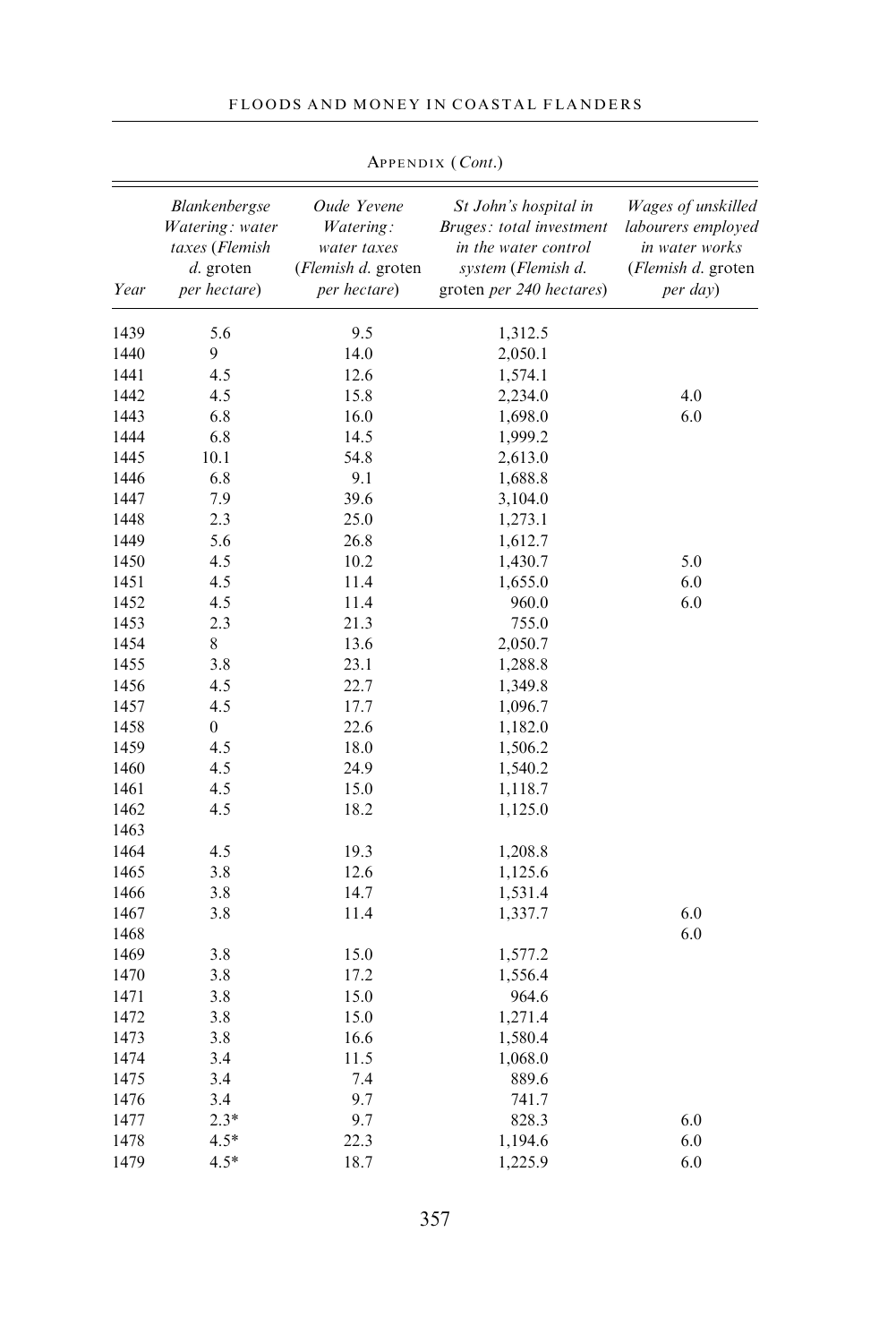|      | APPENDIX (Cont.)                                                                  |                                                                               |                                                                                                                             |                                                                                              |  |  |  |
|------|-----------------------------------------------------------------------------------|-------------------------------------------------------------------------------|-----------------------------------------------------------------------------------------------------------------------------|----------------------------------------------------------------------------------------------|--|--|--|
| Year | Blankenbergse<br>Watering: water<br>taxes (Flemish<br>$d.$ groten<br>per hectare) | Oude Yevene<br>Watering:<br>water taxes<br>(Flemish d. groten<br>per hectare) | St John's hospital in<br>Bruges: total investment<br>in the water control<br>system (Flemish d.<br>groten per 240 hectares) | Wages of unskilled<br>labourers employed<br>in water works<br>(Flemish d. groten<br>per day) |  |  |  |
| 1480 | $4.5*$                                                                            | 21.1                                                                          | 1,150.7                                                                                                                     | 5.5                                                                                          |  |  |  |
| 1481 | $3*$                                                                              | 22.1                                                                          | 1,285.6                                                                                                                     | 6.0                                                                                          |  |  |  |
| 1482 | $2.3*$                                                                            | 40.5                                                                          | 1,254.3                                                                                                                     | 6.0                                                                                          |  |  |  |
| 1483 | 3.4                                                                               | 53.4                                                                          | 1,777.0                                                                                                                     |                                                                                              |  |  |  |
| 1484 | $3.4*$                                                                            | 37.1                                                                          | 1,942.3                                                                                                                     | 6.0                                                                                          |  |  |  |
| 1485 | 3.4                                                                               | 18.2                                                                          | 999.1                                                                                                                       |                                                                                              |  |  |  |
| 1486 | $3.4*$                                                                            | 18.2                                                                          | 1,060.4                                                                                                                     | 6.0                                                                                          |  |  |  |
| 1487 | 3.4                                                                               | 15.9                                                                          | 861.8                                                                                                                       |                                                                                              |  |  |  |
| 1488 | $3.4*$                                                                            | 11.4                                                                          | 799.6                                                                                                                       | 6.0                                                                                          |  |  |  |
| 1489 | $3.4*$                                                                            | 15.9                                                                          | 738.2                                                                                                                       | 6.0                                                                                          |  |  |  |
| 1490 | 3.4                                                                               | 15.9                                                                          | 543.8                                                                                                                       |                                                                                              |  |  |  |
| 1491 | 1.7                                                                               | 0.0                                                                           | 174.2                                                                                                                       |                                                                                              |  |  |  |
| 1492 | 2.8                                                                               | 6.8                                                                           | 463.7                                                                                                                       |                                                                                              |  |  |  |
| 1493 | $2.3*$                                                                            | 23.9                                                                          | 838.7                                                                                                                       | 6.0                                                                                          |  |  |  |
| 1494 | $3.4*$                                                                            | 15.4                                                                          | 1,357.3                                                                                                                     | 6.0                                                                                          |  |  |  |
| 1495 | 4.9                                                                               | 13.6                                                                          | 1,171.9                                                                                                                     |                                                                                              |  |  |  |
| 1496 | $4.5*$                                                                            | 9.9                                                                           | 1,184.2                                                                                                                     | 6.0                                                                                          |  |  |  |
| 1497 | 5.6*                                                                              | 11.4                                                                          | 1,238.7                                                                                                                     | 6.0                                                                                          |  |  |  |
| 1498 | $4.5*$                                                                            | 18.2                                                                          | 1,299.7                                                                                                                     | 6.0                                                                                          |  |  |  |
| 1499 | $3.4*$                                                                            | 15.5                                                                          | 1,287.5                                                                                                                     | 6.0                                                                                          |  |  |  |
| 1500 | $4.5*$                                                                            |                                                                               | 1,031.5                                                                                                                     | 6.0                                                                                          |  |  |  |
| 1501 | $3.8*$                                                                            | 6.8                                                                           | 1,087.8                                                                                                                     | 6.0                                                                                          |  |  |  |
| 1502 | $4.5*$                                                                            | 8.0                                                                           | 1,140.2                                                                                                                     | 6.0                                                                                          |  |  |  |
| 1503 | $4.5*$                                                                            | 11.2                                                                          | 1,308.1                                                                                                                     | 6.0                                                                                          |  |  |  |
| 1504 | $4.5*$                                                                            | 9.2                                                                           | 1,230.7                                                                                                                     | 6.0                                                                                          |  |  |  |
| 1505 | $3.4*$                                                                            | 22.7                                                                          | 1,166.2                                                                                                                     | 6.0                                                                                          |  |  |  |
| 1506 | $3.4*$                                                                            | 9.1                                                                           | 939.9                                                                                                                       | 6.0                                                                                          |  |  |  |
| 1507 | $3.9*$                                                                            | 6.9                                                                           | 911.7                                                                                                                       | 6.0                                                                                          |  |  |  |
| 1508 | $3.9*$                                                                            | 6.8                                                                           | 938.3                                                                                                                       | 7.0                                                                                          |  |  |  |
| 1509 | $3.4*$                                                                            | 9.9                                                                           | 977.4                                                                                                                       | 6.0                                                                                          |  |  |  |
| 1510 | 5.6*                                                                              | 22.7                                                                          | 1,502.9                                                                                                                     | 6.0                                                                                          |  |  |  |
| 1511 | $3.4*$                                                                            | 18.2                                                                          | 1,019.5                                                                                                                     | 6.0                                                                                          |  |  |  |
| 1512 | $4.5*$                                                                            |                                                                               |                                                                                                                             | 6.0                                                                                          |  |  |  |
| 1513 | 3.4                                                                               | 13.8                                                                          | 1,130.1                                                                                                                     | 6.0                                                                                          |  |  |  |
| 1514 | 4.5                                                                               | 9.2                                                                           | 1,057.8                                                                                                                     |                                                                                              |  |  |  |
| 1515 | 4.5                                                                               | 13.6                                                                          | 1,736.6                                                                                                                     | 6.0                                                                                          |  |  |  |
| 1516 | 3.9                                                                               | 10.9                                                                          | 1,414.4                                                                                                                     | 6.0                                                                                          |  |  |  |
| 1517 |                                                                                   |                                                                               |                                                                                                                             | 6.0                                                                                          |  |  |  |
| 1518 | 4.5                                                                               | 29.5                                                                          | 1,843.3                                                                                                                     | 6.0                                                                                          |  |  |  |
| 1519 |                                                                                   |                                                                               |                                                                                                                             |                                                                                              |  |  |  |
| 1520 | $3.4*$                                                                            | 11.2                                                                          | 1,094.0                                                                                                                     | 6.0                                                                                          |  |  |  |

TIM SOENS

358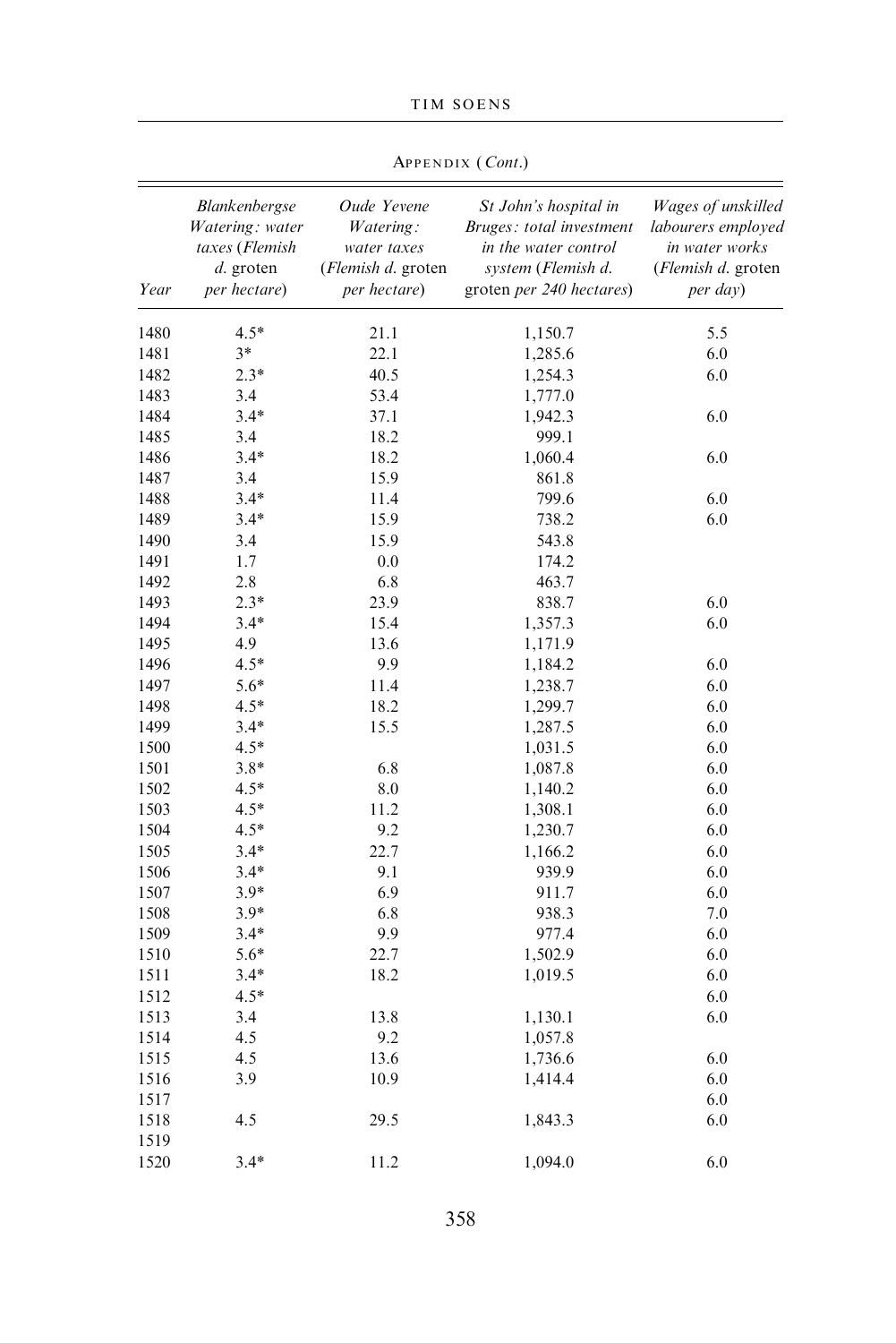#### FLOODS AND MONEY IN COASTAL FLANDERS

| Year | <b>Blankenbergse</b><br>Watering: water<br>taxes (Flemish<br>$d.$ groten<br>per hectare) | Oude Yevene<br>Watering:<br>water taxes<br>(Flemish d. groten<br>per hectare) | St John's hospital in<br>Bruges: total investment<br>in the water control<br>system (Flemish d.<br>groten per 240 hectares) | Wages of unskilled<br>labourers employed<br>in water works<br>(Flemish d. groten<br>per day) |
|------|------------------------------------------------------------------------------------------|-------------------------------------------------------------------------------|-----------------------------------------------------------------------------------------------------------------------------|----------------------------------------------------------------------------------------------|
| 1521 | $3.4*$                                                                                   | 20.1                                                                          | 1,260.9                                                                                                                     | 6.0                                                                                          |
| 1522 | 3.4                                                                                      | 10.8                                                                          | 1,054.6                                                                                                                     |                                                                                              |
| 1523 | $3.4*$                                                                                   | 11.9                                                                          | 1,009.7                                                                                                                     | 6.0                                                                                          |
| 1524 | 3.9                                                                                      | 13.6                                                                          | 1,120.2                                                                                                                     |                                                                                              |
| 1525 | $4.5*$                                                                                   | 14.8                                                                          | 1,271.4                                                                                                                     | 6.0                                                                                          |
| 1526 | $4.5*$                                                                                   | 13.6                                                                          | 1,105.3                                                                                                                     | 6.0                                                                                          |
| 1527 | $4.5*$                                                                                   | 9.1                                                                           | 1,166.0                                                                                                                     | 6.0                                                                                          |
| 1528 | $4.5*$                                                                                   |                                                                               |                                                                                                                             | 6.0                                                                                          |
| 1529 | 5.6*                                                                                     | 6.7                                                                           | 1,422.8                                                                                                                     | 5.0                                                                                          |
| 1530 | $8.5*$                                                                                   | 6.8                                                                           | 3,299.6                                                                                                                     | 6.0                                                                                          |
| 1531 | 3.4                                                                                      | 13.5                                                                          | 3,045.8                                                                                                                     |                                                                                              |
| 1532 | 7.9*                                                                                     | 13.5                                                                          | 3,149.7                                                                                                                     | 6.0                                                                                          |
| 1533 | $11.3*$                                                                                  | 19.4                                                                          | 2,898.3                                                                                                                     | 6.0                                                                                          |
| 1534 | $3.4*$                                                                                   | 15.7                                                                          | 1,397.1                                                                                                                     | 7.0                                                                                          |
| 1535 | $4.5*$                                                                                   | 15.7                                                                          | 1,727.5                                                                                                                     | 7.0                                                                                          |
| 1536 | 15.8*                                                                                    | 14.5                                                                          | 2,443.0                                                                                                                     | 6.0                                                                                          |
| 1537 | 5.6*                                                                                     | 11.2                                                                          | 1,426.5                                                                                                                     | 6.0                                                                                          |
| 1538 | 5.6*                                                                                     | 27.0                                                                          | 1,616.0                                                                                                                     | 6.0                                                                                          |
| 1539 | 6.8                                                                                      | 18.1                                                                          | 1,932.8                                                                                                                     |                                                                                              |
| 1540 | 5.6                                                                                      | 18.1                                                                          | 1,375.0                                                                                                                     |                                                                                              |
| 1541 | 7.9                                                                                      | 20.3                                                                          | 1,610.6                                                                                                                     |                                                                                              |
| 1542 | 5.6                                                                                      | 27.2                                                                          | 1,496.4                                                                                                                     |                                                                                              |
| 1543 | 6.8                                                                                      | 22.7                                                                          | 1,541.4                                                                                                                     |                                                                                              |
| 1544 | 9                                                                                        | 25.0                                                                          | 1,806.5                                                                                                                     |                                                                                              |
| 1545 | 7.9*                                                                                     | 22.7                                                                          | 1,714.5                                                                                                                     | 6.0                                                                                          |
| 1546 | $11.3*$                                                                                  | 31.8                                                                          | 1,971.9                                                                                                                     | 7.0                                                                                          |
| 1547 | 4.5                                                                                      | 27.2                                                                          | 1,599.2                                                                                                                     |                                                                                              |
| 1548 | 9*                                                                                       |                                                                               |                                                                                                                             | 7.0                                                                                          |
| 1549 | $11.3*$                                                                                  | 22.7                                                                          | 2,902.9                                                                                                                     | 7.0                                                                                          |
| 1550 | 9*                                                                                       | 26.0                                                                          | 2,670.4                                                                                                                     | 7.0                                                                                          |
| 1551 | 7.9*                                                                                     | 13.6                                                                          | 1,764.5                                                                                                                     | 8.0                                                                                          |
| 1552 | $20.3*$                                                                                  | 55.2                                                                          | 3,992.3                                                                                                                     | 8.0                                                                                          |
| 1553 | $6.8*$                                                                                   | 48.3                                                                          | 1,757.9                                                                                                                     | 8.0                                                                                          |
| 1554 | 9                                                                                        | 59.8                                                                          | 2,683.9                                                                                                                     |                                                                                              |
| 1555 | 9                                                                                        | 55.4                                                                          | 2,860.3                                                                                                                     |                                                                                              |
| 1556 | 10.1                                                                                     | 64.3                                                                          | 2,635.9                                                                                                                     |                                                                                              |
| 1557 | 10.1                                                                                     | 46.0                                                                          | 2,297.1                                                                                                                     |                                                                                              |
| 1558 | 10.1                                                                                     | 35.6                                                                          | 1,473.6                                                                                                                     |                                                                                              |
| 1559 | 9*                                                                                       | 31.1                                                                          | 1,338.4                                                                                                                     | 8.0                                                                                          |
| 1560 | 16.4                                                                                     | 49.9                                                                          | 3,094.9                                                                                                                     |                                                                                              |
| 1561 | 16.4                                                                                     | 48.3                                                                          | 4,124.3                                                                                                                     |                                                                                              |
|      |                                                                                          |                                                                               |                                                                                                                             |                                                                                              |

APPENDIX (Cont.)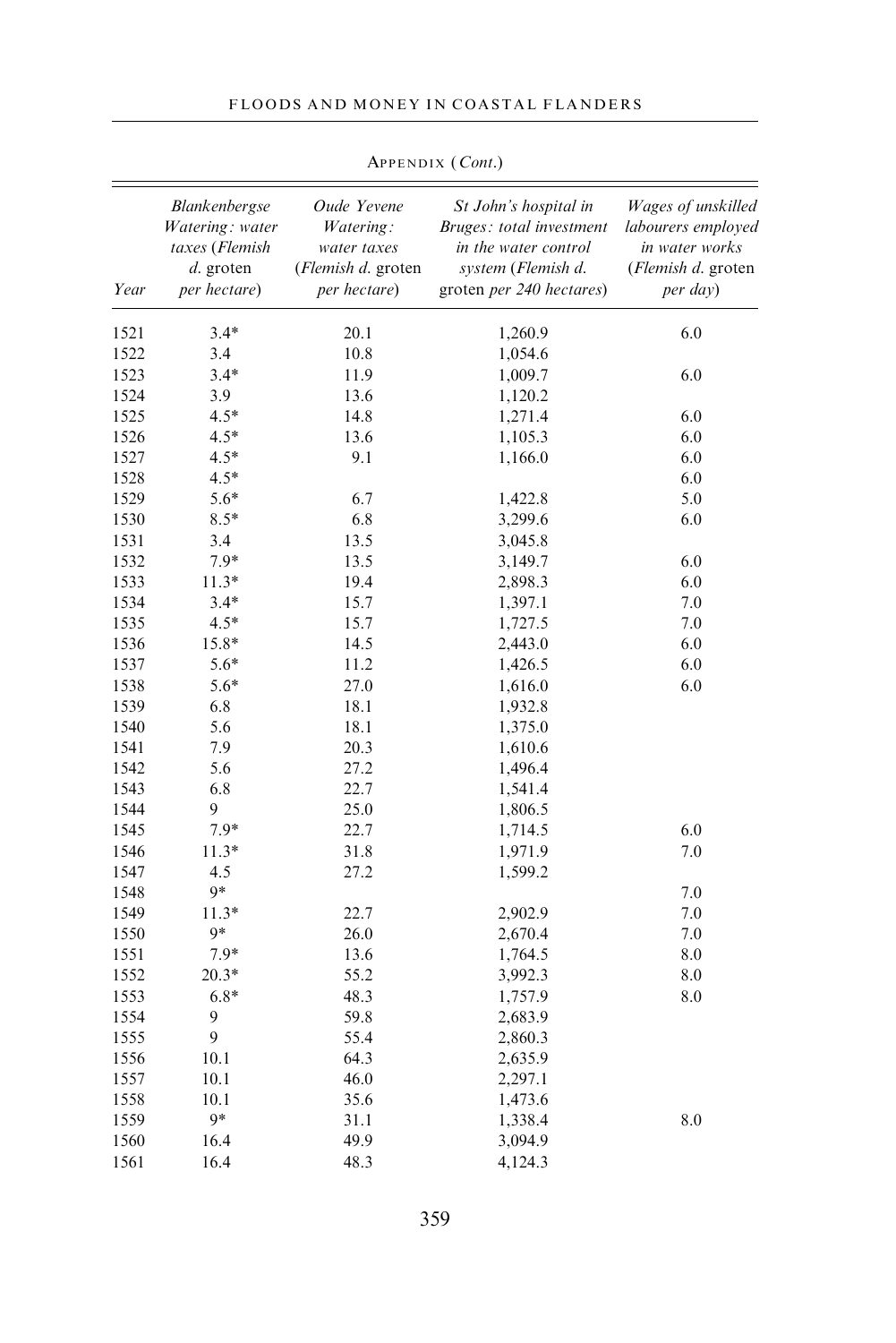| Year | <b>Blankenbergse</b><br>Watering: water<br>taxes (Flemish<br>$d.$ groten<br>per hectare) | Oude Yevene<br><i>Watering:</i><br>water taxes<br>( <i>Flemish d.</i> groten<br>per hectare) | St John's hospital in<br>Bruges: total investment<br>in the water control<br>system (Flemish d.<br>groten per 240 hectares) | Wages of unskilled<br>labourers employed<br><i>in water works</i><br>( <i>Flemish d.</i> groten<br>per day) |
|------|------------------------------------------------------------------------------------------|----------------------------------------------------------------------------------------------|-----------------------------------------------------------------------------------------------------------------------------|-------------------------------------------------------------------------------------------------------------|
| 1562 | 9*                                                                                       | 35.9                                                                                         | 2,378.0                                                                                                                     | 8.0                                                                                                         |
| 1563 | 9*                                                                                       |                                                                                              | 1,555.2                                                                                                                     |                                                                                                             |
| 1564 | $10.2*$                                                                                  | 62.0                                                                                         | 2,240.0                                                                                                                     |                                                                                                             |
| 1565 | $13.5*$                                                                                  | 151.1                                                                                        | 4,032.5                                                                                                                     | 10.0                                                                                                        |
| 1566 | $15.8*$                                                                                  | 71.7                                                                                         | 3,120.8                                                                                                                     |                                                                                                             |
| 1567 | $10.1*$                                                                                  | 64.4                                                                                         | 2,303.1                                                                                                                     |                                                                                                             |
| 1568 | $18*$                                                                                    | 62.1                                                                                         | 3,819.0                                                                                                                     | 12.0                                                                                                        |
| 1569 | $10.1*$                                                                                  |                                                                                              |                                                                                                                             | 11.0                                                                                                        |
| 1570 | $20.3*$                                                                                  | 64.4                                                                                         | 3,693.7                                                                                                                     |                                                                                                             |

APPENDIX (Cont.)

Note on monetary conversions: from the 1290s onwards the monetary policy of the French king Philip IV, followed by the Flemish counts, resulted in a quick devaluation of the *denier* parisis against the stronger denier groten (gros). Contrary to later periods, the prevailing money of account followed this devaluation. From 1305 onwards confusion grew, as a heavier version of the denier parisis was emitted. The light denier parisis – hence called denier paiement – continued to be used, both as a coin and as money of account. Only around 1317–1319 was the exchange rate of the different types of money of account denier paiement, denier parisis and denier groten finally fixed at 40 to 12 to 1. See H. Van Werveke, 'Munt en politiek. De Frans-Vlaamse verhoudingen voor en na 1300', Bijdragen voor de geschiedenis der Nederlanden, 8 (1953–1954), 1-2, 11-18. For the period  $1285-1303$  I followed the conversions in a contemporary document by a monk of the Ghent abbey of Saint-Peter, Machlin van Sint-Baafs, also used by Van Werveke. For the subsequent years conversions in the city accounts of Bruges were used. By using the monetary conversions mentioned in the city accounts of Bruges, it was possible to convert all price and wage data into Flemish denarii groten.

Sources: Columns A, B and C: based on the accounts of St John's hospital in Bruges: Bruges, Archives of the Public Welfare Centre (hereafter BAPW), St John's hospital, accounts G2–G316; Bruges, City Archives (hereafter BCA), series 429, 194–199 and roll 1317; column D and numbers with \* in columns A and B based on the accounts of the water boards: BAPW, St John's hospital, water boards, A, boxes 3–4; boxes 10–14; Bruges, Episcopal Archives, A277 and C453; Bruges, State Archives, Watering Blankenberge, 333–339; Watering Eiesluis 141 and 399; Watering Moerkerke-Zuid-over-de-Lieve, 281–386; Franc de Bruges, register 14992-96 and 15167; Ghent, State Archives, St Peter's Abbey, I, Account 1512; BCA, series 523 (346); Brussels, National Archives, Chambre des Comptes, roll 2080.

#### ACKNOWLEDGEMENTS

The initial research on which this article is based was conducted during my PhD research on water management in the medieval Flemish coastal plain. This research was supervised by Erik Thoen at Ghent University (Belgium) from 2000 to 2006. I explicitly wish to thank him for his never-ending support and inspiring ideas, as well as Peter Stabel and Bruno Blonde´ for their comments on earlier drafts of this article. For language correction, the author is indebted to Imke De Gier.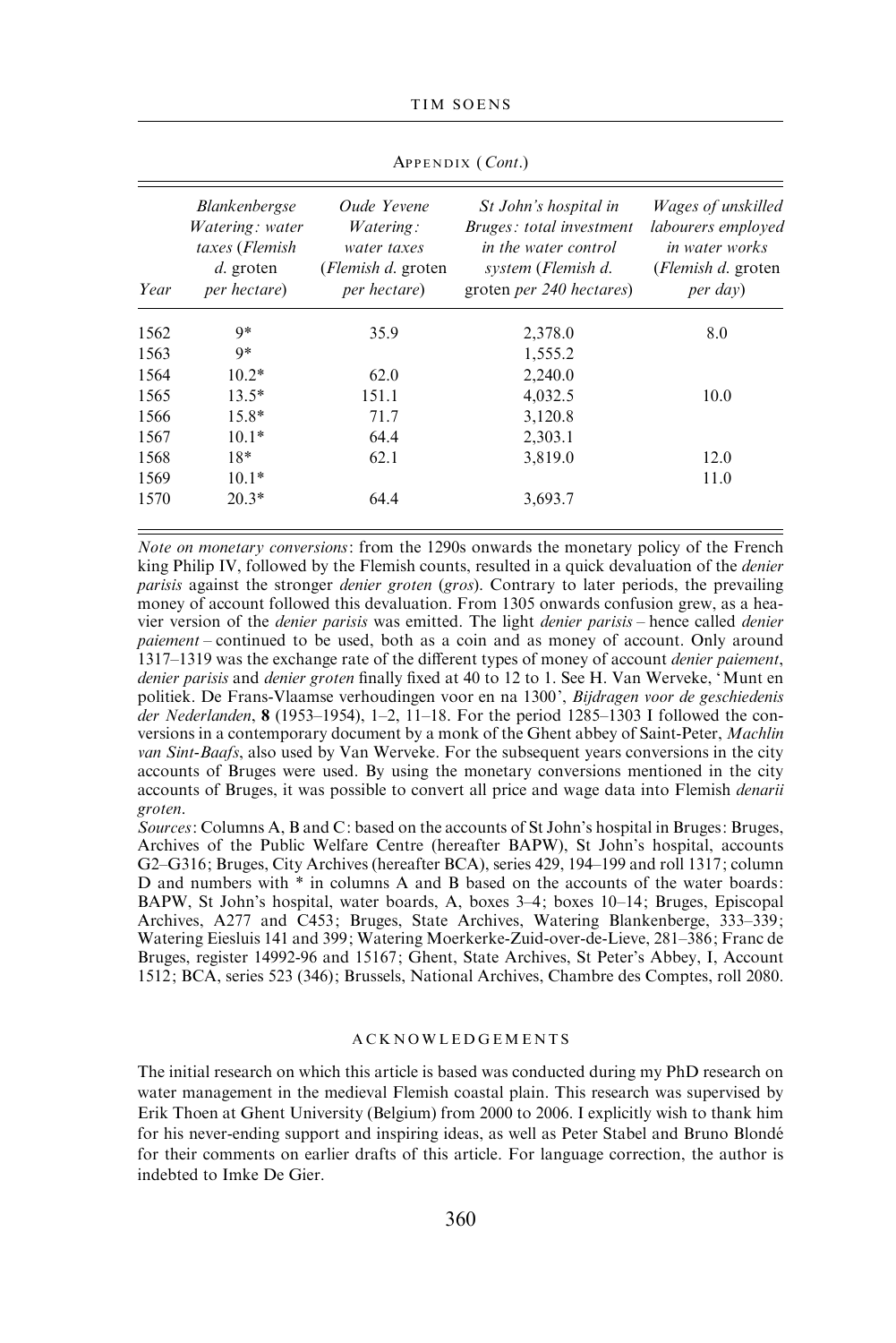#### ENDNOTES

- 1 M. Bailey, 'Per impetum maris: natural disaster and economic decline in eastern England, 1275–1350', in B. M. S. Campbell ed., Before the Black Death (Manchester, 1991), 184–208; A. Gross and A. Butcher, 'Adaptation and investment in the age of the great storms: agricultural policy on the manors of the principal lords of the Romney Marshes and the Marshland fringe, c. 1250–1320', in J. Eddison ed., Romney Marsh. The debatable ground, Oxford University Committee for Archaeology Monograph, no. 41 (Oxford, 1995), 107–17.
- 2 A. de Kraker, 'Flood events in the southwestern Netherlands and coastal Belgium, 1400–1953', Hydrological Sciences 51, 5 (2006), 913–29; C. Rohr, 'Measuring the frequency and intensity of floods of the Traun River (Upper Austria) 1441–1574', Hydrological Sciences 51, 5 (2006), 834–47.
- 3 For example, M. Jakubowski–Tiessen, Sturmflut 1717. Die Bewältigung einer Naturkatastrophe in der frühen Neuzeit (Munich, 1992); F. Mauelshagen, 'Flood disasters and political culture at the German North Sea coast: a long term historical perspective', Historical Social Research 32 (2007), 133-44.
- 4 For example, the Dutch 'Delta' project after the disastrous 1953 flood or more recently, large-scale initiatives taken in the aftermath of 2005 Hurricane Katrina in New Orleans or the 2006 Tsunami in South-East Asia.
- 5 P. Coombes and K. Barber, 'Environmental determinism in Holocene research: causality or coincidence', Area 37, 3 (2005), 303–11; G. Endfield, 'Reconsidering climate and causality: case studies from colonial Mexico', in S. Sörlin and P. Warde eds., Nature's end. History and the environment (Basingstoke, 2009), 304–6.
- 6 T. Steinberg, Acts of God. The unnatural history of natural disaster in America (Oxford, 2006); various contributions in G. Massard-Guilbaud, D. Schott and H. Platt eds., Cities and catastrophes : coping with emergency in European history (Frankfurt am Main, 2002); C. Pfister and C. Mauch eds., Natural disasters, cultural responses: case studies towards a global environmental history (Lexington, 2009).
- 7 de Kraker, 'Flood events', 917–18; 925–6; A. J. Long, J. B. Innes, J. R. Kirby, J. M. Lloyd, M. M. Rutherford, I. Shennan and M. J. Tooley, 'Holocene sea-level change and coastal evolution in the Humber estuary, eastern England: an assessment of rapid coastal change', The Holocene 8, 2 (1998), 229–47; K. E. Behre, 'Coastal development, sea-level change and settlement history during the later Holocene in the Clay District of Lower Saxony (Niedersachsen), northern Germany', Quarternary International 112 (2004), 37–53, here 49; J. C. Knox, 'Large increases in flood magnitude in response to modest changes in climate', *Nature* 361, 6411 (1993), 430–32.
- 8 B. A. Holderness, 'Landlord's capital formation in East Anglia 1750–1870', Economic History Review 25 (1972), 434-47; R. Hilton, 'Rent and capital formation in feudal society', in Second International Conference of Economic History: Aix-en-Provence (Paris, 1965), vol. 2, 38–68; B. Campbell, English seigniorial agriculture 1250–1450 (Cambridge, 2000), 14.
- 9 R. Brenner, 'The agrarian roots of European capitalism', Past and Present 97 (1982), 103; R. Brenner, 'The Low Countries in the transition to capitalism', in P. Hoppenbrouwers and J. L. van Zanden eds., Peasants into farmers? The transformation of rural economy and society in the Low Countries (Middle Ages–19th century) in light of the Brenner debate, CORN Publication Series 4 (Turnhout, 2001), 187–8.
- 10 J. de Vries, The Dutch rural economy in the Golden Age, 1500–1700 (New Haven, 1974), 196; J. de Vries, 'The transition to capitalism in a land without feudalism', in Hoppenbrouwers and van Zanden, Peasants into farmers ?, 78.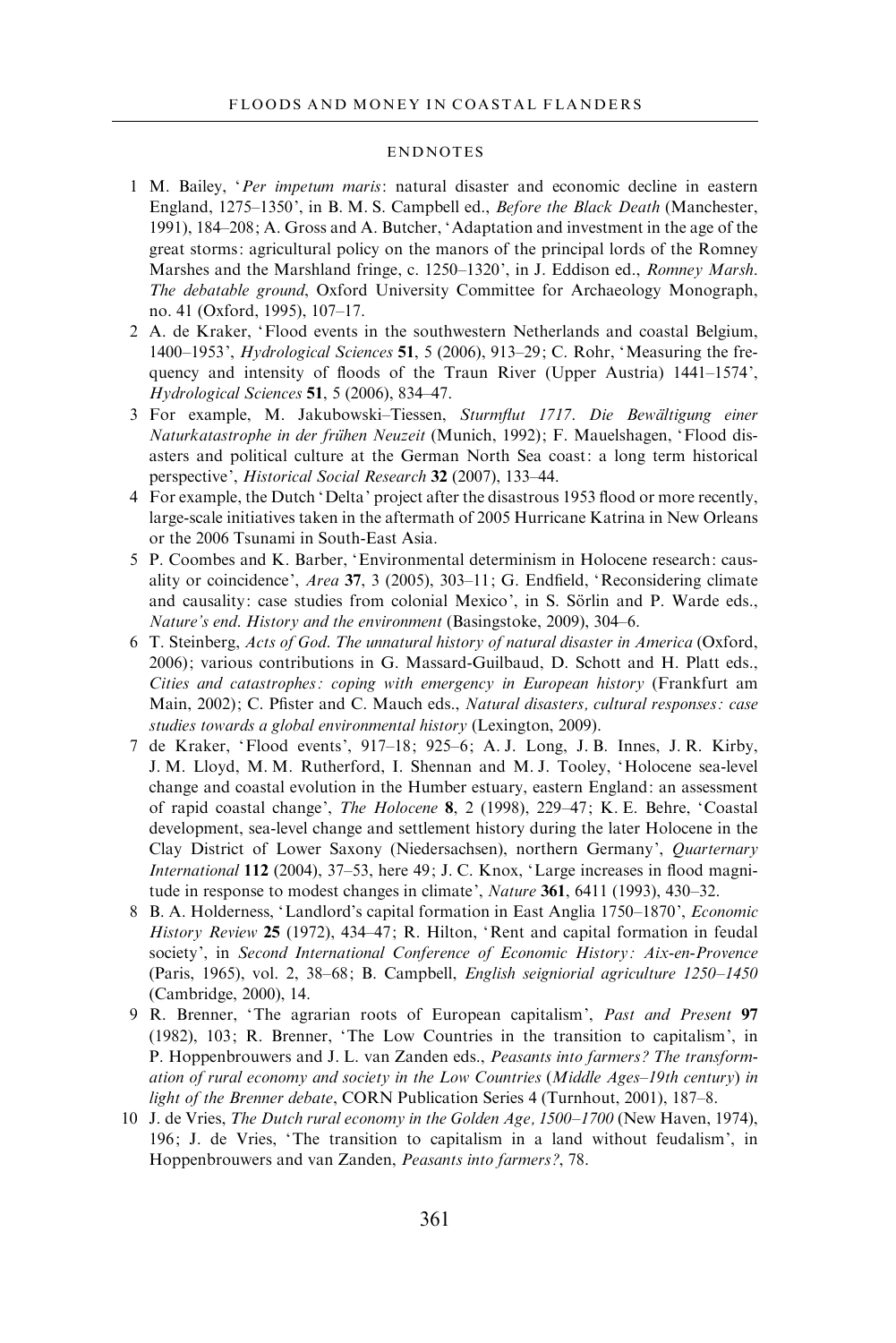- 11 R. C. Allen, *Enclosure and the yeoman* (Oxford, 1992), 191-210.
- 12 D. McCloskey, 'The prudent peasant: new findings on open fields', Journal of Economic History 51, 2 (1992), 343–55.
- 13 T. Soens, 'Explaining deficiencies of water management in the late medieval Flemish coastal plain, 13th–16th centuries', Jaarboek voor Ecologische Geschiedenis, 35–61; M. K. E. Gottschalk, Storm surges and river floods in the Netherlands (Assen, 1971–1977), 3 vols.
- 14 T. Soens and E. Thoen, 'The origins of leasehold in the former county of Flanders', in B. J. P. Van Bavel and P. R. Schofield eds., The development of leasehold in Northwestern Europe, c. 1200–1600, CORN Publication Series 10 (Turnhout, 2008), 31–56.
- 15 E. Thoen, '''Social agrosystems'' as an economic concept to explain regional differences. An essay taking the former county of Flanders as an example (Middle Ages–19th Century)', in B. J. P. van Bavel and P. Hoppenbrouwers eds., Landholding and land transfer in the North Sea area (late Middle Ages–19th century), CORN Publication Series 5 (Turnhout, 2004), 47–66; P. van Cruyningen, Behoudend maar buigzaam. Boeren in West-Zeeuws-Vlaanderen 1650–1850, AAG Bijdragen 40 (Wageningen, 2000).
- 16 T. Soens, 'Threatened by the sea, condemned by man? Flood risk and environmental inequalities along the North Sea coast (1200–1800 AD)', in G. Massard-Guilbaud and R. Rodger eds., Environmental and social inequalities in the city. Historical perspectives (Cambridge, 2011), 91–111.
- 17 T. Soens, De spade in de dijk ? Waterbeheer en rurale samenleving in de Vlaamse kustvlakte (1280–1580), Historische Economie en Ecologie (Ghent, 2009), 17–57.
- 18 T. De Moor, 'The silent revolution: a new perspective on the emergence of commons, guilds and other forms of collective action in Western Europe', The International Review of Social History 53 (2008) 16, 1-14.
- 19 S. Ciriacono, Building on water. Venice, Holland and the construction of the European landscape in early modern times (New York, 2006), 196–250.
- 20 H. C. Darby, The changing fenland (Cambridge, 1983), 36–56. For a recent reappreciation: M. A. Knittl, 'The design for the initial drainage of the Great Level of the Fens: an historical whodunit in three parts', Agricultural History Review 55, 1 (2007), 23–50.
- 21 Soens, Spade in de dijk, Appendix. Today, the Flemish coastal plain stretching from Calais in northern France to the Western Scheldt estuary in the north covers about 250,000 hectares of land: my sample thus represents about 65% of the coastal wetlands within the castellany of Bruges and about 25% of coastal Flanders. The latter data are based on the actual size of the coastal water districts in the Belgian provinces of West-Vlaanderen (99,783 hectares of coastal lands); Oost-Vlaanderen (54,238 hectares); in Zeeland-Flanders (73,150 hectares) and in Northern France (Départements du Nord et du Pas de Calais), estimated at about 30,000 hectares. Source www.vvpw.be (Flemish association of Polders and Wateringues) and http://www.wszv.nl/ (Water District Zeeuws-Vlaanderen).
- 22 M. Boone, Geld en macht. De Gentse stadsfinanciën en de Bourgondische staatsvorming (1384–1453) (Ghent, 1990), table 6.
- 23 P. Stabel, Dwarfs among giants. The Flemish urban network in the late Middle Ages (Leuven-Apeldoorn, 1997), 37–8; budgets estimated by T. Soens based on the respective city accounts.
- 24 T. Soens, 'Evolution et gestion du domaine comtal en Flandre sous Louis de Male et Philippe le Hardi (1346–1404)', Revue-du Nord-Histoire 83, 1 (2001), 25–63.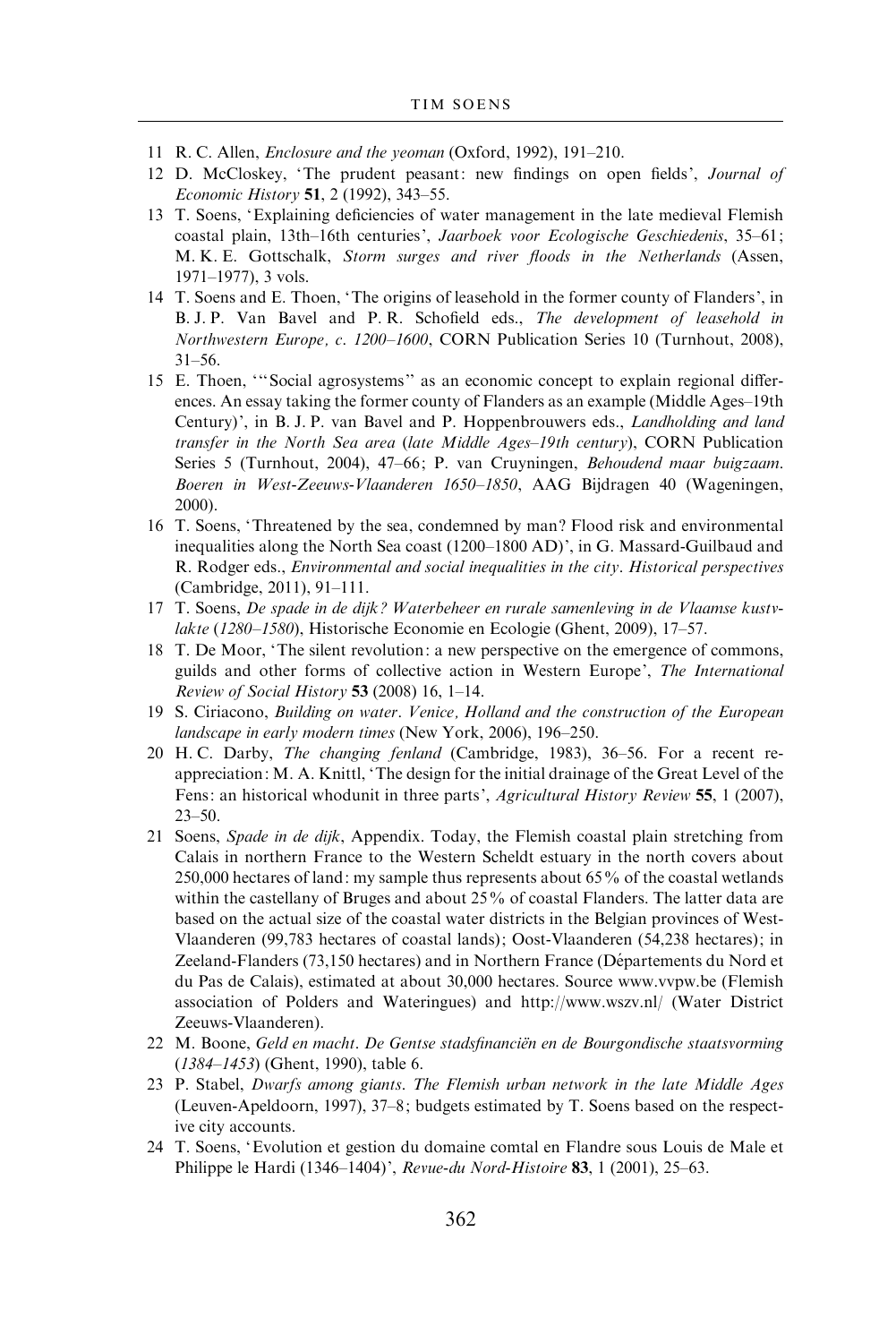- 25 The average wheat price of 54.7 denarii groten per hoet of 172 litres in 1400–1409 is based on A. Verhulst, 'Prijzen van granen, boter en kaas te Brugge volgens de '' slag'' van het Sint-Donatiaanskapittel (1348–1801)', in C. Verlinden and E. Scholliers eds., Dokumenten voor de geschiedenis van prijzen en lonen in Vlaanderen en Brabant. Deel II (Bruges, 1965), 34.
- 26 See Appendix: from 1400 to 1409, an unskilled labourer engaged in maintenance works on the water control system was paid 4 to 5 d. groten a day.
- 27 J. Mertens, De laat-middeleeuwse landbouweconomie in enkele gemeenten van het Brugse Vrije (Bruges, 1970), 77–9.
- 28 H. Van Werveke, 'Currency manipulation in the Middle Ages. The case of Louis de Male, count of Flanders', Transactions of the Royal Historical Society (Fourth Series) 31 (1949), 115–27; J. Munro, 'Mint policies, ratios, and outputs in England and the Low Countries, 1335–420: some reflections on new data', The Numismatic Chronicle 141 (1981), 110–11.
- 29 B. van Bavel, 'Rural wage labour in the sixteenth century Low Countries: an assessment of the importance and nature of wage labour in the countryside of Holland, Guelders and Flanders', Continuity and Change 21, 1 (2006), 42–3 and 62; P. Van Dam, 'Digging for a dike. Holland's labour market ca. 1510', in Hoppenbrouwers and van Zanden, Peasants into farmers?, 222–4.
- 30 Account of the Blankenbergse Watering 1293–1294, edited by M. Gysseling, Corpus van Middelnederlandse teksten. Reeks I ambtelijke bescheiden (Den Haag, 1977), nr. 1329: 'Operarii de feria sexta post medium aprilem usque translationem Beati Thome DC XXVI man dachwerc pro die VII s. d.: summa 19 l. 11 s. 3 d. Item operarii de translatione Beati Thome usque festum Beati Mathei CCCCLIX man dachwerc pro die IX d. summa 17 l. 4 s. 3 d. … Johanni Fachelare de bedrivene dikers & operarios CXVII dies pro die XII d., summa 5 l. 17 s'.
- 31 E. Thoen, Landbouwekonomie en bevolking in Vlaanderen gedurende de late Middeleeuwen en het begin van de Moderne Tijden. Test-regio : de kasselrijen van Oudenaarde en Aalst (Gent, 1988), 1318–24.
- 32 J. Murray, Bruges, cradle of capitalism. 1280–1390 (Cambridge, 2005), 177.
- 33 Gysseling, Account of the Blankenbergse Watering 1293–1294.
- 34 The silver content of the Flemish d. *groten* stabilised during the long reign of Phillip the Good of Burgundy (1419–1467). Afterwards the d. groten depreciated from about 0.7 to about 0.5 grams of silver in the first decades of the sixteenth century; see also J. Munro, 'Wage stickiness, monetary changes, and real incomes in late-medieval England and the Low Countries, 1300-1500: did money matter?', Research in Economic History 21 (2003), 185–297.
- 35 B. Augustyn, 'De landschapsgeschiedenis van de Lage Moer van Meetkerke (13de–20ste eeuw)', in E. Huys and M. Vandermaesen eds., Polders en wateringen. Studiedag georganiseerd te Damme op 19 mei 2000 (Brussels, 2001), 55–64.
- 36 N. Vanslembrouck, E. Thoen and A. Lehouck, 'Past landscapes and present-day techniques. Reconstructing submerged medieval landscapes in the western part of Sealand Flanders', *Landscape History* 27 (2005), 5-18.
- 37 B. Augustyn, 'Evolution of the dune ecosystem in Flanders during the Middle Ages: anthropogenic factors versus sea level change theory', available on http://www.armara.be/augustyn/dune-ecosystem.htm [last accessed on 6 June 2011].
- 38 Thoen, Landbouwekonomie, 1318–1324. A further article on this subject is being prepared by E. Thoen and T. Soens.
- 39 Gross and Butcher, 'Adaptation and investment', 116.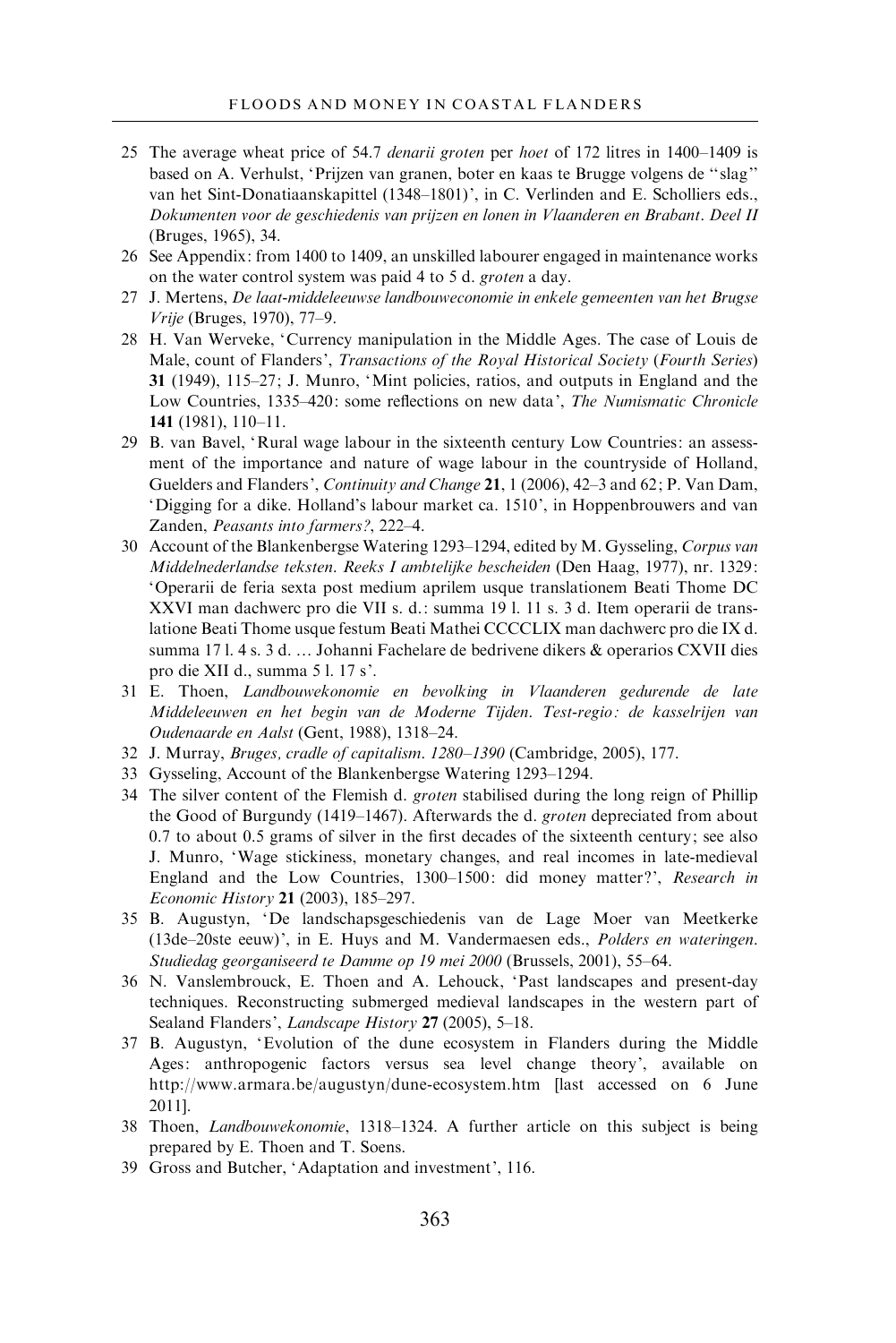- 40 S. Wade Martins and T. Williamson, 'Labour and improvement: agricultural change in East Anglia, circa 1750–1870', Labour History Review 62, 3 (1997), 277–9.
- 41 P. van Dam, 'Ecological challenges, technological innovations. The modernization of sluice building in Holland, 1300–1600', Technology and Culture 43, 3 (2002), 499–520; K. Davids, 'Technological change and the economic expansion of the Dutch Republic, 1580–1680', in K. Davids and L. Noordegraaf eds., The Dutch economy in the Golden Age (Amsterdam, 1993), 79–104.
- 42 The yearly coefficient of variation of water taxes in the Blankenbergse Watering, converted into silver evolves from 83.8% between 1280 and 1350 to 58.0% between 1351 and 1425; 50.3% from 1426 to 1530 and 40.4% from 1531 to 1580.
- 43 Bruges, State Archives [hereafter BSA], Blankenbergse Watering, 334: account of the contractor Jan Barbesaen for the year 1476–1477. The contractor – belonging to a wealthy family from Bruges – received 60 l. groten a year to be spent on maintenance work, mainly of ditches and roads. Already in 1433 the same water board had negotiated a similar agreement with a contractor for the duration of three years: Bruges, Archives of the Public Welfare Centre [hereafter BAPW], Blankenbergse Watering, box 8 (old number 1A).
- 44 BAPW, Wateringen, box 11 (old number 2B).
- 45 BAPW, St John's Hospital, Accounts of the hospital 1444–1463.
- 46 BSA, Blankenbergse Watering, 339, account of 1570–1577.
- 47 Ordinary revenues in the period 1549–1570 amounted to 944 l. groten a year on average, while the total burden of interest on the loans contracted in 1570 did not exceed 71 l.
- 48 For Flanders, see T. Faes, De zeewering tussen Blankenberge en Oostende in de moderne tijden (unpublished MA thesis, Ghent, 1966); for Holland, see P. Van Dam and M. Van Tielhof, Waterstaat in Stedenland. Het Hoogheemraadschap van Rijnland voor 1857 (Utrecht, 2006), 238.
- 49 J. A. Galloway and J. S. Potts, 'Marine flooding in the Thames estuary and tidal river c.1250–1450: impact and response', Area 39 (2007), 370–9; J. A. Galloway, 'Storm flooding, coastal defence and land use around the Thames estuary and tidal river c.1250–1450', Journal of Medieval History 35, 2 (2009), 171–88.
- 50 Hilton, 'Rent and capital formation', 35.
- 51 B. J. P. Van Bavel, 'Land, lease and agriculture: the transition of the rural economy in the Dutch river area from the fourteenth to the sixteenth century', *Past and Present* 172 (2001), 30. On the manors of Canterbury Cathedral Priory in Romney Marsh, an average capital expenditure of 32 per cent on gross cash income was reached in the last quarter of the thirteenth century. However, only part of the Priory's income was in cash, which seriously distorts the calculation: Gross and Butcher, 'Adaptation and investment', 112.
- 52 Holderness, 'Landlord's capital formation', 439.
- 53 Thoen, Landbouwekonomie, 595–604.
- 54 D. Stone, Decision-making in medieval agriculture (Oxford, 2005), 121–55.
- 55 Average based on more than 150 individual leases all over coastal Flanders, assembled by Soens, Spade in de dijk, 136–7.
- 56 Van Cruyningen, Behoudend maar buigzaam, 181–7.
- 57 M. K. E. Gottschalk, Historische geografie van Westelijk Zeeuws-Vlaanderen (Assen, 1955–1958), 2 vols.
- 58 Gottschalk, Historische geografie, II, 19–25; Soens, Spade in de dijk, 102–3.
- 59 T. Soens, 'Threatened by the sea, condemned by man? Flood risk and environmental inequalities along the North Sea coast (1200–1800 AD)', in G. Massard-Guilbaud and